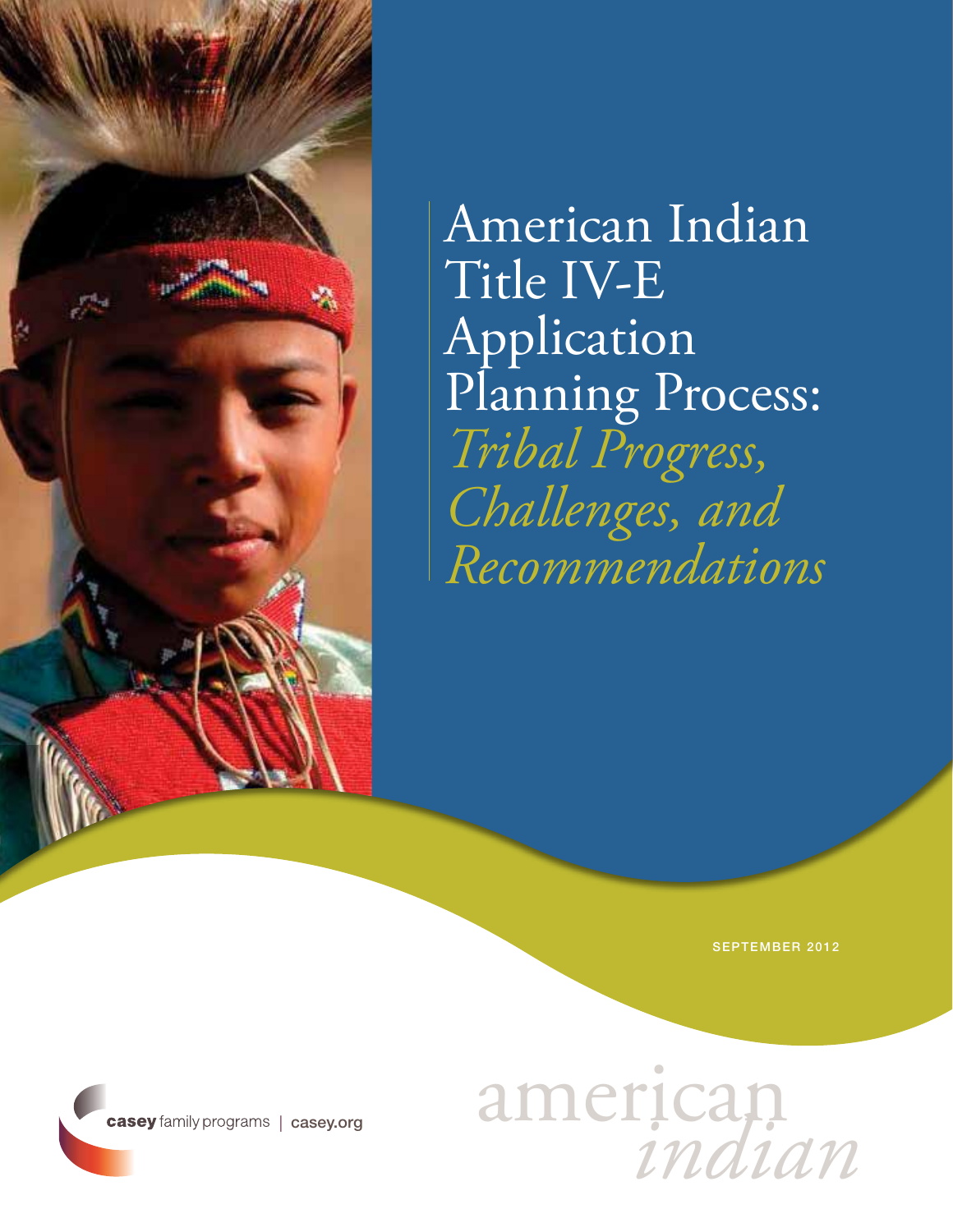# acknowledgements

# Acknowledgements

We extend special thanks to the planning representatives from the tribal nations who received federal planning grants. We are particularly indebted to David Simmons and Jack Trope for their careful review of the report and expert feedback. The guidance provided throughout the planning and report-writing process by the American Indian Child Welfare team at Casey Family Programs is gratefully acknowledged. Carolyn Benallyson's continuing input and support of this project from inception to completion was invaluable. Erin Maher provided thoughtful feedback on the report's content, Rori Bonnell provided assistance with tables, figures, and report formatting, and Kevin Biesiadecki provided art direction and unparalled graphic design. Please direct comments or questions to Lyscha Marcynyszyn at lmarcynyszyn@casey.org.

casey family programs | casey.org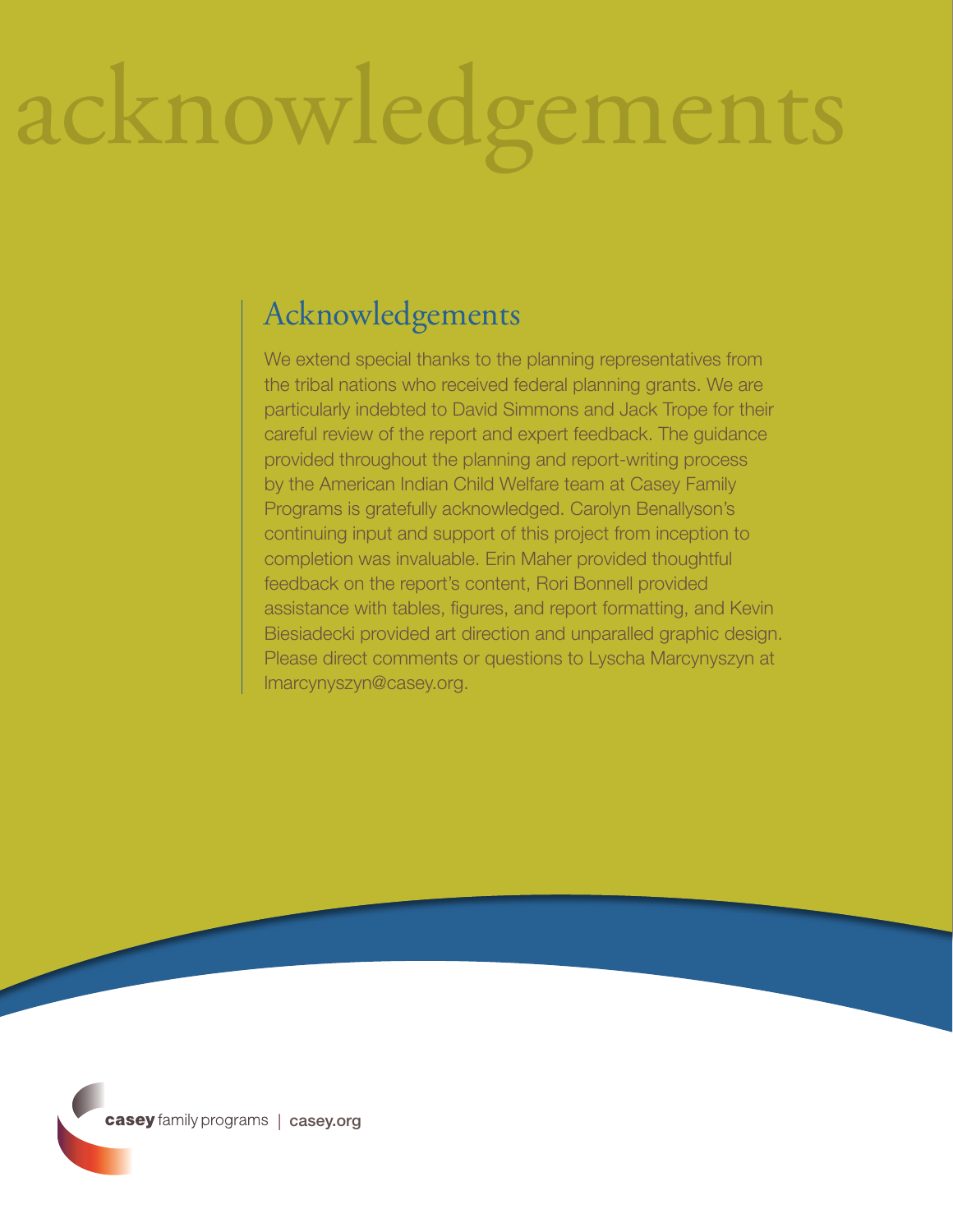# Authors

Lyscha Marcynyszyn Hildegarde Ayer Peter Pecora

Casey Family Programs 2001 8th Avenue North, Suite 2700 Seattle, WA 98121

www.casey.org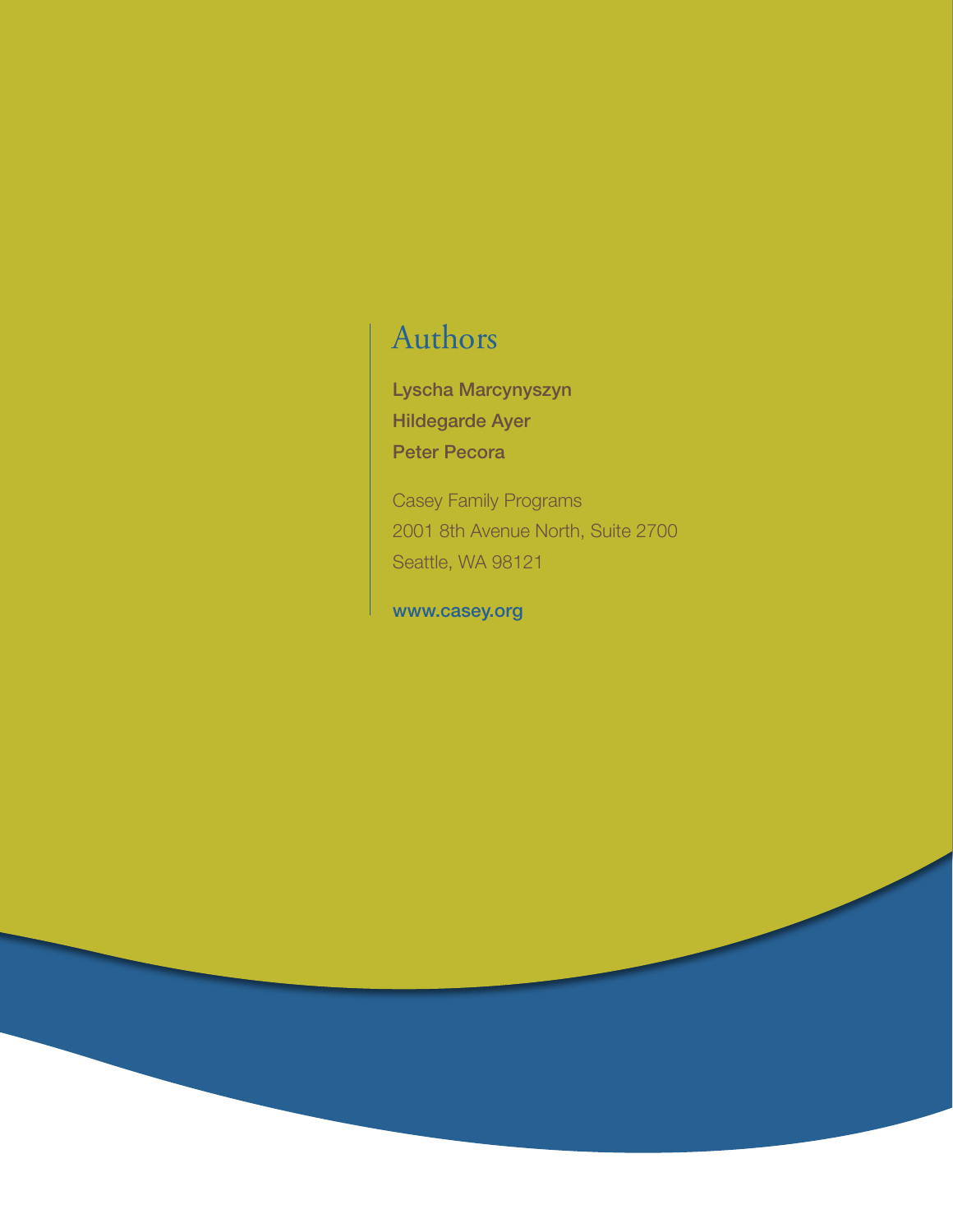

## Executive Summary

This report provides a current picture of the American Indian Title IV-E grantee planning process authorized under the federal Fostering Connections to Success and Increasing Adoptions Act of 2008. This legislation gave tribes the authority to directly administer and operate IV-E programming for tribal children. Under the authorizing legislation, plan development grants were awarded to seven American Indian tribes in 2009, four American Indian tribes in 2010, and one American Indian tribe in 2011. Despite great effort, only one tribe, Port Gamble S'Klallam Tribe in Washington State, has been approved to directly administer its Title IV-E child welfare program. It is notable that they were able to accomplish this without a IV-E Plan Development Grant.

This report presents the experiences, concerns, and recommendations of tribes who received the Title IV-E Plan Development Grant. These tribes have been active in the planning process as they seek to assume their sovereign rights and responsibilities for youth, improve funding, develop culturally congruent child welfare programming, and develop models, tools, and methodologies that can also assist other tribes. The report focuses on bringing forth the voices of the participating tribes.

Two questions are addressed: What is the current status of the tribal Title IV-E planning process and how could the process be improved? Grantees were asked for feedback via the Internet and through a convening of the tribes to solicit their perspectives (12 tribes were approached and 8 responded). Through this process, the grantees described the challenges they face and offered recommendations for improving tribal ability to assume full responsibility for their children. The tribes demonstrated clear progress and cited significant accomplishments in knowledge, strategy, technology, and collaboration. They also explicitly identified the issues within tribal, state, and federal purview that should be addressed. Recommendations for improving the planning process include the following:

- 1. Create explicit model definitions, guidelines, and tools for codes and policies that are culturally sensitive.
- 2. Increase program design clarity through more consistent interpretation of federal program guidance.
- 3. Consider new strategies for collaborative planning that should facilitate clear goal-setting, benchmarks, and feasible timelines that would facilitate goal-oriented problem solving.
- 4. Fund and implement *working meetings* with current grantees, technical assistance providers, and representatives from the Children's Bureau.
- 5. Create an accessible information center that supports joint work among tribes and between tribes, states, and the federal government.

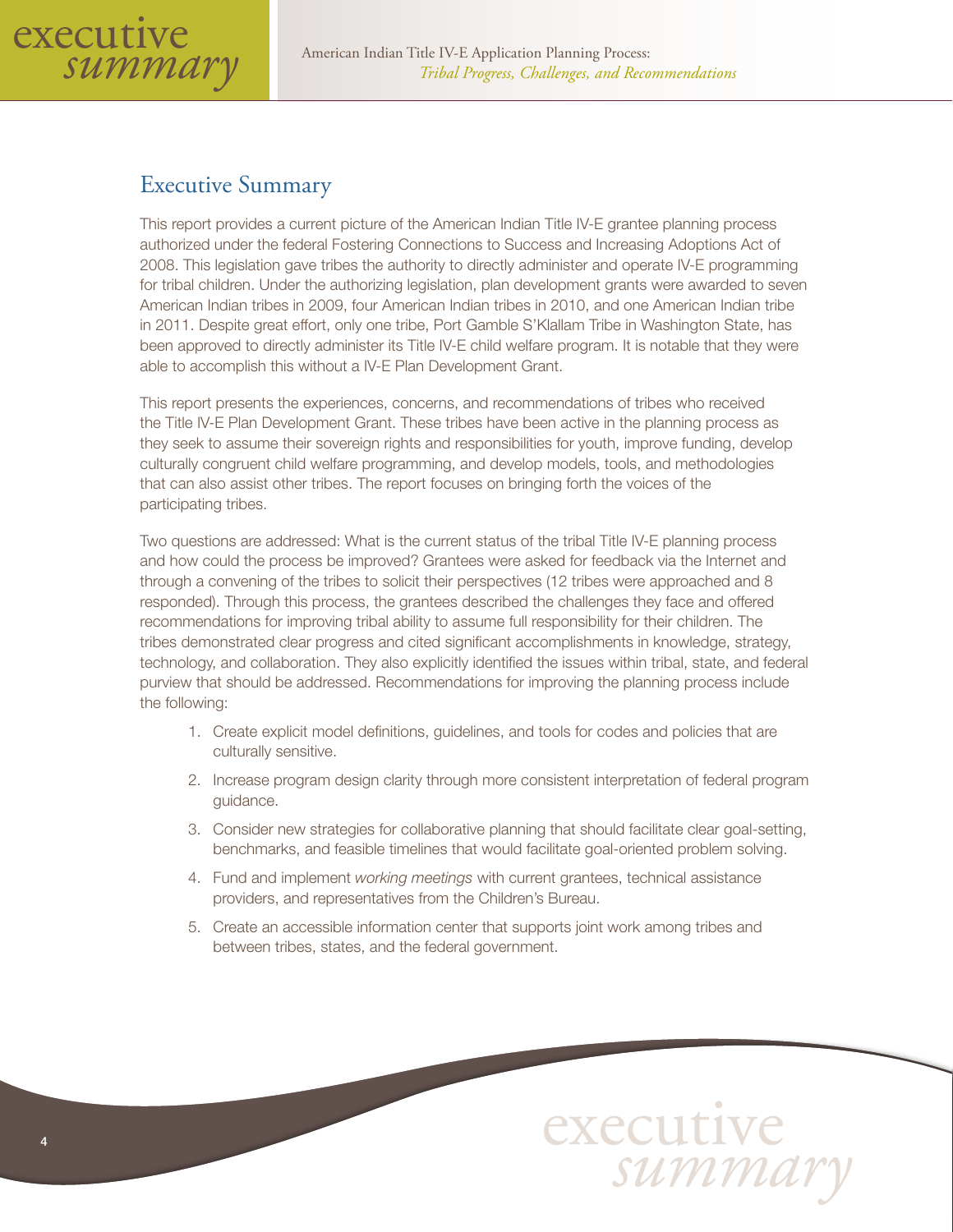

- 6. Identify a direct liaison between the plan development grantees and the office of the ACYF commissioner.
- 7. Create a small resource development task force with representation from all relevant tribal entities and private sponsors interested in this work.
- 8. Develop a sound, culturally appropriate needs assessment tool and consultation process.
- 9. Provide tribes with examples of code provisions that could meet IV-E legal requirements rather than legal guidelines.
- 10. Define criteria or standards for tribal technical assistance in this area.

The tribal nations are positive and determined to present their concerns, needs, and recommendations. They are developing a strong knowledge base and intend to take care of their children. However, they need resources in order to obtain matching funds and inform practice model development. They also need expert technical assistance with technology, cost allocation, data management, and legal requirements. In addition, they require culturally relevant guidelines for models and strategies, as well as clarity and uniformity of policy interpretation across the federal regions. Finally, a greater presence at the national and regional planning and decision-making level is one of the more urgent priorities so tribes can bring an increasingly strong and informed voice to the planning discussions.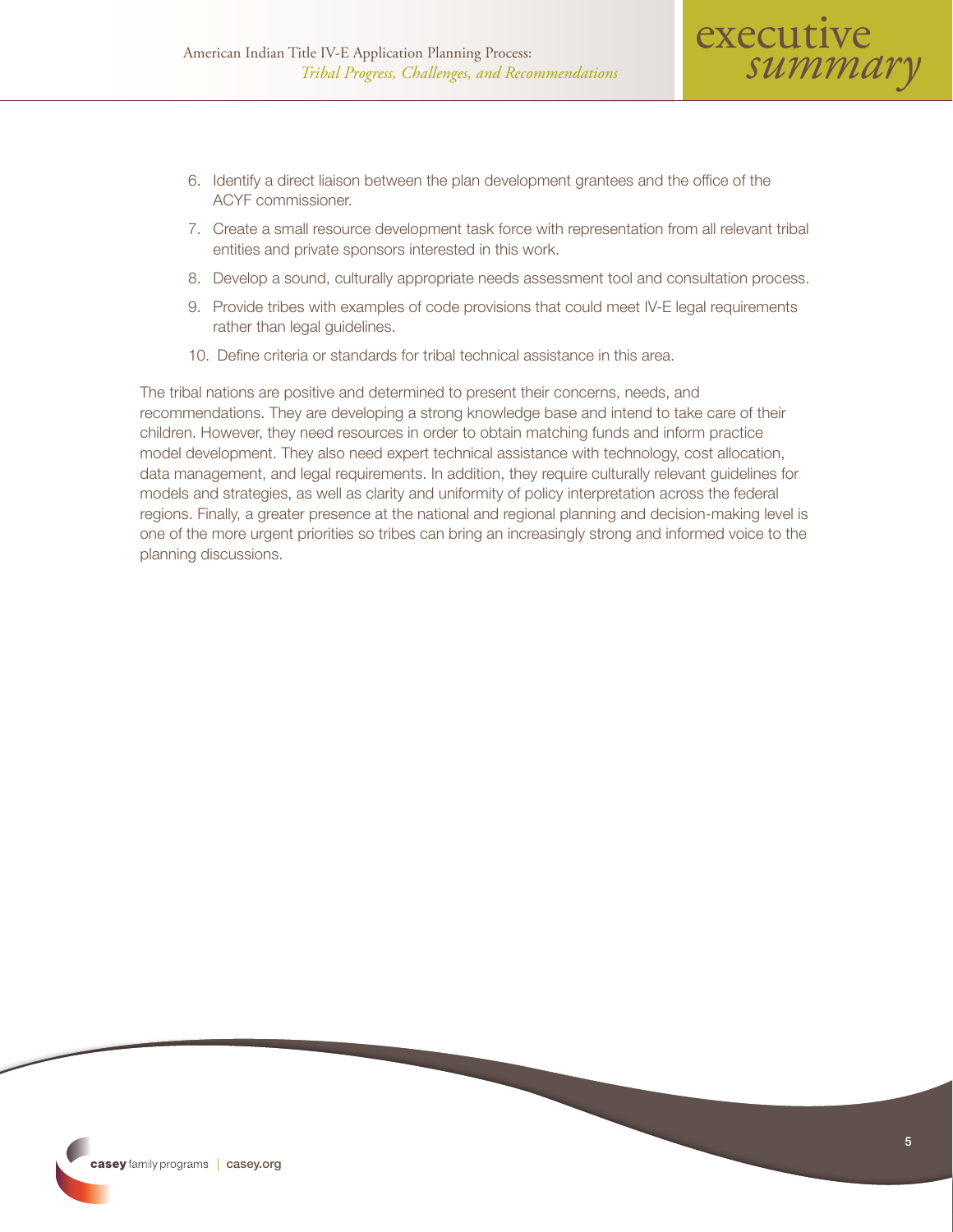This report highlights the experiences, concerns, and recommendations of tribes who received the plan development grant and who have been active in the IV-E planning process as they seek to assume their sovereign rights and responsibilities for youth. They also<br>seek to *improve funding*, develop culturally congruent *child welfare programming, and build models, tools, and methodologies* that can assist other tribes.

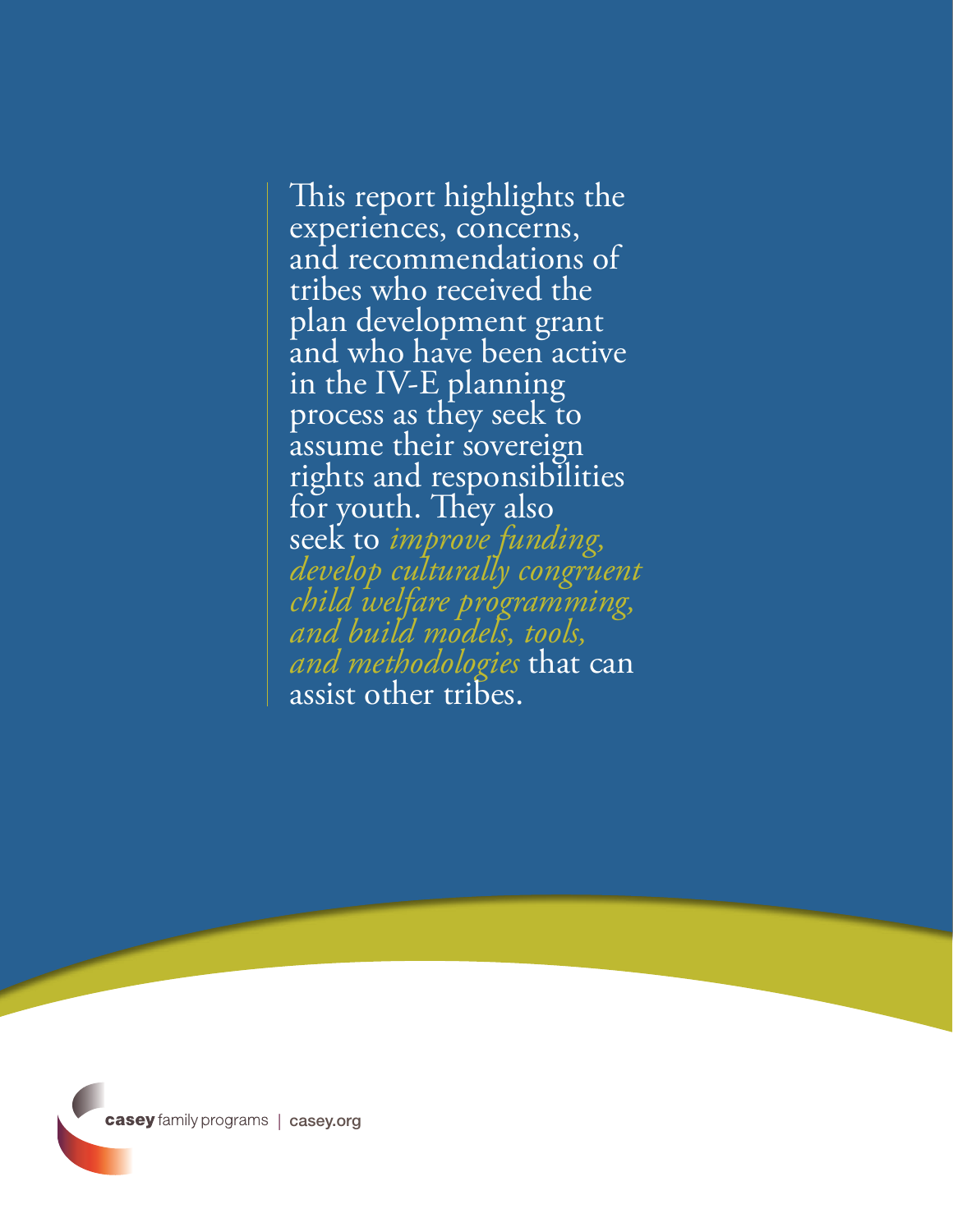# Table of Contents

| Reflections from the Grantee Questionnaire and Tribal Convening33 |  |
|-------------------------------------------------------------------|--|
|                                                                   |  |
|                                                                   |  |
|                                                                   |  |
|                                                                   |  |
|                                                                   |  |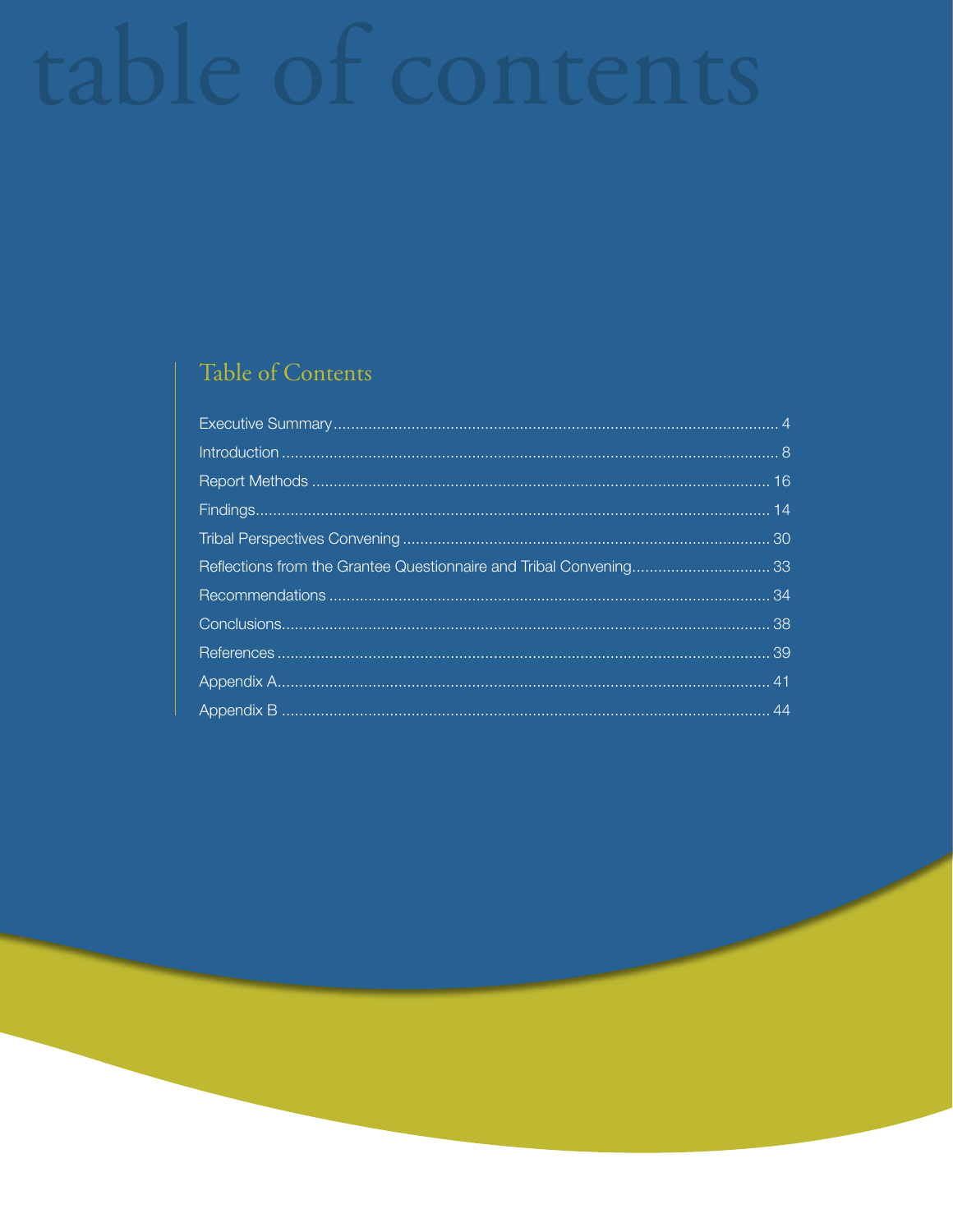## **Introduction**

#### Purpose and Overview

This report provides a real-time snapshot of the American Indian Title IV-E grantee application planning process authorized under the federal Fostering Connections to Success and Increasing Adoptions Act of 2008 (Fostering Connections). This legislation gives tribes the authority to directly administer and operate Title IV-E programming for tribal children. Under the authorizing legislation, plan development grants were awarded to seven American Indian tribes in 2009, four American Indian tribes in 2010, and one American Indian tribe in 2011. Despite great effort, only one tribe, the Port Gamble S'Klallam tribe in Washington State, has been approved to directly administer its Title IV-E child welfare program. It is notable that this tribe was able to accomplish this without a Title IV-E Plan Development Grant.

This report highlights the experiences, concerns, and recommendations of tribes who received the plan development grant and who have been active in the IV-E planning process as they seek to assume their sovereign rights and responsibilities for youth. They also seek to improve funding, develop culturally congruent child welfare programming, and build models, tools, and methodologies that can assist other tribes. The report's uniqueness is found in its representation of the voices of participating tribes. Through a web-based questionnaire and through a convening of the tribes to gain their perspectives (tribal perspectives convening), the grantees describe the issues with which they struggle, the challenges they face, and their recommendations for improving their ability to develop a direct IV-E plan. In addition, brief reviews of previous research and reports from current providers of technical assistance (TA) to tribal grantees demonstrate the commonality of challenges and recommendations over time that continue to resonate in current planning efforts.

#### Context

Federal, state, and tribal government relationships in the United States are historically replete with complexities, conflict, and insensitivity leading to great overreach, misunderstanding, and suspicion. These factors continue to affect all participants (tribal, federal, state, public/private sector agencies) in efforts to construct culturally sensitive child welfare plans that will allow tribes to directly administer Title IV-E and provide the most effective services possible. In analyzing the information shared by the tribes, TA professionals, advocacy organizations, and policy and research efforts on the subject of direct tribal administration of Title IV-E, we noted core principles established in common law, case law, and legislation that frame the work.

Federal common law has long recognized the following:

- "Indian nations are distinct political governments retaining their original natural rights..." (*Worcester v. The State of Georgia,* 1832).
- As summarized by one court, "Indian tribes are neither states, nor part of the federal government, nor subdivisions of either. Rather they are sovereign political entities possessed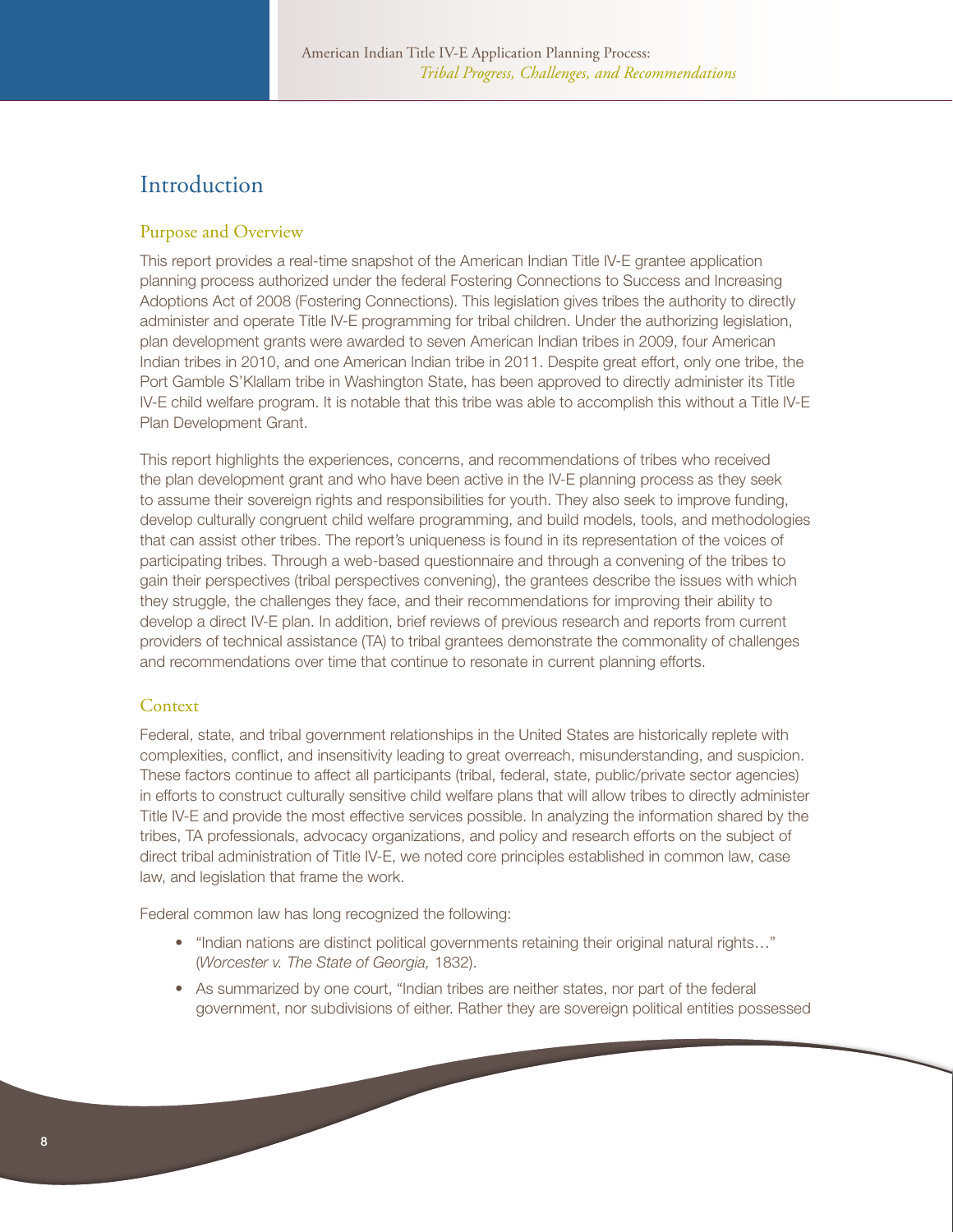of sovereign authority not derived from the United States, which they predate… [and are] qualified to exercise powers of self-government… by reason of their original tribal sovereignty" (*National Labor Relations Board v. Pueblo of San Juan,* 2002)*.*

However, in exercising its authority over American Indian and Alaska Native affairs, there is a "distinctive obligation of trust incumbent upon the [federal] Government that involves moral obligation of the highest responsibility" (*Seminole Nation v. United States,* 1942). In recent years, Congress has repeatedly reaffirmed the principle of tribal self-government (Indian Self Determination and Education Assistance Act, 1974; Indian Tribal Justice Act, 2002), and tribal exercise of jurisdiction over the domestic relations of tribal members who maintain tribal relations has been recognized in a long series of cases dating from the 1800s to the present. In 1916, for example, the U.S. Supreme Court acknowledged that "personal and domestic relations of the Indians" have been regulated from "an early period… according to their tribal customs and laws" (*United States v. Quiver,* 1916). This has meant that state governments have no jurisdiction over such matters when they involve members of the tribe domiciled or resident on the reservation because it "would subject a dispute arising on the reservation to a forum other than the one they have established for themselves" (*Fisher v. District Court*, 1976; *Raymond v. Raymond*, 1997). Even so, there is some case law support for the idea that where Public Law (PL) 280 applies, state governments have concurrent jurisdiction.

Some of the states' practices gave rise to the Indian Child Welfare Act of 1978 (ICWA). ICWA is federal law that affirms the importance of tribal culture and decision making in child welfare matters, a direct response to escalating concern over the impact on children, families, and tribes from the "abusive child welfare practices" that had separated children from families and tribes through foster care placements and/or adoptions (Limb, Chance, & Brown, 2004, p. 1280). While researchers have noted lack of funding as a significant issue that has impeded full state compliance with ICWA (Cross, Earle, & Simmons, 2000), it is also clear that ICWA has empowered tribes through funding resources and the authority to participate in public and private child welfare proceedings involving their member children and families. This in turn has strengthened tribal child welfare by giving tribes a distinct role in child welfare decision making involving their children and strengthening their capacity to assume responsibility and develop programs and services for their children.

#### Fostering Connections Plan Development Grants

The Fostering Connections to Success and Increasing Adoptions Act of 2008 (PL 110-351), signed into law on October 7, 2008, presents a major opportunity for American Indian child welfare reform. The law has great meaning for American Indian and Alaskan Native tribes. A historic first, the Act authorizes federally recognized Indian tribes, tribal organizations, and consortia of Indian tribes to apply to the federal Department of Health and Human Services (HHS) to directly operate the Title IV-E Foster Care and Adoption Assistance Program.

Title IV-E is the largest federal funding stream available to child welfare programs on state and, with the signing of PL110-351, tribal levels as well. Additionally, the Act allows and provides incentives for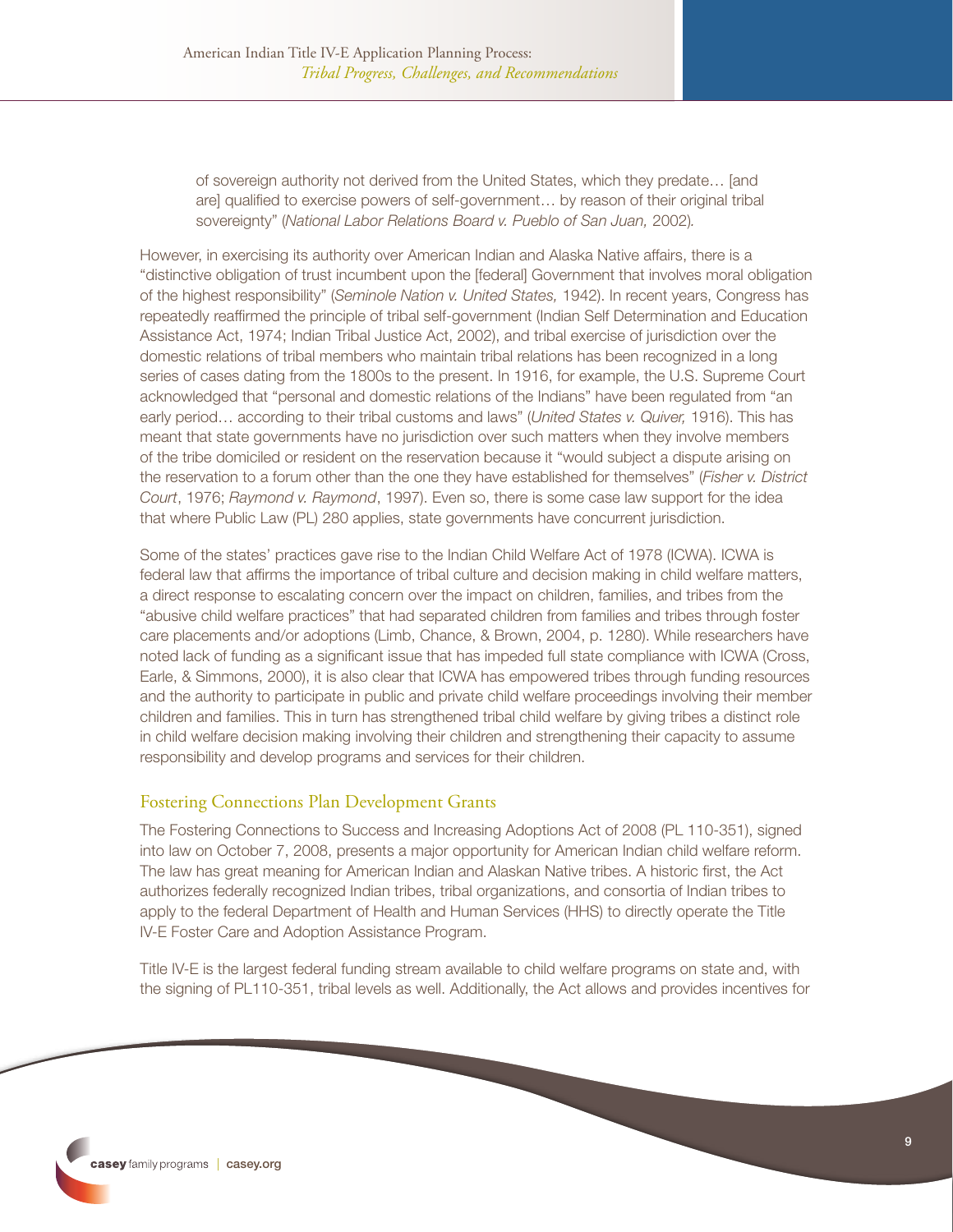states and tribes to continue existing agreements or develop new agreements with states to operate the program, including new funding for foster care, kinship guardianship, adoptive, and independent living services for American Indian and Alaskan Native children who are under tribal jurisdiction and new funding for tribal technical assistance (TA) and development grants.

Effective FY 2009, the Act appropriated \$3 million annually for three purposes: (1) information services to address program services, administrative functions, data collection, program management, and reporting requirements necessary for tribal administration of the Title IV-E program; (2) TA for tribes intending to directly operate a tribal Title IV-E program or seeking a cooperative agreement with a state relative to the administration of such a program; and (3) plan development grants for tribes to assist with the costs of constructing a directly administered Title IV-E program. From this \$3 million, the Children's Bureau allocated up to \$850,000 per year for up to five years for the National Child Resource Center for Tribes (NRC4Tribes).

Plan development grants are maximized at \$300,000 with a stipulation of one grant per tribe. Grantees are expected to submit tribal pre-plans for direct administration of Title IV-E (direct Title IV-E) to the Children's Bureau within 24 months of receiving the grant. Tribes may request a nocost extension for one year if they cannot meet the 24-month expectation. However, should the grantee not meet the stated timeline, the tribe is required to return the development grant funds although Secretary Sebelius can waive this requirement, if failure to complete the development plan is determined to be beyond the control of the tribe. The plan development grant funds may be expended on costs related to constructing an approvable tribally operated Title IV-E plan. This includes developing a data collection system and a cost allocation plan, and ensuring that the Act's care review requirements are established in tribal, agency, and court procedures.

As noted by Carolyn Benallyson, formerly of Casey Family Programs, many tribes had already been receiving Title IV–E funds through state agreements although this brokered arrangement did not provide tribes with full IV-E funding. Specifically, tribes received maintenance payments via these Title IV-E state agreements, but administrative and training costs were not covered, leaving significant decision-making and management responsibility in the hands of the state (C. Benallyson, personal communication, January 27, 2012). However, it is important to note that this has not been true for all tribal/state agreements. Many of these agreements do provide administrative and training funds. This also includes some of the current IV-E development grantees (e.g., Salish and Kootenai of Montana, Siletz of Oregon, and the Sac and Fox and Chickasaw of Oklahoma).

American Indian and Alaskan Native tribes welcomed the legislation as a long-desired recognition of tribal sovereignty, respect for tribal culture, and affirmation of tribal rights and responsibility to care for their own children. The opportunity, however, has been fraught with complications and is, as yet, largely unrealized. Three years have passed; and despite substantial efforts, only one tribe, the Port Gamble S'Klallam (Washington State), has an approved direct Title IV-E plan. Port Gamble S'Klallam was able to accomplish this without a plan development grant.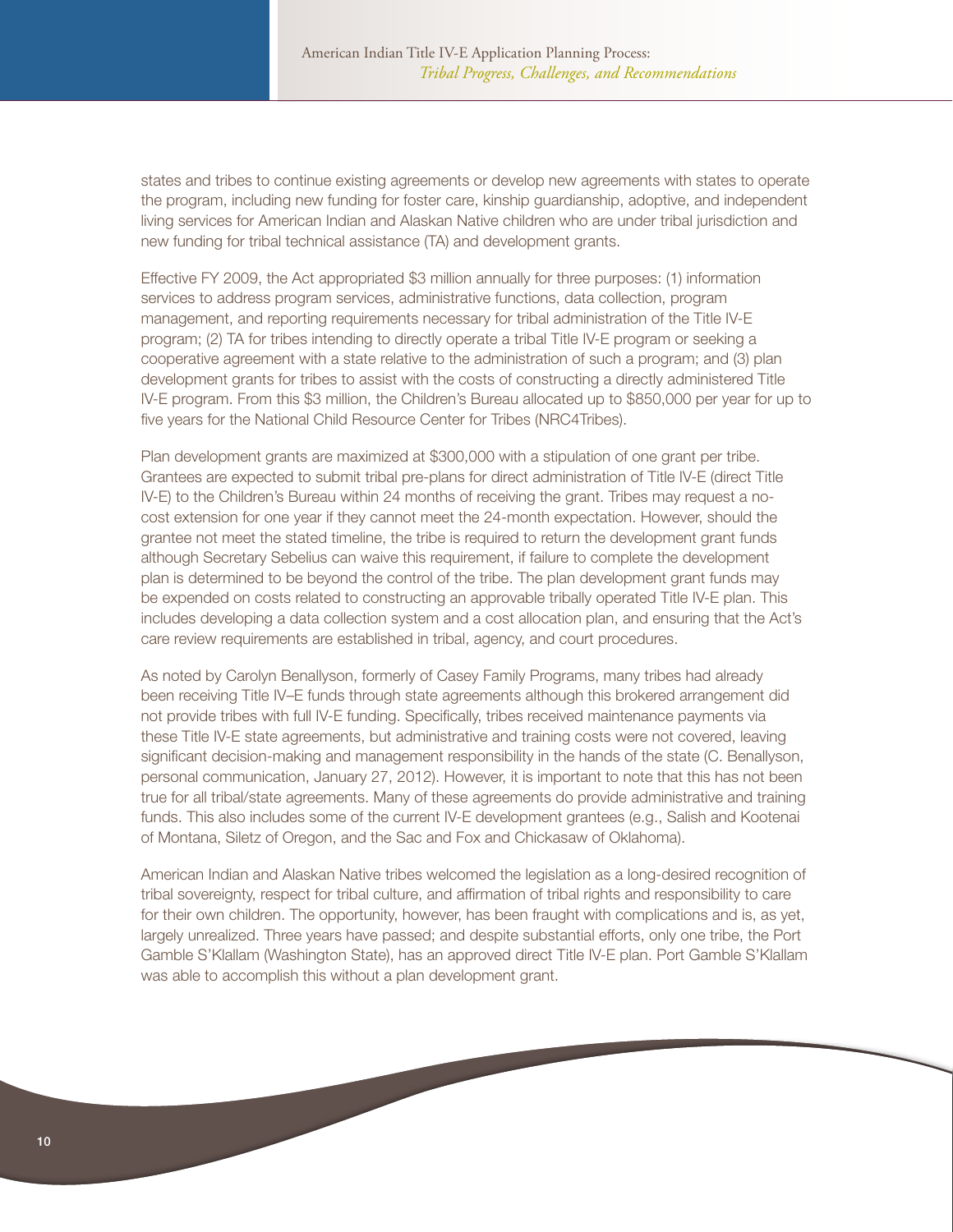There are multiple reasons for the slow pace: some are historic and embedded; others are specific to Title IV-E planning. Fostering Connections made possible direct IV-E administration by tribes; it also increased the requirements for tribes that hoped to pursue this option. In addition, these federal requirements of tribes in administration, cost allocation methodology, legal requirements, and data collection systems were functions with which tribes had already struggled for some time. Many of these responsibilities had, in fact, been handled by the states with which tribes had agreements.

A further challenge was posed by the resources necessary to meet these requirements; tribes are frequently resource-poor in staff and funding, and yet now they face tasks that further challenge those limited resources, i.e. human, financial, technological, and judicial. For example, tribes intending to design a direct Title IV-E agreement with the federal government must create or adapt tribal foster care standards, licensing regulations, cost allocation, and methodology plans. While many tribal entities already have these policies in place, revisions are needed to meet IV-E requirements, including language and practice methods. These efforts necessitate significant resources and sophisticated technology in addition to acceptance by tribal elders and councils and placement in tribal codes and courts systems. Beyond these resource challenges, tribes must typically develop this IV-E infrastructure with existing staff who are already working at full capacity delivering services and administering programs.

A lack of clarity in relevant federal information early on regarding the definition of *in-kind matches* that tribes can use to meet the matching requirement for the Title IV-E funds is another stumbling block. Tribes engaged in developing their IV-E plans were trying to develop estimations of the fiscal impacts Title IV-E would have for their governments; without this clarity, it was difficult for them to accurately assess how much non-federal share funding would be required from the tribes. The federal Department of Health and Human Services (HHS) was expected to make explicit and to promote permanent regulations on the use of in-kind matches by October 1, 2011, in consultation with the tribes. This did not happen until the Interim Final Rule was promulgated in January 2012 and it took effect in March 2012. While some consultation with tribes was included in the discussions that led to the Interim Final Rule, reports indicate that some tribal representatives did not experience the sessions as useful or informative (D. Simmons, personal communication, March 15, 2012), in part because consultation occurred before tribes had gained experience with the Administration for Children and Families (ACF) outline for grantee plan proposal (plan proposal) and its requirements. In addition, communication was hindered by the limited knowledge of tribal child welfare that some of the federal staff facilitating the consultation sessions possessed and the structure of the consultation sessions, which allowed very limited opportunity for tribes to ask questions outside the agenda developed by federal officials. As a result, the consultation was limited in its effectiveness.

An additional complication arose from ambiguity, this time in the grant budgeting process. Mandatory grantee meetings were not included in the grant requirements; thus, tribal grant budgets did not include funding for these meetings and tribes had to fund those costs by other means. This diminished opportunities for grantee tribes to meet, talk, learn from each other, and work together.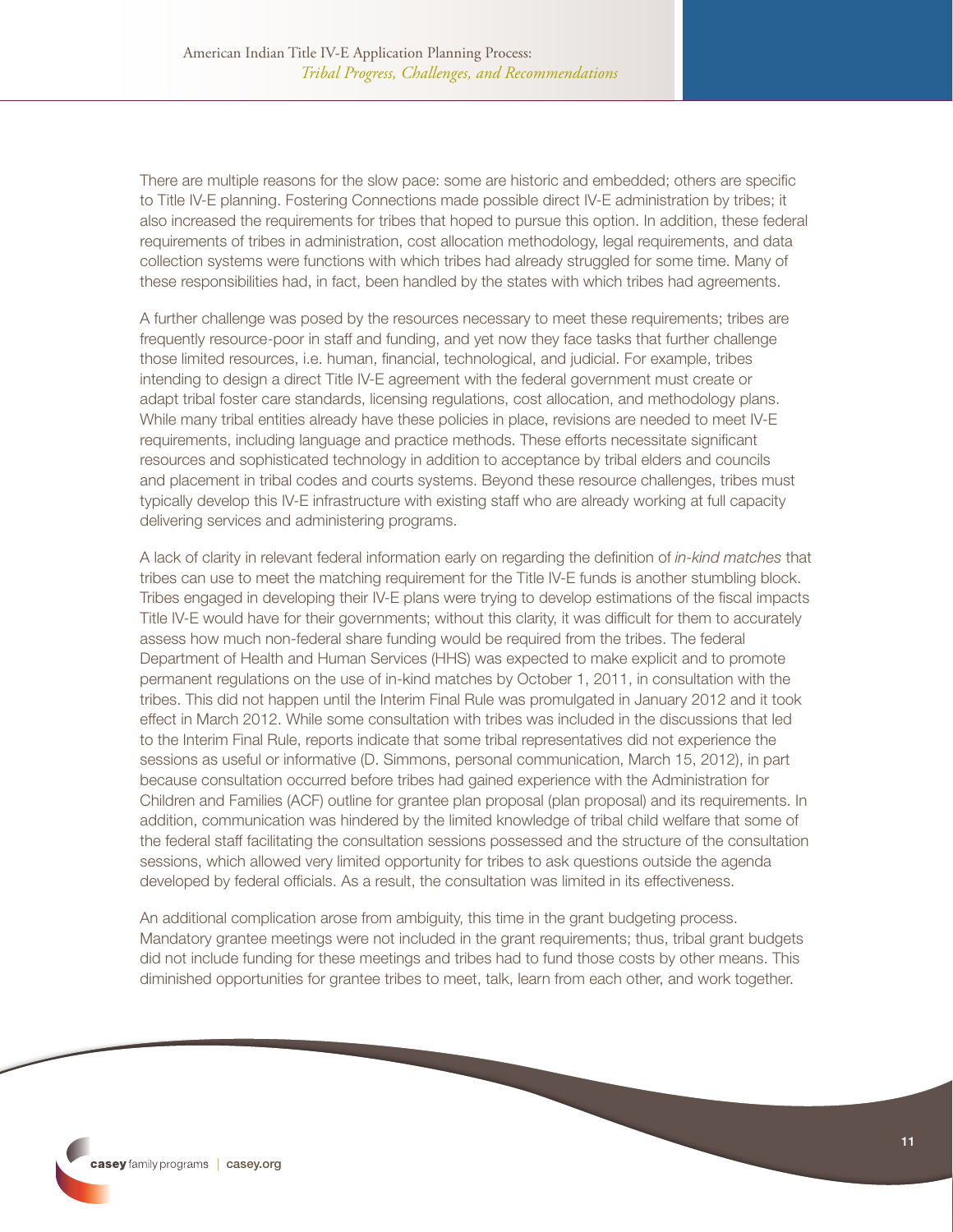Lastly, grantee tribes did not receive the plan development funds until six months after the actual award. The 24-month timeline for plan submission was not extended, leaving tribes with 18 months to submit their proposal plans. A one-year, no-cost extension could be requested; and the entire first cohort of grantee tribes received this extension. Nonetheless, the tribes are understandably concerned with the potential need to repay the proposal plan funding if their plan is not approved or submitted within the timeframe. The deadlines are now imminent for the first year of grantees (2009) as the end of FY 2012 approaches (C. Benallyson, personal communication, January 27, 2012).

#### Current Grantees

In the first two years after passage of Fostering Connections, approximately 75 tribes submitted a letter of intent or notified their regional Children's Bureau office expressing their interest in applying for a plan development grant (D. Simmons, personal communication, March 15, 2012).

In 2009, seven tribes were awarded grants:

- Confederated Salish and Kootenai Tribes, Pablo, MT
- Confederated Tribes of Siletz Indians of Oregon, Siletz, OR
- Keweenaw Bay Indian Community, Baraga, MI
- Navajo Nation, Window Rock, AZ
- Sac and Fox Nation, Stroud, OK
- Tohono O'odham Nation, Sells, AZ
- Washoe Tribe of Nevada and California, Gardnerville, NV

In 2010, four tribes were awarded grants:

- Chickasaw Nation, Ada, OK
- Lummi Nation, Bellingham, WA
- Shoshone-Bannock Tribes, Fort Hall, ID
- Yurok Tribe, Del Norte, CA

In 2011, one tribe was awarded a grant:

• South Puget Inter-Tribal Planning Agency, Sheldon, WA

#### Profiles of Tribal Nations Participating in These Findings

*Confederated Salish and Kootenai Tribes.* The Confederated Salish and Kootenai tribes have 7,753 enrolled members (*Confederated Salish and Kootenai Tribes Annual Report*, 2010-2011) and are comprised of the Bitterroot Salish, the Pend d'Oreille, and the Kootenai tribes in Montana. The confederation is a member of the first cohort of planning grantees. The child welfare director leads the development of an IV-E plan for Salish and Kootenai.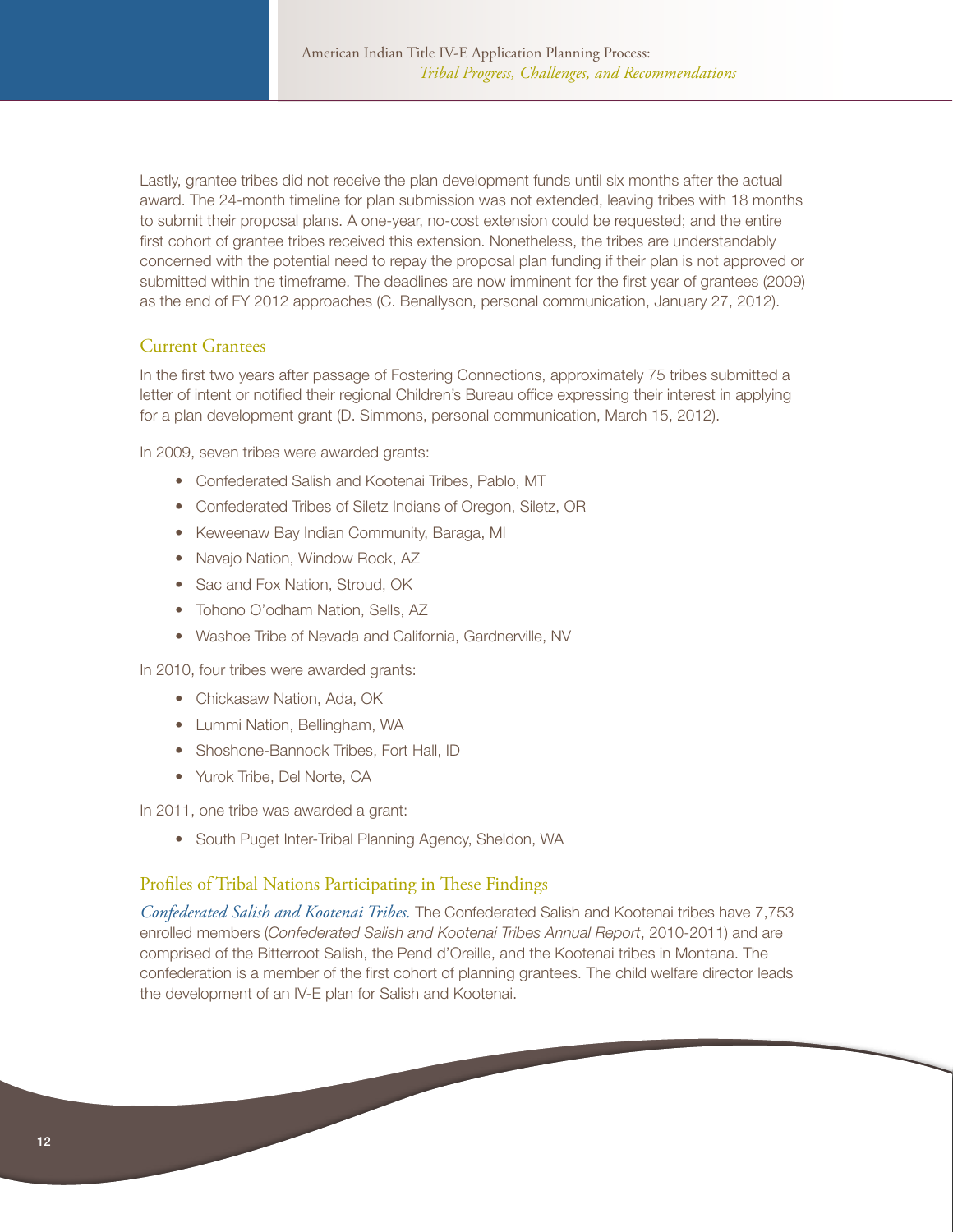*Confederated Tribes of Siletz Indians of Oregon.* The Siletz tribe, a nation of approximately 4,800 members (Confederated Tribes of Siletz Indians, 2010), was among the first cohort of planning grantees. A three-member team leads the IV-E development effort with leadership from the child welfare director.

*Keweenaw Bay Indian Community (KBIC).* Total enrollment for the KBIC was 3,315 in 2005 (Bureau of Indian Affairs, 2005). This tribe was among the first cohort of planning grantees. Two individuals, including the child welfare director, are participating in the IV-E planning process.

*Navajo Nation.* The Navajo Nation, with approximately 250,000 enrolled members (Navajo Nation Government, 2011) is the largest tribal nation participating in the planning grant process. Ten individuals are working on the Fostering Connections development grant team, which is led by the Title IV-E coordinator. The Navajo Nation was among the first cohort of planning grantees and has been participating in the process since 2009.

*Shoshone-Bannock Tribes.* The Shoshone-Bannock tribes (Shoshone-Bannock Tribes, 2011) are part of the second cohort of planning grantees. Located in Idaho, the Shoshone-Bannock tribes have approximately 5,675 enrolled members. Six individuals including the social services manager have time dedicated to the development of an IV-E plan.

*South Puget Intertribal Planning Agency (SPIPA).* SPIPA is made up of five tribes from the state of Washington: the Chehalis, Nisqually, Shoalwater Bay, Skokomish, and Squaxin Island tribes. SPIPA was the only tribal organization to receive a planning grant in fiscal year 2011 and at this time, only Nisqually and Squaxin Island (711 and 1023 enrolled members, respectively; *2011 Annual Report for SPIPA*) are actively involved in the grant.

*Washoe Tribe of Nevada and California.* The Washoe tribe was also among the first cohort of grantees. Washoe has two individuals assigned to work on the Fostering Connections development grant. According to Lynelle Hartway of the Washoe tribe, there are approximately 1,600 enrolled members.

*Yurok Tribe.* In 2006, the Yurok tribe had approximately 5,000 enrolled members. This tribe was a part of the second cohort of planning grantees and at present they have a team of six individuals working on the planning grant.

#### Prior Research Informing This Report

Several prior documents informed this report. These documents described below:

- Provided historical, technical, and legal background to the Fostering Connections legislation.
- Described the compliance issues with ICWA, Title IV-B, and state-tribal agreements.

• Identified challenges experienced by tribes and TA providers in implementing past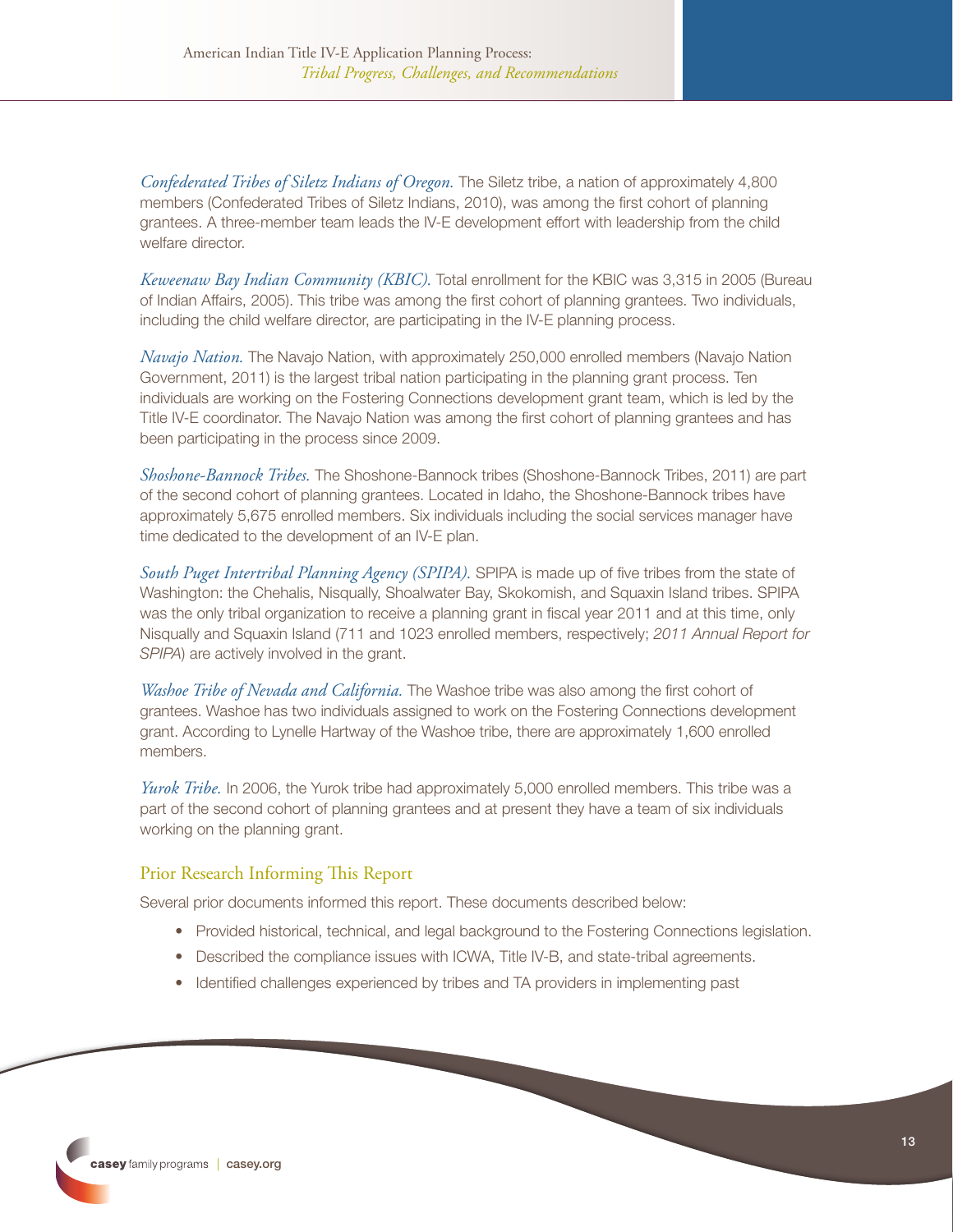child welfare law.

• Offered ideas for improving current direct IV-E planning.

#### American Indian Tribal Planning

Limb and Brown (2008) examined the ICWA section of State Title IV-B Child and Family Services Plans (CFSP). ICWA is a fundamental underpinning of the intent and expectations of Fostering Connections. The authors noted that the Administration for Children and Families (ACF) program

Challenges with clarity and specificity of requirements, incomplete and/or missing data, and lack of models, relationship building, and collaboration were consistently identified as obstacles and continue to be problematic in current planning efforts. instructions for CFSP lacked sufficient clarity and detail regarding what states must do to comply with ICWA requirements, impeding understanding of federal requirements and limiting what states included in their plans. A review of a nationwide sample of the ICWA section of Title IV-B CFSPs (Brown et al., 2004) also identified insufficient ACF program instructions for the CFSP and APSR (Annual Progress and Services Report), and a lack of consistency in required tribal consultation. Challenges with clarity and specificity of requirements, incomplete and/or missing data, and lack of models, relationship building, and collaboration were consistently identified as obstacles and continue to be problematic in current planning efforts. Recommendations concerned improving CFSP documentation for subsequent use in IV-E plans and strengthening relationships and collaborations. (For specifics on these recommendations, see Appendix A).

#### Direct IV-E Technical Assistance Reports

More recent work is specifically connected to the direct IV-E planning process. Geary and Day (2010) assessed current child welfare datagathering systems including the Adoption and Foster Care Analysis Report System (AFCARS), the National Child Abuse and Neglect Data System (NCANDS), the Statewide Automated Child Welfare Information Systems,

and the National Youth in Transition Database (NYTD) in the context of Title IV-E requirements. They concluded that implementing and maintaining systems such as these would demand financial, human, technical, and technological design, development, and management resources that are well beyond the reach of most tribes. However, the authors described a successful implementation by the Central Council Tlingit and Haida Indian Tribes of Alaska (CCTHITA) in June 2009. Their comprehensive, integrated, multi-program data management system meets the Title IV-E requirements, and this system may well be a useful resource for other tribes. CCTHITA identified the collaborative nature and structural design of the system development process as instrumental to their success (Geary & Day, 2010). Geary and Day's Title IV-E planning recommendations related to data collection and management included assessing needs and readiness, building support,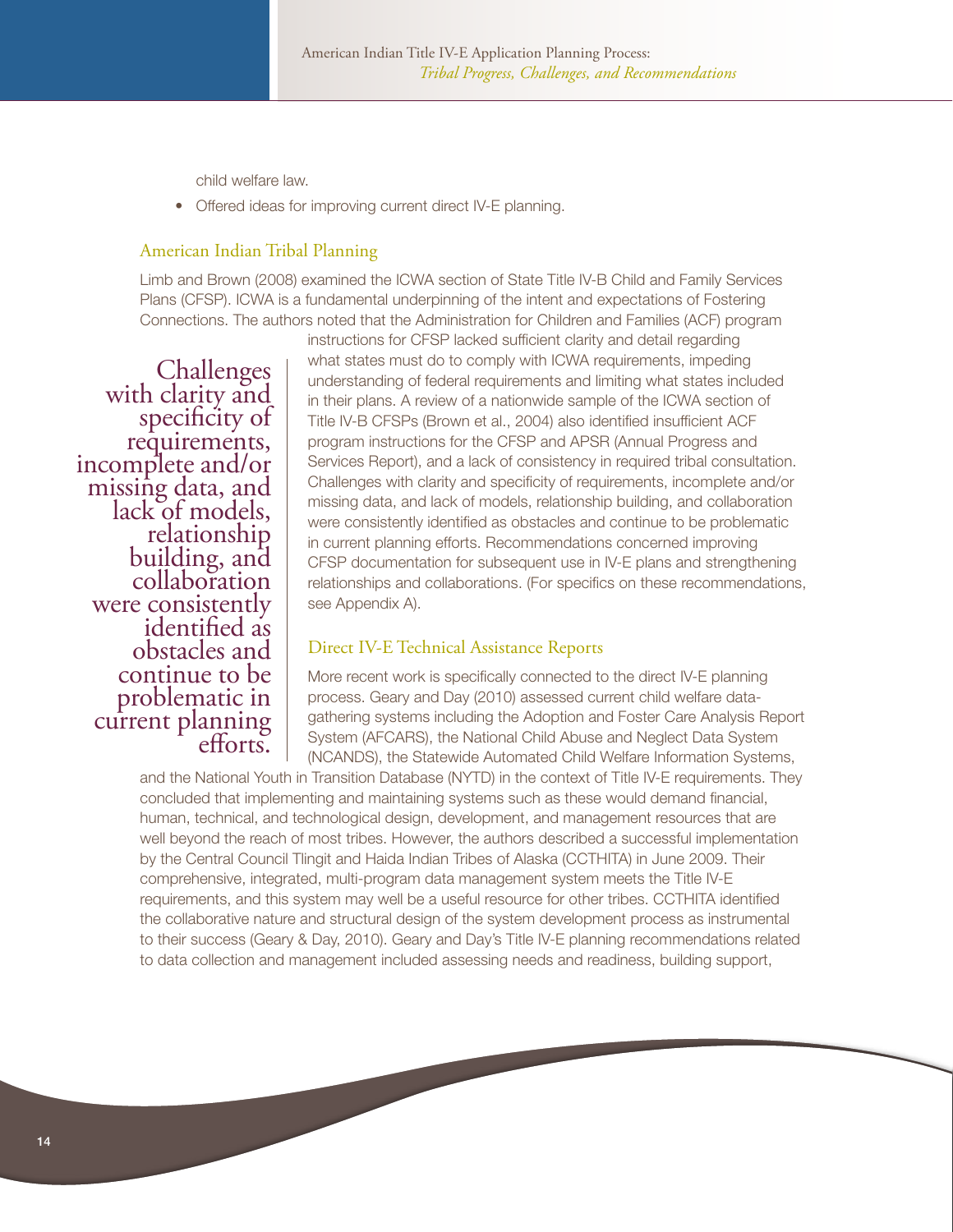planning strategically, creating practical data systems, and planning for ongoing assessment and modifications. (For specifics on these recommendations, see Appendix A).

David Simmons (2011), writing on behalf of the National Indian Child Welfare Association (NICWA), described the barriers and solutions experienced in providing TA to tribal Title IV-E plan development grantees. The association's work identified specific issues and needs that have challenged many of the grantee tribes, and it also provided examples of possible solutions. The issues and recommendations included developing and maintaining reimbursement for IV-E administrative activities, managing reimbursement for foster care placements, managing IV-E capacity-building activities, developing data collection systems, and securing non-federal matches. Other related issues discussed were expectations of repayment of funds if the proposal plan was not approved within time guidelines and ACF policy interpretations around termination of parental rights. (For specifics on the recommendations, see Appendix A).

Jack Trope, Executive Director of the Association on American Indian Affairs, in his analysis of the legal requirements of IV-E implementation noted that "tribes have always had systems for addressing their internal conflicts and relationships. Historically, these systems were informal, unwritten and based on a holistic philosophy and way of life" (Trope, 2010, p. 9). He acknowledges that today most tribes have written codes and more formal systems. Meeting the Fostering Connections legal requirements, which demand written codes and standards, presents a stubborn problem, he notes, after methodically and chronologically analyzing the legal requirements of Title IV-E to identify the components that must be addressed in tribal codes, regulations, and written policies. Trope recommends a community-based process to define and develop the code provisions, regulations, and policies. He noted that the technical sophistication of the work requires that individuals with that expertise be part of the process. Trope used examples and models from existing tribes, tribal codes, and state/tribal IV-E agreements to provide a framework whereby "a tribe can make an educated decision about whether to operate Title IV-E programs, understand the tools that are needed to make it work, and, if a tribe decides to operate the program, to make the decision and adopt the legal framework necessary to take advantage of the program" (Trope, 2010, p. 34).

*Recommendations from the NRC4Tribes.* In 2011, the NRC4Tribes published the Technical Assistance Needs Assessment, which contained specific recommendations. The NRC4Tribes has the ability to assist with each of the following areas:

- Build tribal child welfare peer networks.
- Address workforce issues in tribal child welfare programs.
- Enhance multidisciplinary collaboration for prevention services.
- Partner with other federal agencies within the ACF, the Bureau of Indian Affairs (BIA), and other organizations to model effective systems of care that will support tribal child welfare programs.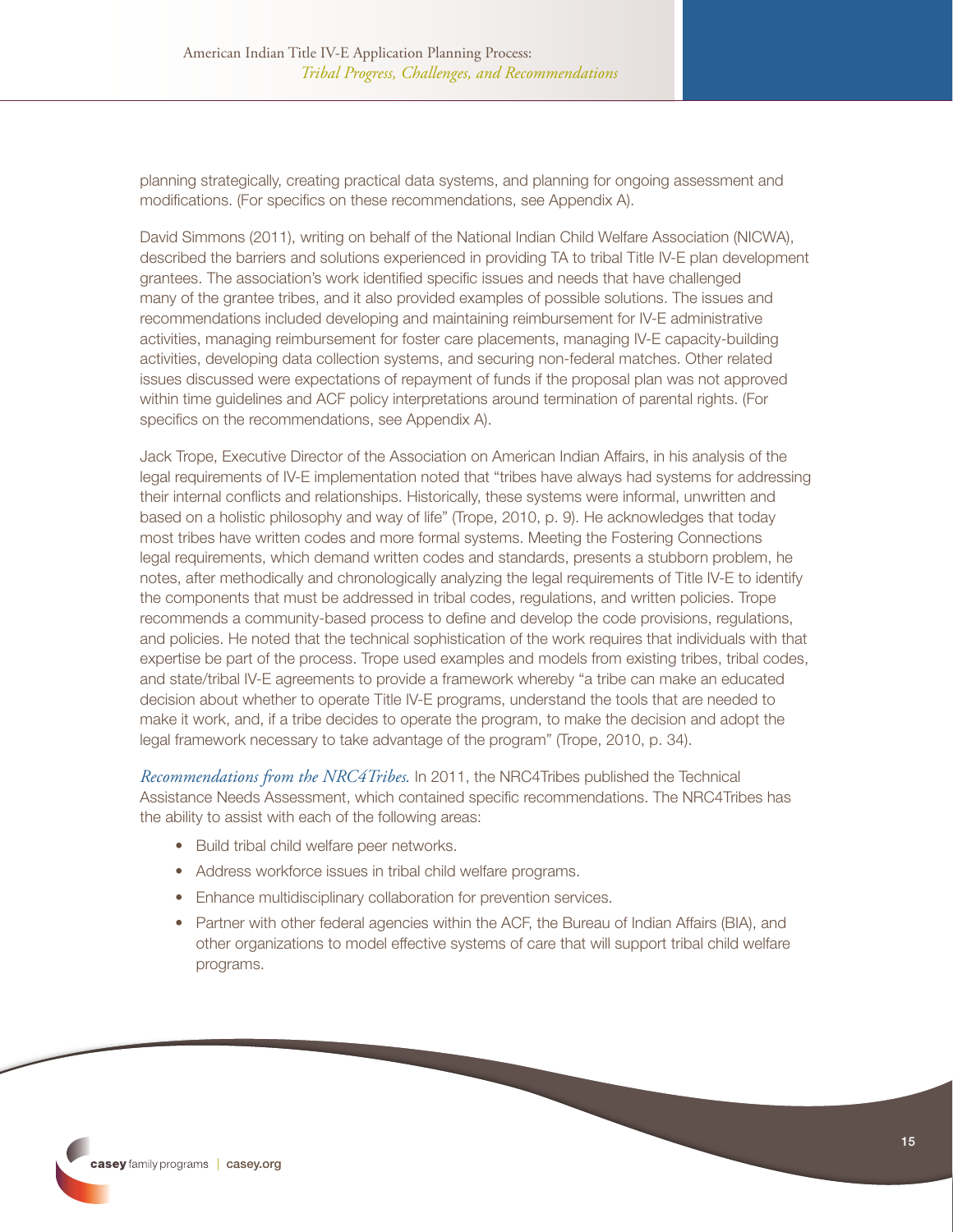# Report Methods

The purpose of this report is to present feedback about tribes' experiences with the Fostering Connections planning grant process and, in turn, assure that the involved tribes have had an opportunity to give voice to their experience of the planning process to date. This report was driven by two questions: (a) What is the current status of the tribal IV-E planning process? and (b) How could the process be improved?

To this end, the following methods were used to address the main questions of interest:

1. *Electronic feedback questionnaire.* An electronic questionnaire was sent to representatives from each of the 12 tribal nations or consortia that received Fostering Connections planning grants in fiscal years 2009-2011 (see Appendix B). Representatives were selected based on their leadership in the IV-E development efforts for their respective tribes. Representatives from six tribal nations responded to the questions electronically and an additional two representatives completed the questionnaire at a Casey-sponsored convening of tribal grantees on February 26, 2012 in Washington, DC.

Tribal representatives from the four grantees who did not complete the questionnaire were contacted with a follow-up email to find out why. One responded by stating that the individual responsible for the planning grant was no longer with the organization; the other three grantees did not respond to the follow-up request.

2. *Tribal perspectives convening.* The February 26 convening, sponsored by Casey Family Programs, was designed to give tribes a venue for comparing experiences and lessons learned, and for developing consensus-based recommendations that could be given to ACF to improve the grant planning process. Meeting participation was voluntary and open to all grantee tribes. Nine tribes were represented at the meeting. Eight of these tribes also responded to our questionnaire and are shown in Table 1. The Lummi Nation also participated in the meeting but did not respond to the questionnaire. One outcome of this meeting included a set of recommendations for improving the IV-E planning grant process (see the "Tribal Perspectives Convening" section of this report).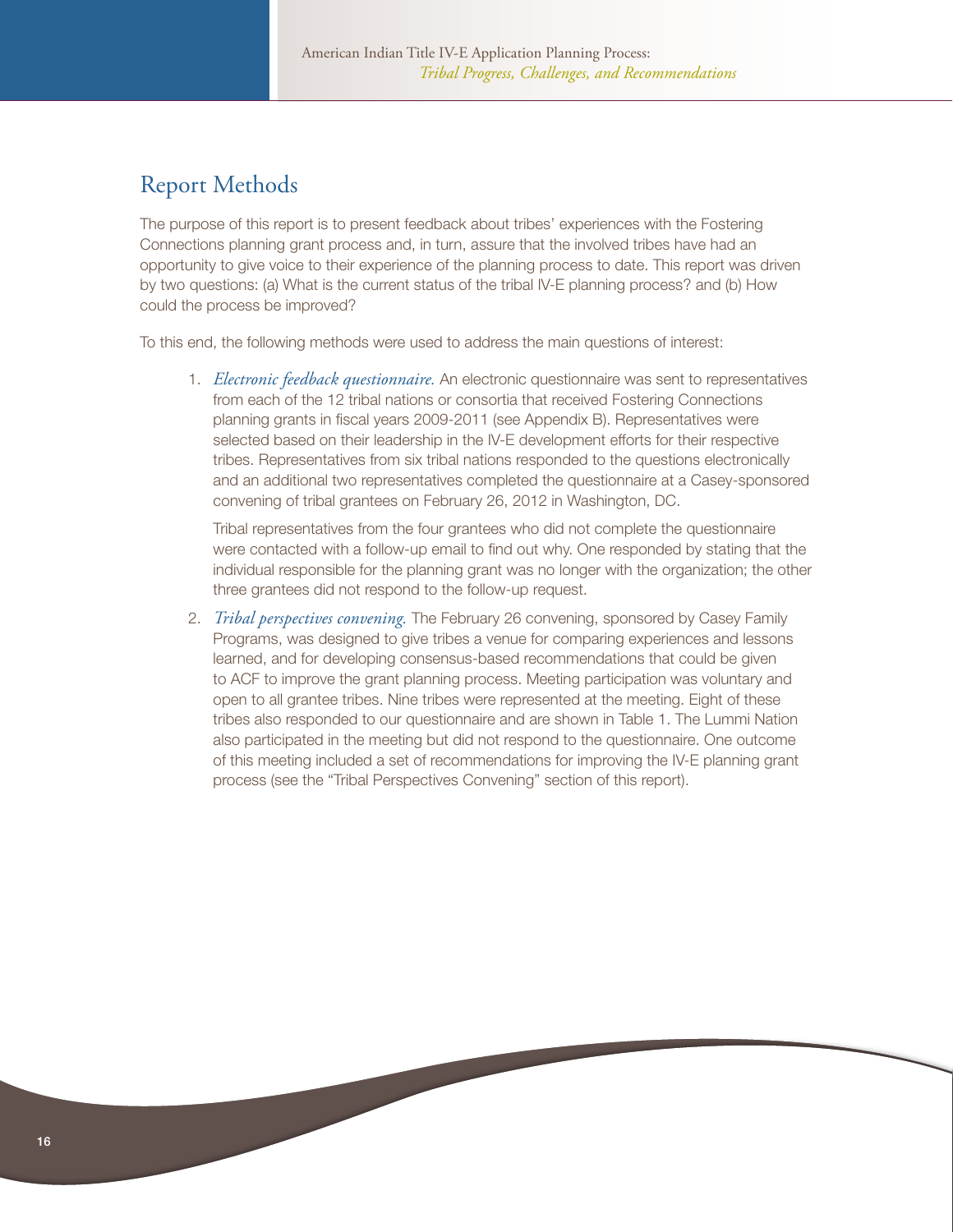| <b>Tribal Nation or Consortium</b>                    | <b>Representative's Position</b>                                   | <b>Experience in</b><br>the Agency | <b>Experience on the</b><br><b>Planning Grant</b> |
|-------------------------------------------------------|--------------------------------------------------------------------|------------------------------------|---------------------------------------------------|
| 1. Confederated Salish and<br>Kootenai Tribes         | Child Welfare Director/Tribal<br>Social Service Department<br>Head | 6 years                            | 14 months                                         |
| 2. Confederated Tribes of Siletz<br>Indians of Oregon | Child Welfare Director                                             | 1 year                             | 5 months                                          |
| 3. Keweenaw Bay Indian<br>Community                   | <b>Child Welfare Director</b>                                      | 14 years                           | 36 months                                         |
| 4. Navajo Nation                                      | <b>Title IV-E Coordinator</b>                                      | 5 years                            | 3 months                                          |
| 5. Shoshone-Bannock Tribes                            | Social Services Program<br>Manager                                 | 15 years                           | 24 months                                         |
| 6. South Puget Interagency<br><b>Planning Agency</b>  | Social Services Manager                                            | 6 years                            | 4 months                                          |
| 7. Washoe Tribe of Nevada and<br>California           | <b>Title IV-E Coordinator</b>                                      | 2 years                            | 24 months                                         |
| 8. Yurok Tribe                                        | Attorney                                                           | 2 years                            | 16 months                                         |

|  |  |  | <b>Table 1.</b> Tribal Representatives Who Responded to the Questionnaire |
|--|--|--|---------------------------------------------------------------------------|

# Findings

#### Feedback from Tribal Representatives

This section summarizes the questionnaire responses of the representatives from the eight responding tribes. Each representative was involved in leading the IV-E development effort and all feedback was obtained in February 2012. Because only eight of the twelve tribes responded to the questionnaire, the results presented here may not be representative of all tribal grantee experiences. For example, grantees who had a more positive experience with the planning grant may have been more likely (or, conversely, less likely) to respond to our request. Given this incomplete sample and possible source of bias, findings should be interpreted with caution and may not reflect other tribes' experiences with the grant.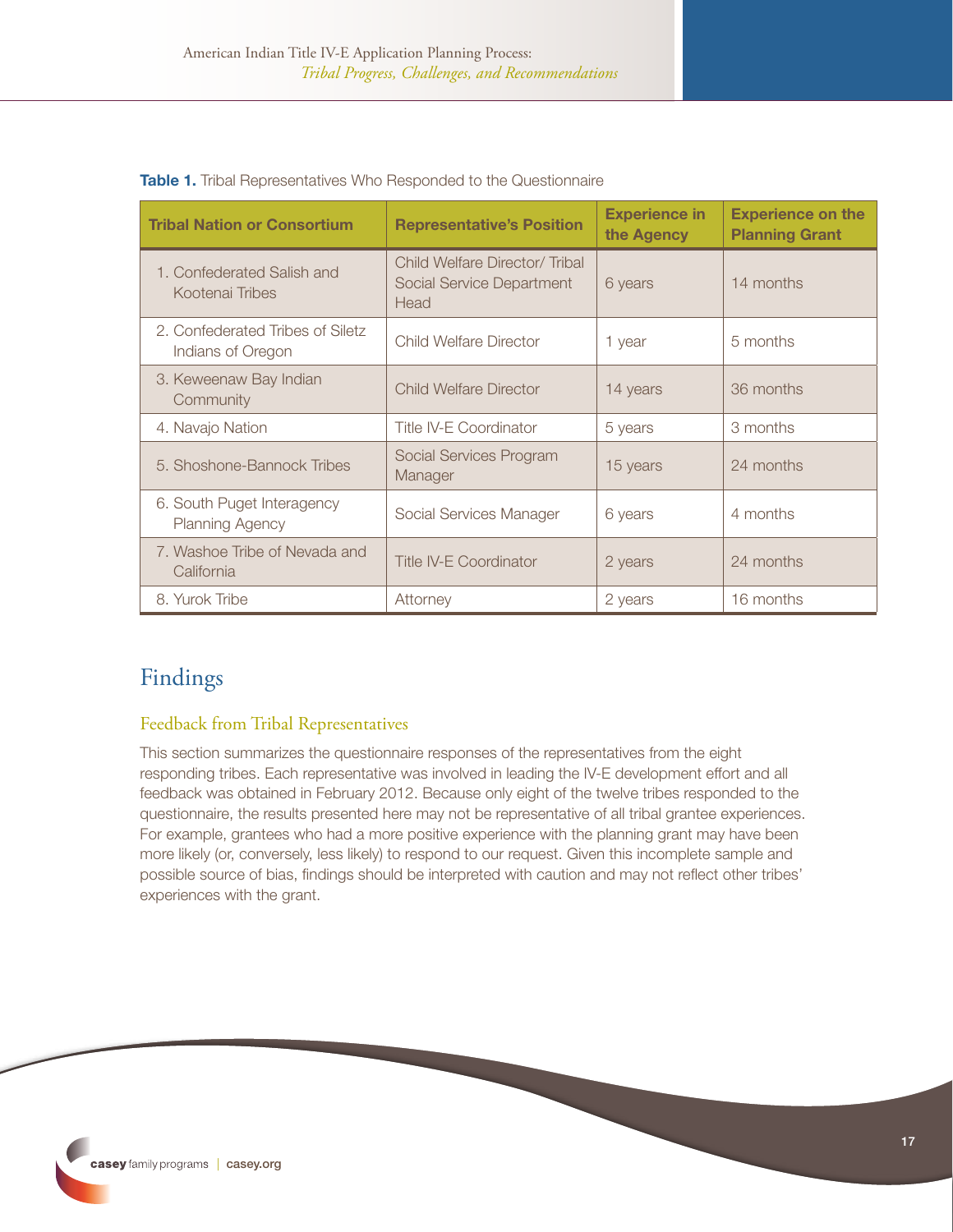#### Technical Assistance

In the questionnaire, we asked tribal representatives to identify three technical assistance (TA) providers that their organization had worked most closely with on the IV-E planning grant and the type of TA provided by each. Seven providers were listed as choices in addition to an "other" category. The possible providers were the following:

- 1. Association of American Indian Affairs
- 2. Casey Family Programs
- 3. Children's Bureau regional and main offices
- 4. NICWA
- 5. The National Resource Center for Tribes
- 6. Other national resource centers
- 7. A technology vendor

*Degree of helpfulness.* Nearly all (7 of the 8 tribes or 88%) received TA related to the direct IV-E reimbursement. Most representatives found the TA helpful with 50% indicating that it was "very helpful." With the exception of one representative who did not respond to this question, all representatives indicated that the TA providers respected the unique tribal traditions and values of their communities.

Tables 2 through 6 display the types of TA received by the tribal nations and the providers of that TA. Of the eight representatives who responded to the questionnaire, one representative did not answer this question. One representative indicated TA from one provider and the other six representatives indicated TA from more than one provider. Preceding each table is a summary of comments concerning TA from the representatives. Feedback was not provided for the Association of American Indian Affairs.

*Casey Family Programs.* Two organizations reported receiving TA from Casey and noted that the organization was "very helpful" as a TA provider. One representative wrote: "The provider came onsite to provide TA and was sensitive to allowing the tribes to control their projects." See Table 2.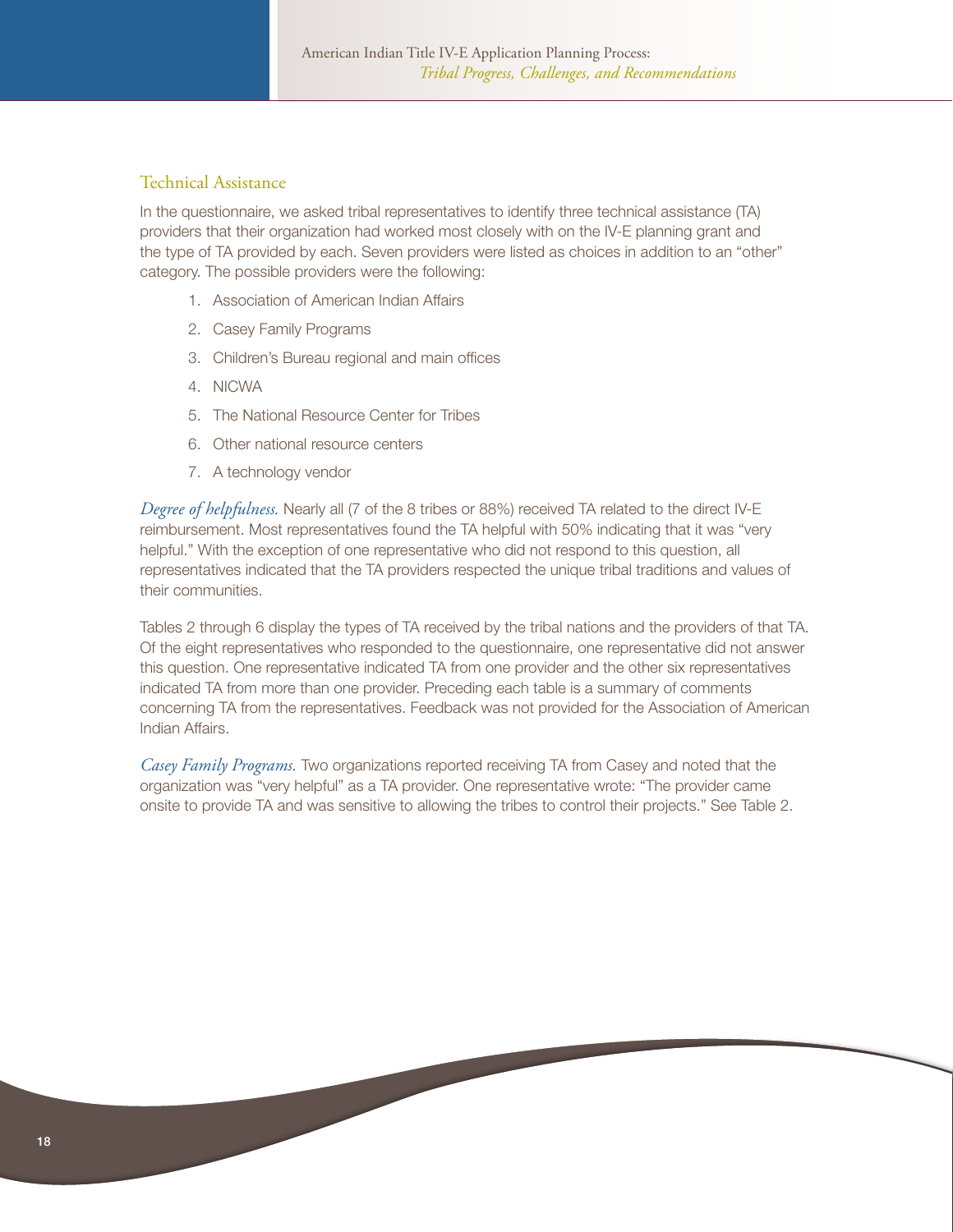| <b>TA Types</b>                                  | <b>Number of Tribes Who</b><br><b>Received this TA Type</b> |
|--------------------------------------------------|-------------------------------------------------------------|
| Agency policy and procedure development          |                                                             |
| Data collection system development or adaptation |                                                             |
| Guidance in assessing agency readiness for IV-E  |                                                             |
| Staff training development                       |                                                             |
| Writing a reimbursable IV-E plan                 |                                                             |

#### Table 2. Casey Family Programs TA Provision (2 Tribes)

*U.S. Children's Bureau.* Five tribal agencies noted that they received TA from the Children's Bureau regional offices. One found the assistance "somewhat helpful," two found the assistance "helpful," and two found the assistance "very helpful." Compared to the other TA providers, more TA was provided by the Children's Bureau regional offices than by any other source. One of the representatives wrote: "The assistance provided will help us have an approvable plan to submit." Another shared that the regional office helped them tremendously by paying for one particular trip. Another suggested that "the TA was beneficial but provider was insensitive to tribal control and sovereignty. We had to constantly remind the provider that the Nation is not a state."

In a separate question, all representatives were asked to describe what would be most helpful to receive from their Children's Bureau regional office. Additional grantee working sessions was one of the responses, for example, "grantee meetings with tribal and state agency staff working side by side on all aspects of IV-E implementation." Continued support and TA was also noted, and in particular, assistance with a model tribal plan, preprint/document reviews, continued dialogue about 45 CFR changes, and training on cost allocations. Another response highlighted the importance of recognizing the "tribal and consortia infrastructure" at the level of the regional office.

One tribal representative also noted that they received TA from the Children's Bureau's Central Office staff in addition to TA from their regional office and that TA mirrored the type of assistance shown in Table 3. This TA was in person and via numerous conference calls. On average, the assistance they received was described as "somewhat helpful."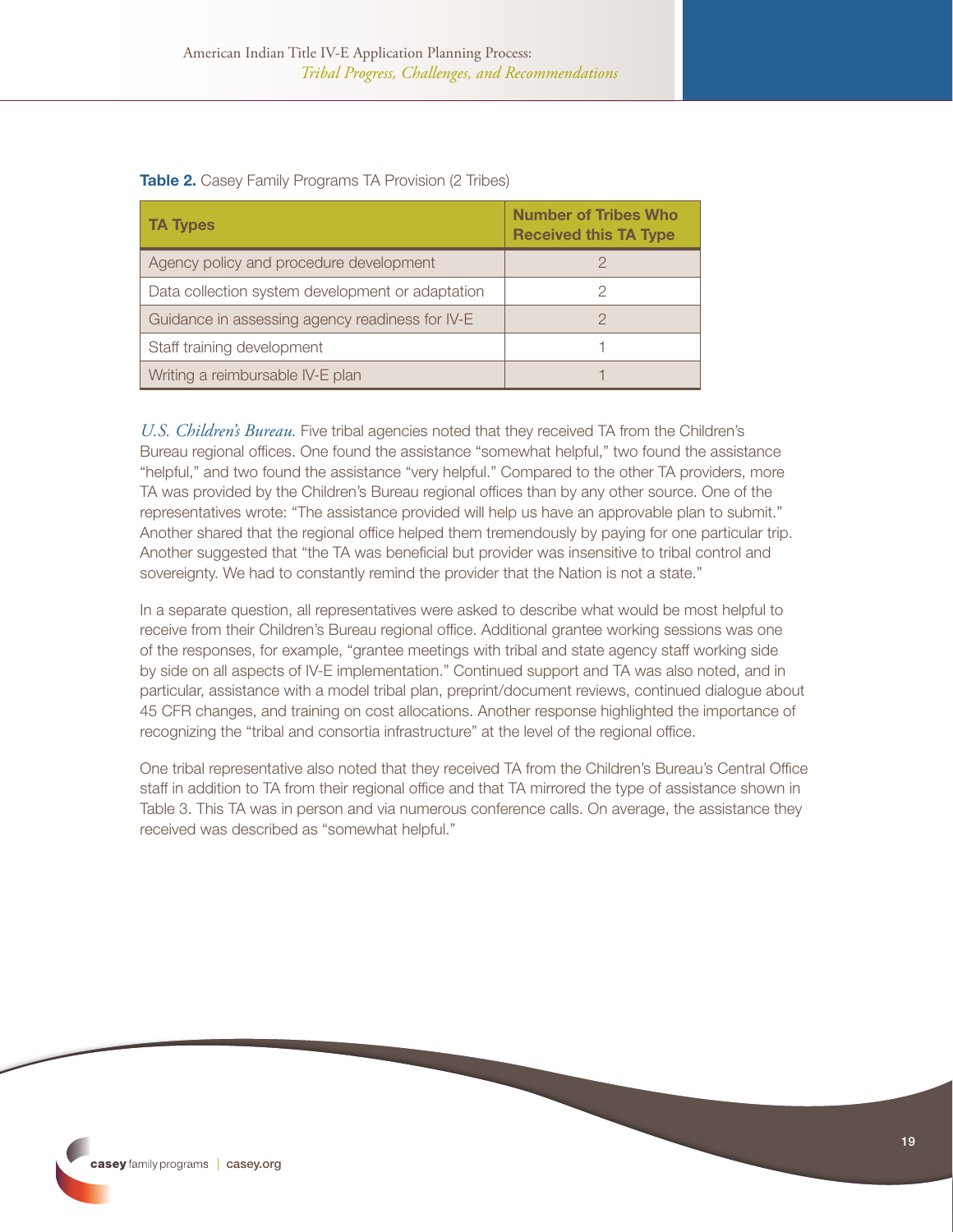| <b>TA Types</b>                                  | <b>Number of Tribes Who</b><br><b>Received this TA Type</b> |
|--------------------------------------------------|-------------------------------------------------------------|
| Agency policy and procedure development          |                                                             |
| Child and family code development                | 4                                                           |
| Writing a reimbursable IV-E plan                 | 3                                                           |
| Guidance in assessing agency readiness for IV-E  | 2                                                           |
| Staff training development                       | 2                                                           |
| Crafting a tribally based practice model         |                                                             |
| Data collection system development or adaptation |                                                             |

Table 3. Children's Bureau Regional Offices TA Provision (5 Tribes)

*National Indian Child Welfare Association (NICWA).* Three tribal organizations indicated that their experience with TA from NICWA was "very helpful" and one organization reported that it was "somewhat helpful." One of the representatives noted that the most helpful element of this TA was their "understanding and experience with tribal government and communities." In addition, "NICWA's experience with ACF was also very helpful. They understand the 'corporate culture' at ACF and really helped us craft effective responses to them. We went out of our way to go to their IV-E training in the beginning," which was reported as invaluable to their understanding of IV-E. Another noted that "NICWA and Casey [have] worked with . . . [us] . . . for 40 plus years . . . They KNOW what is needed." A third representative wrote that the onsite TA was helpful. The tribal nation representatives also identified NICWA's TA as among the "most helpful" including a two-day training on the technical aspects of IV-E. See Table 4.

| <b>TA Types</b>                                  | <b>Number of Tribes Who</b><br><b>Received this TA Type</b> |
|--------------------------------------------------|-------------------------------------------------------------|
| Guidance in assessing agency readiness for IV-E  | З                                                           |
| Agency policy and procedure development          | 2                                                           |
| Data collection system development or adaptation |                                                             |
| Staff training development                       | 2                                                           |
| Child and family code development                |                                                             |
| Crafting a tribally based practice model         |                                                             |
| Writing a reimbursable IV-E plan                 |                                                             |

Table 4. National Indian Child Welfare Association (NICWA) TA Provision (4 Tribes)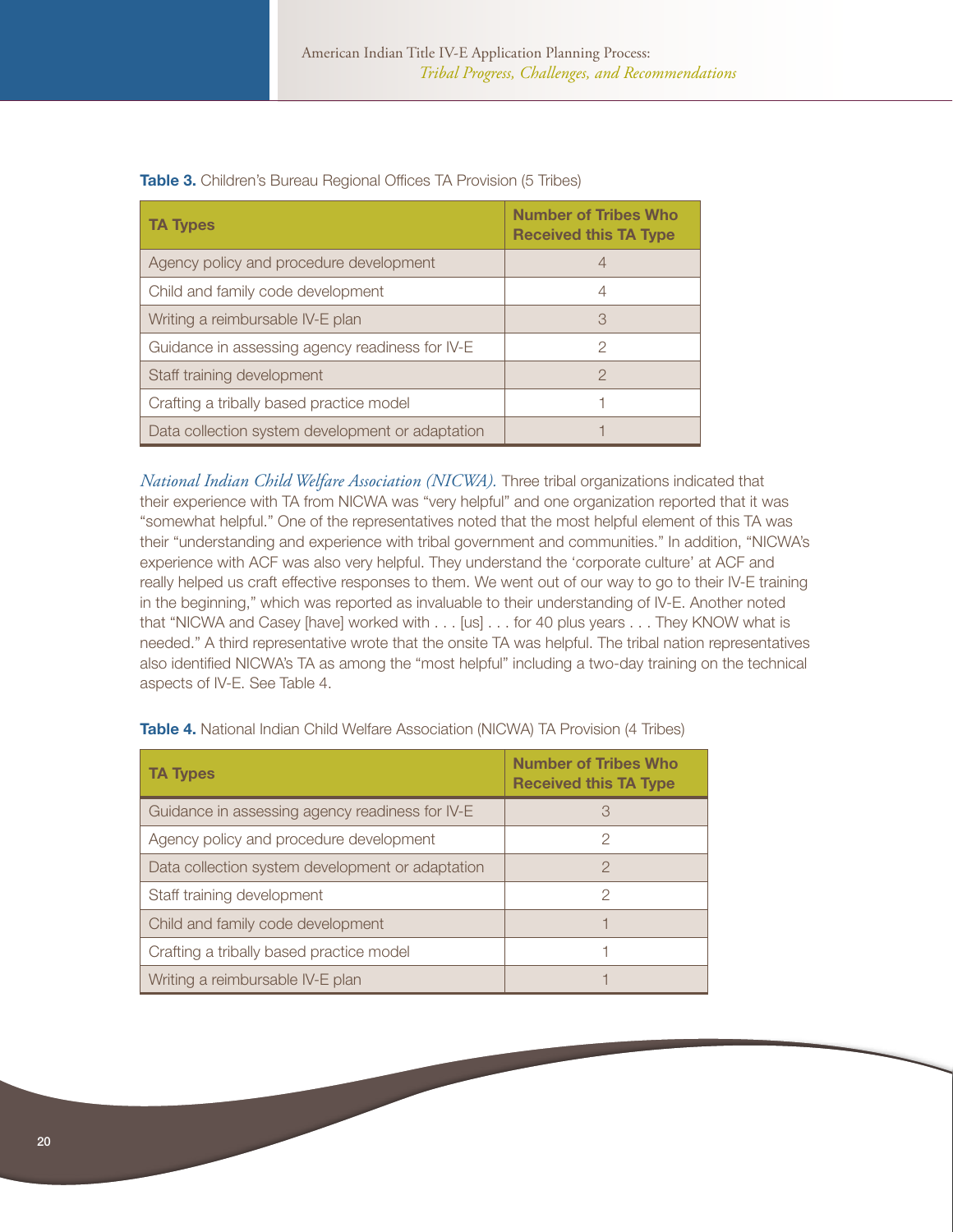*National Resource Center for Tribes.* Two tribal representatives reported on TA received from the NRC4Tribes. One found the TA "helpful" and one found it "very helpful." One of the representatives further noted it was "extremely helpful to visit another tribe that had successful FGDM and social services programs." However, one of these same representatives noted challenges in working with the NRC4Tribes; "information was very basic; info we already have." In addition, the most significant problem noted by this representative was that the NRC was not up and running in their first grant year. After this period, the representative shared that they then seemed "busy designing programs rather than providing information" so they did not have an opportunity to use this resource as much as they would have liked. See Table 5.

**Table 5.** National Resource Center for Tribes TA Provision (2 Tribes)

| <b>TA Types</b>                          | <b>Number of Tribes Who</b><br><b>Received this TA Type</b> |
|------------------------------------------|-------------------------------------------------------------|
| Agency policy and procedure development  |                                                             |
| Crafting a tribally-based practice model |                                                             |
| On-site coordination                     |                                                             |

*National Resource Center for Data and Technology.* Two tribal representatives indicated that they received TA from this NRC. One found the TA "helpful" and wrote: "The NRC Child Welfare Data and Technology went over our database structure and gave us good advice on tracking for AFCARS." The other representative noted that the TA from this center was least helpful. See Table 6.

Table 6. National Resource Center for Data and Technology TA Provision (2 Tribes)

| <b>TA Types</b>                                  | <b>Number of Tribes Who</b><br><b>Received this TA Type</b> |
|--------------------------------------------------|-------------------------------------------------------------|
| Data collection system development or adaptation |                                                             |
| Crafting a tribally based practice model         |                                                             |

#### Collective Tribal Feedback

More generally, the tribal nation representatives identified a number of types of TA as "most helpful," for example, providers who reviewed policies and procedures and shared guidance on navigating the federal process. Another representative highlighted the utility of onsite and conference-call TA sessions for understanding program components, development of policies and procedures, problem-solving specific tribal issues, having input for federal policy changes, training plan development, review of current tribal code, and obtaining suggestions from the regional office legal staff. Finally, AFCARS training was viewed as particularly valuable.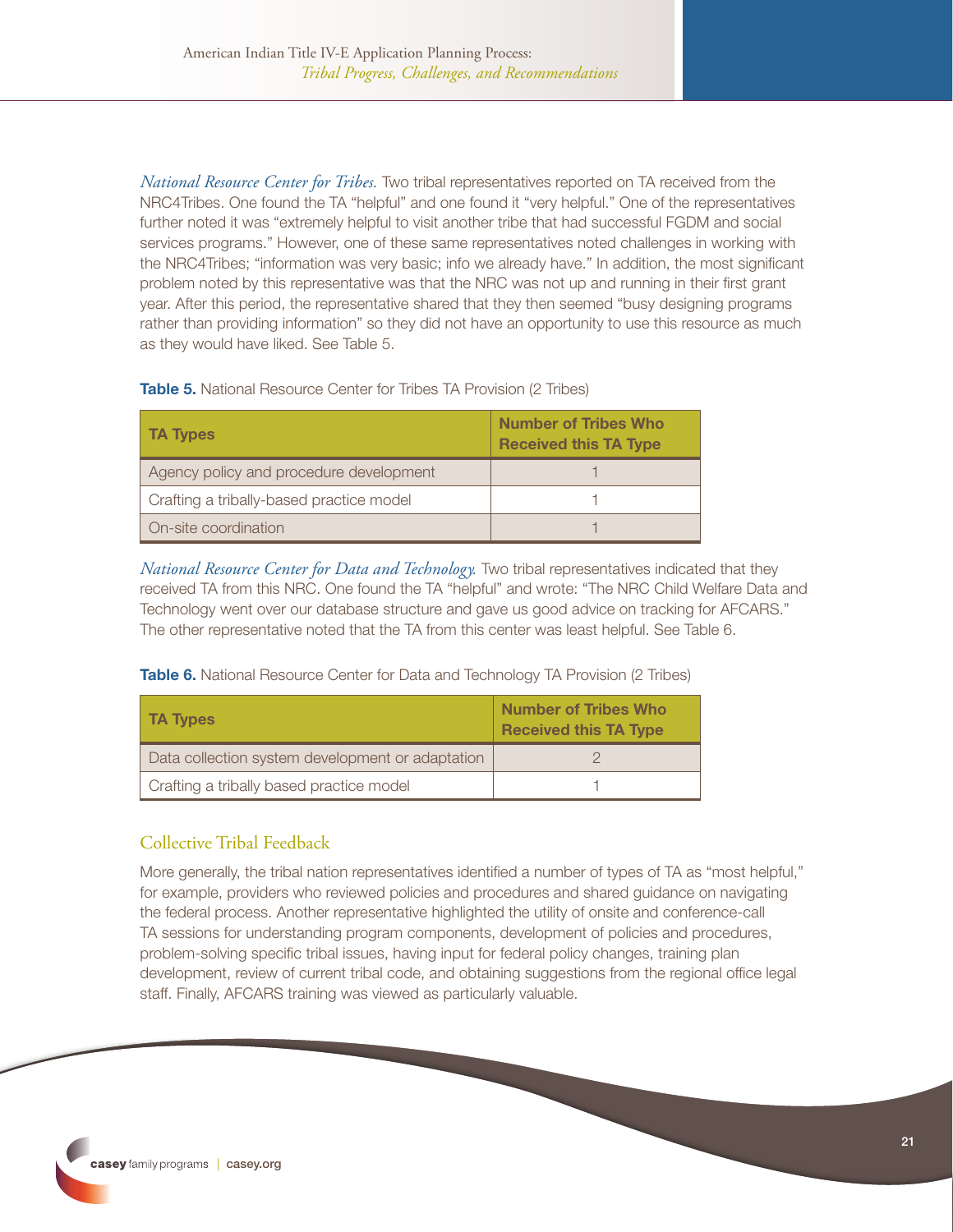Conversely, a few TA types were viewed as "least helpful." For example, one representative reported that TA surrounding the development of the tribe's electronic case management system was inadequate. Another example included an NRC's assistance in designing a foster-home recruitment program that was considered culturally inappropriate.

#### Preparing to Receive IV-E Funding

*Challenges.* Tribal representatives also responded to the following questions: (a) What have been the major challenges in preparing to receive Title IV-E funding? and (b) What has been most helpful in addressing those challenges? Their reports of major challenges encountered in the planning process are juxtaposed with what support has been most helpful in Table 7.

| Table 7. Major Challenges in Preparing to Receive IV-E Funding and What Was Most Helpful in |  |
|---------------------------------------------------------------------------------------------|--|
| Addressing these Challenges                                                                 |  |

| <b>Major Challenges</b>                                                                                                                                                                                                                                                       | <b>What Has Been Most Helpful?</b>                                                                                                                                                                                                                                                                                                                                                                                                                                                                    |
|-------------------------------------------------------------------------------------------------------------------------------------------------------------------------------------------------------------------------------------------------------------------------------|-------------------------------------------------------------------------------------------------------------------------------------------------------------------------------------------------------------------------------------------------------------------------------------------------------------------------------------------------------------------------------------------------------------------------------------------------------------------------------------------------------|
| Adapting our practices to fit federal requirements,<br>staff to get the work done, complexity and length<br>of the proposal plan, stress of securing matching<br>funds.                                                                                                       | Sharing and networking with other tribes.                                                                                                                                                                                                                                                                                                                                                                                                                                                             |
| Developing the case management database that<br>will collect and submit the AFCARS data.                                                                                                                                                                                      | NRC-CWDT and local Management Information<br>System contractors.                                                                                                                                                                                                                                                                                                                                                                                                                                      |
| Development of policies and procedures, revisions<br>to the tribal code, and the tribal/state agreement<br>are very time-consuming. Many delays were also<br>caused by staff changes as well as the limited<br>amount of time available for staff to complete these<br>tasks. | The very supportive regional staff has been the<br>most helpful. The availability and TA from the data<br>and technology NRC on the AFCARS pilot was<br>also very helpful and informative. The availability<br>and regular conference calls with the central<br>office, regional office, and selected NRCs have<br>also been helpful. The Michigan Department of<br>Human Services administrative staff's support<br>and cooperation have helped move things along<br>for the tribal/state agreement. |
| Amount of time spent directly working with the<br>consultant in all phases of the grant. Participation<br>in conference calls with ACF, Region X, site visits,<br>and meetings with tribal staff.                                                                             | Region X for technical assistance.                                                                                                                                                                                                                                                                                                                                                                                                                                                                    |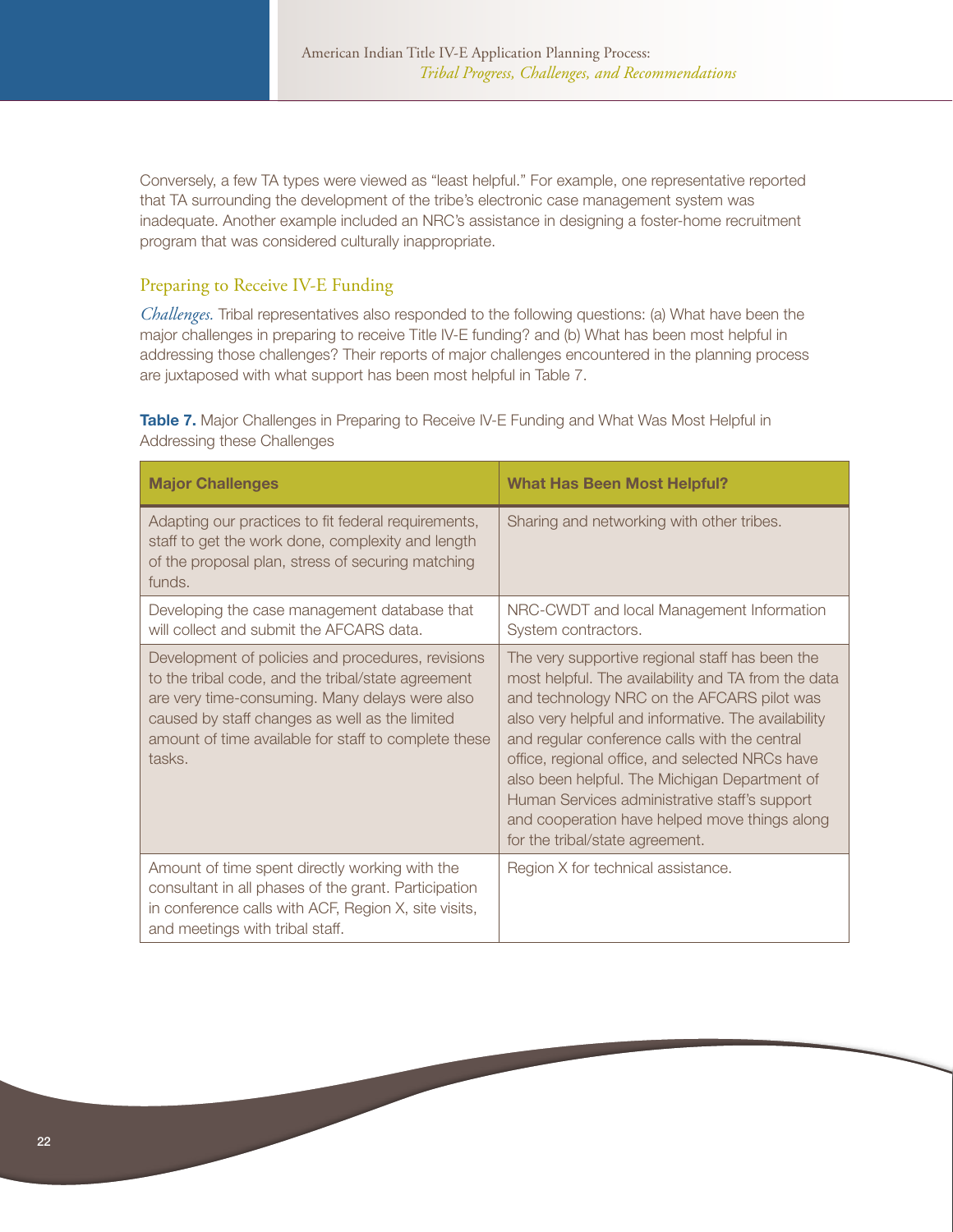| <b>Major Challenges</b>                                                                                                          | <b>What Has Been Most Helpful?</b>                                           |
|----------------------------------------------------------------------------------------------------------------------------------|------------------------------------------------------------------------------|
| Limited TA and funding on data system<br>development and changes in rules and regulations<br>during the duration of our project. | Ongoing attempts to address the issue.                                       |
| Understanding the proposal plan process and<br>developing the manual.                                                            | Assistance from grant managers at both federal<br>and regional ACYF offices. |

*Possible solutions.* Tribal representatives also identified the areas where they currently have TA needs and how they plan to address those needs in the next few months. To address these challenges, tribes are planning to obtain support from the data and technology NRC and to collaborate with other tribes on other strategies (see Table 8).

Table 8. Current Technical Assistance Needs and How Tribal Nations Anticipate Meeting These Needs

| <b>Current TA Needs</b>                                                                                                | <b>Anticipated Ways of Meeting These Needs</b>                                                                      |
|------------------------------------------------------------------------------------------------------------------------|---------------------------------------------------------------------------------------------------------------------|
| Cost allocation methodology development,<br>training plan development.                                                 | Not certain at the moment.                                                                                          |
| Data support/management.                                                                                               | Tribe has assigned IT to work directly with ACF.                                                                    |
| Electronic case management system<br>development.                                                                      | We will be requesting TA from the data and<br>technology NRC.                                                       |
| Need a clear step-by-step explanation of what<br>is needed in the development of system to<br>provide data for AFCARS. | Training in DC the week of Feb. 25, 2012, and TA<br>from staff at NICWA and the Child Welfare League of<br>America. |
| Policy and proposal plan reviews.                                                                                      | Onsite TA.                                                                                                          |
| Practice models, community engagement for<br>input into system.                                                        | TA, sharing from other tribes.                                                                                      |
| What a completed plan will look like.                                                                                  | Keep submitting examples.                                                                                           |

#### Advice from Current Grantees to Other Tribes

Tribal nation representatives also had some strategic advice for other tribes who may be in the process of deciding whether to pursue direct Title IV-E reimbursement. Ideas included general advice: "Really weigh the pros and cons before taking the leap" and encouragement related to the process itself: "It's worth the work as funding is growing smaller—gives tribes more control over our programs" and "Be creative. Make a path and don't let a regulation discourage you." One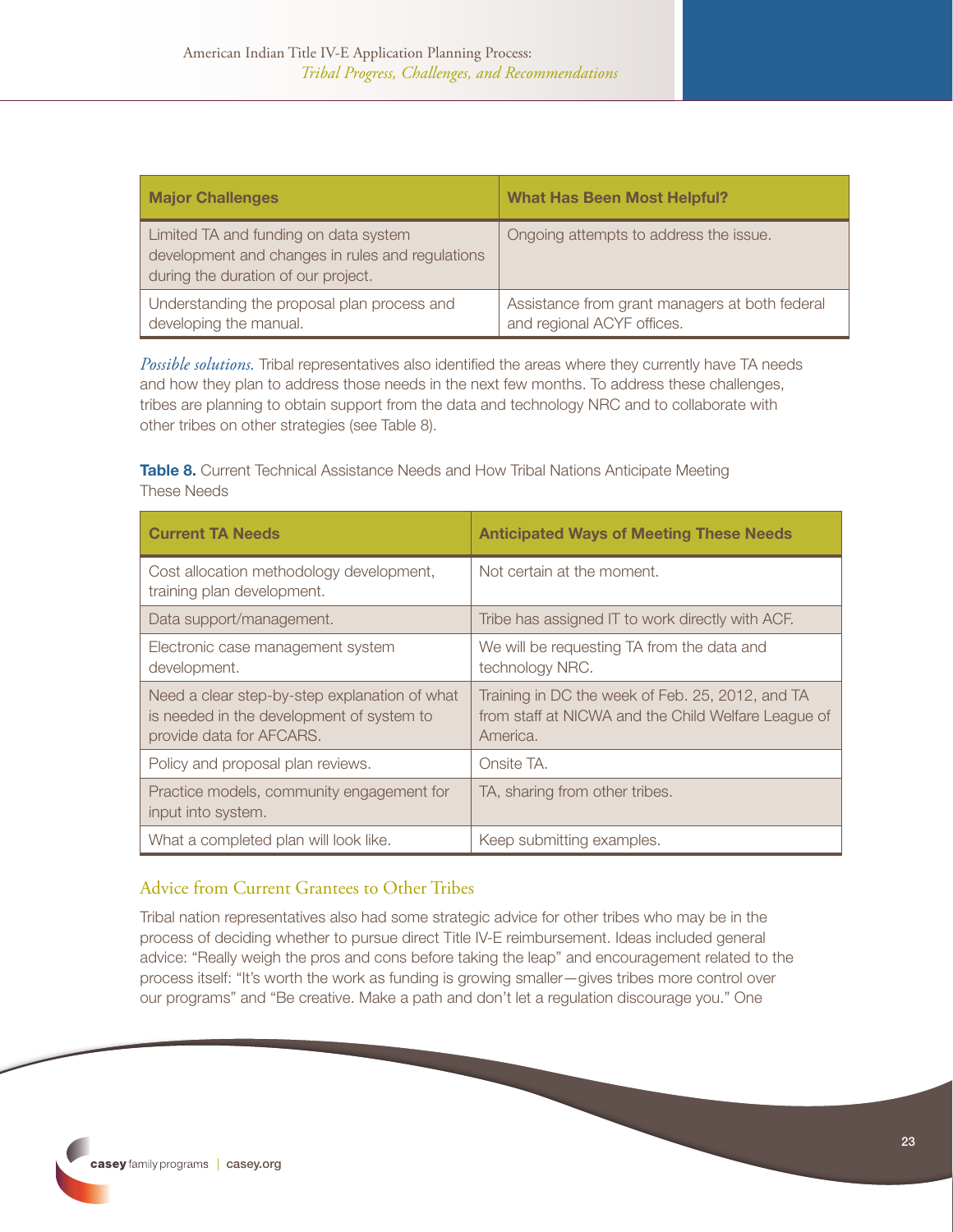representative shared that "this is an exciting journey and [we are] enjoying tremendous support and involvement from many agencies and other tribes."

More specific advice focused on funding, in particular, "Obtain clarification up front on cost allocation" and "Go for it, but know how you will meet the matching funds requirement." They recommended that the planning grant application budget allow for adequate funding for travel to grantee meetings and other trainings. Finally, one representative wrote, "Don't hesitate to call any of the other grantee tribes for advice and assistance."

#### Completion of Grant Objectives by Tribe

In the questionnaire, we asked the tribal representatives to describe the extent to which they were able to meet 12 grant objectives. The figures below display each tribe's assessment of their progress (i.e., not completed; somewhat completed; completed; not-applicable). All responses that were not applicable were excluded from the figures for clarity. As described earlier, the information obtained was provided by the tribal representatives leading the IV-E development effort.

#### Figure 1. Confederated Salish and Kootenai Tribes



Note: The Salish and Kootenai representative indicated that two grant objectives were not applicable: court procedures/language and foster care standards and licensing procedures. No response was provided from the representative regarding the completion status of the maintenance payments agreement.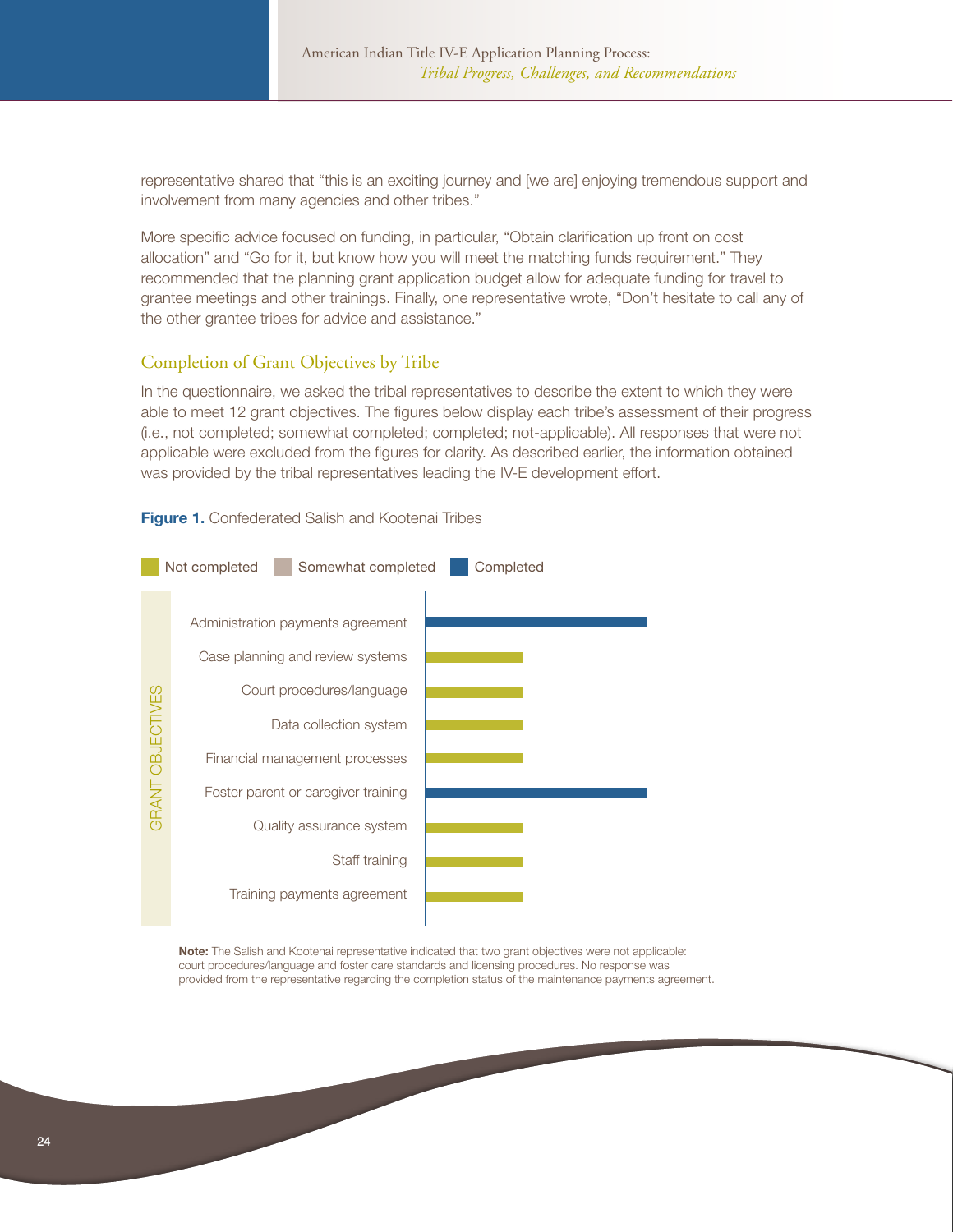

#### Figure 2. Confederated Tribes of Siletz Indians of Oregon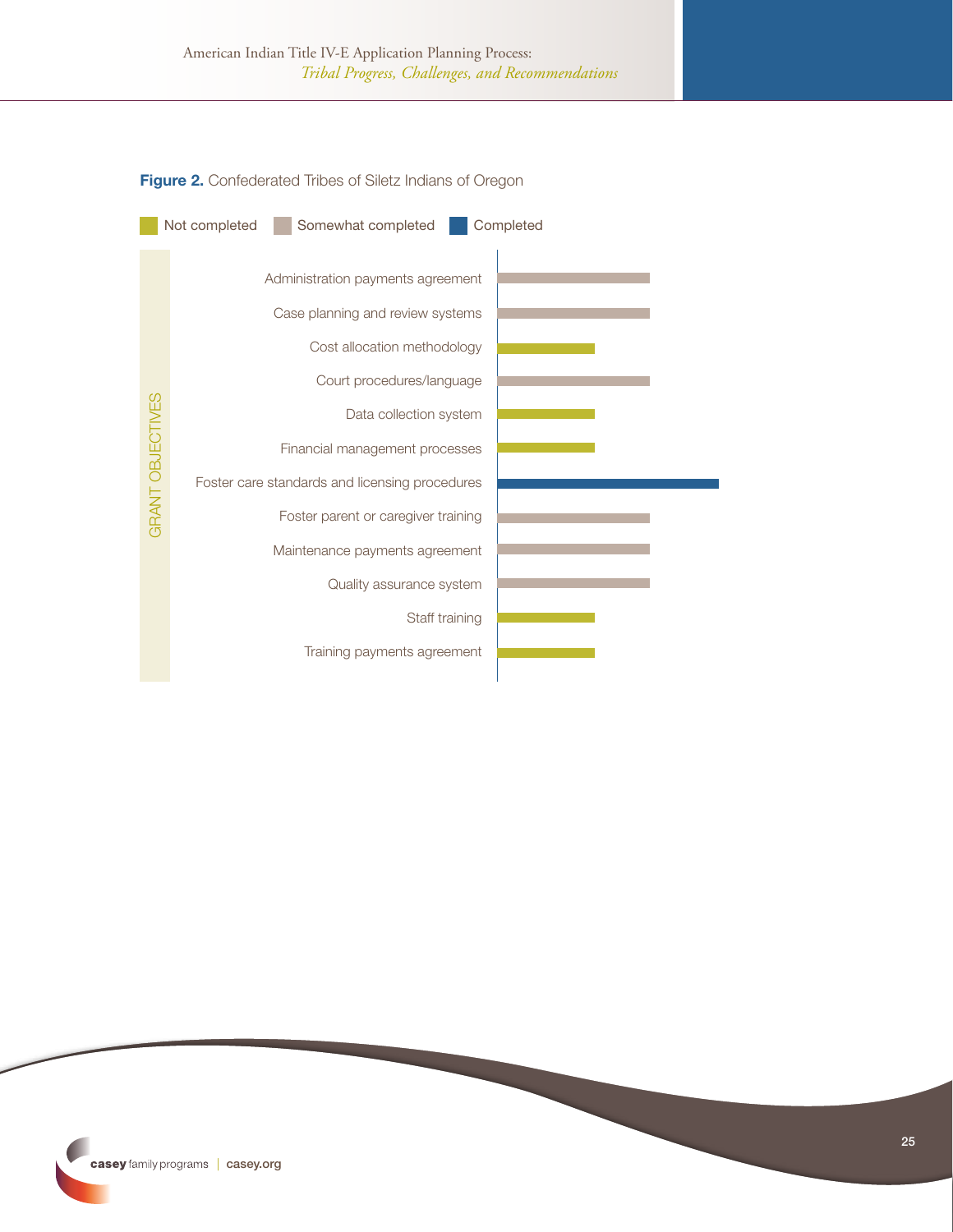

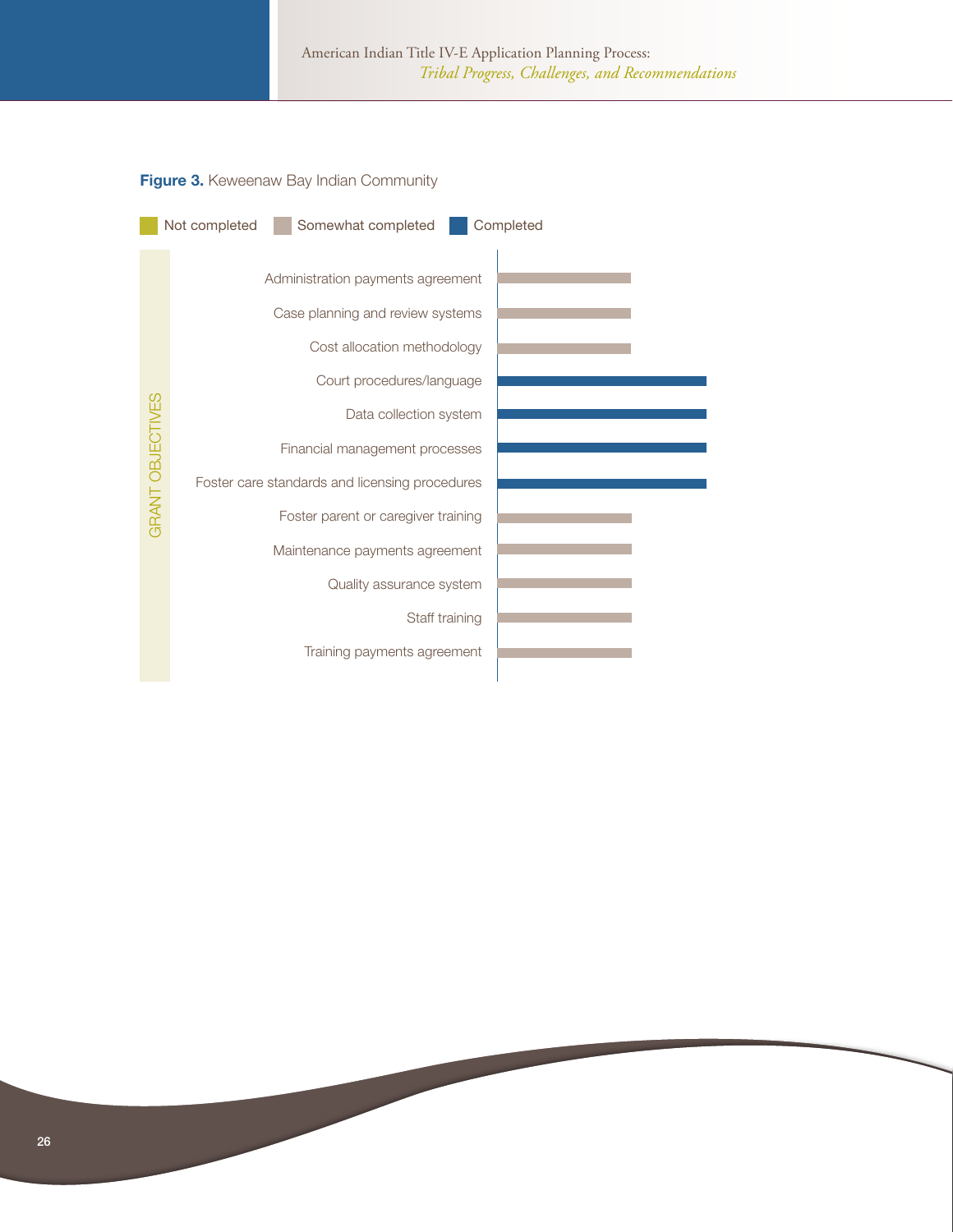#### **Figure 4. Navajo Nation**

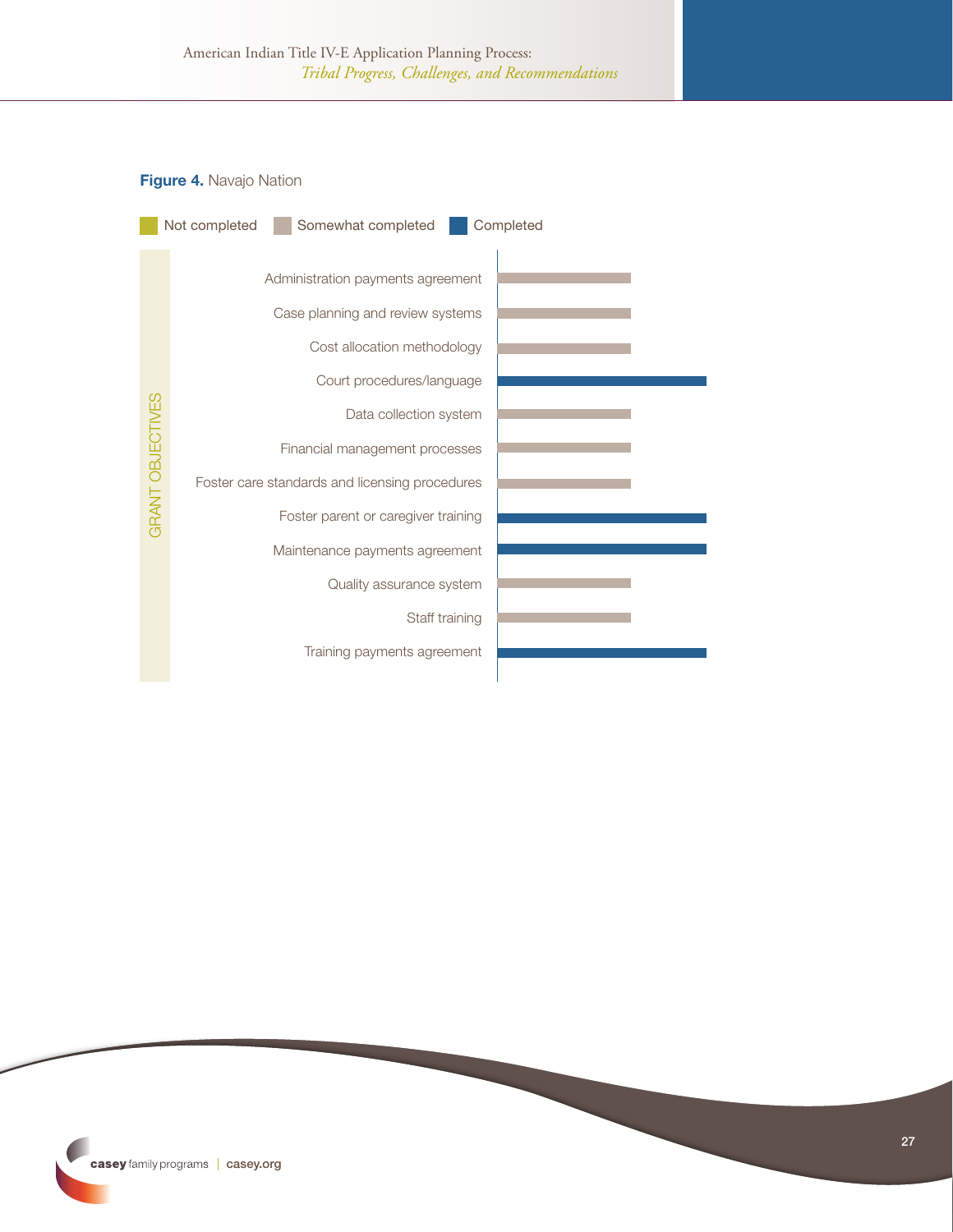



Note: The Shoshone-Bannock tribal representative indicated that the following three grant objectives were not applicable: administration, maintenance, and training payment agreements.



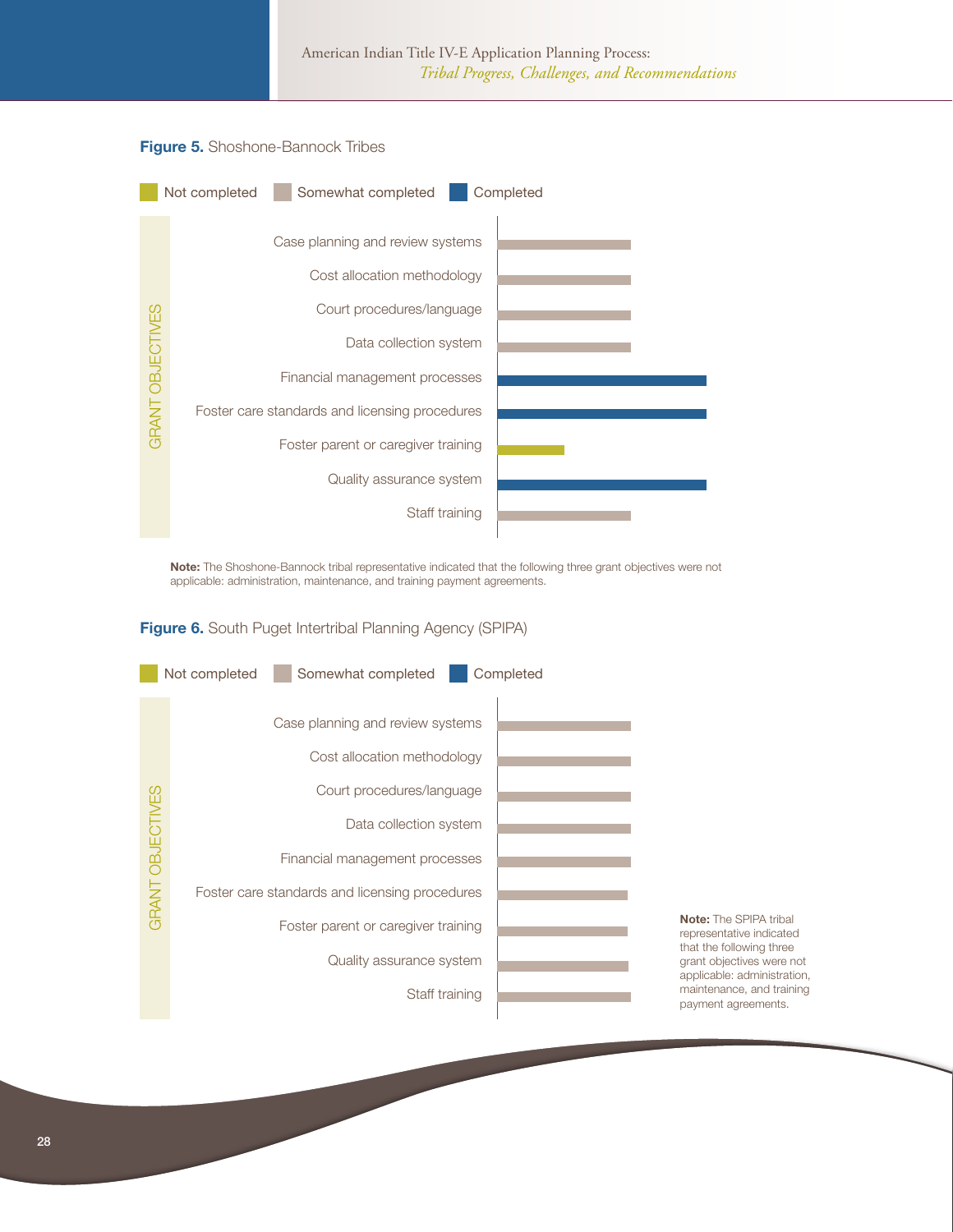

#### Figure 7. Washoe Tribe of Nevada and California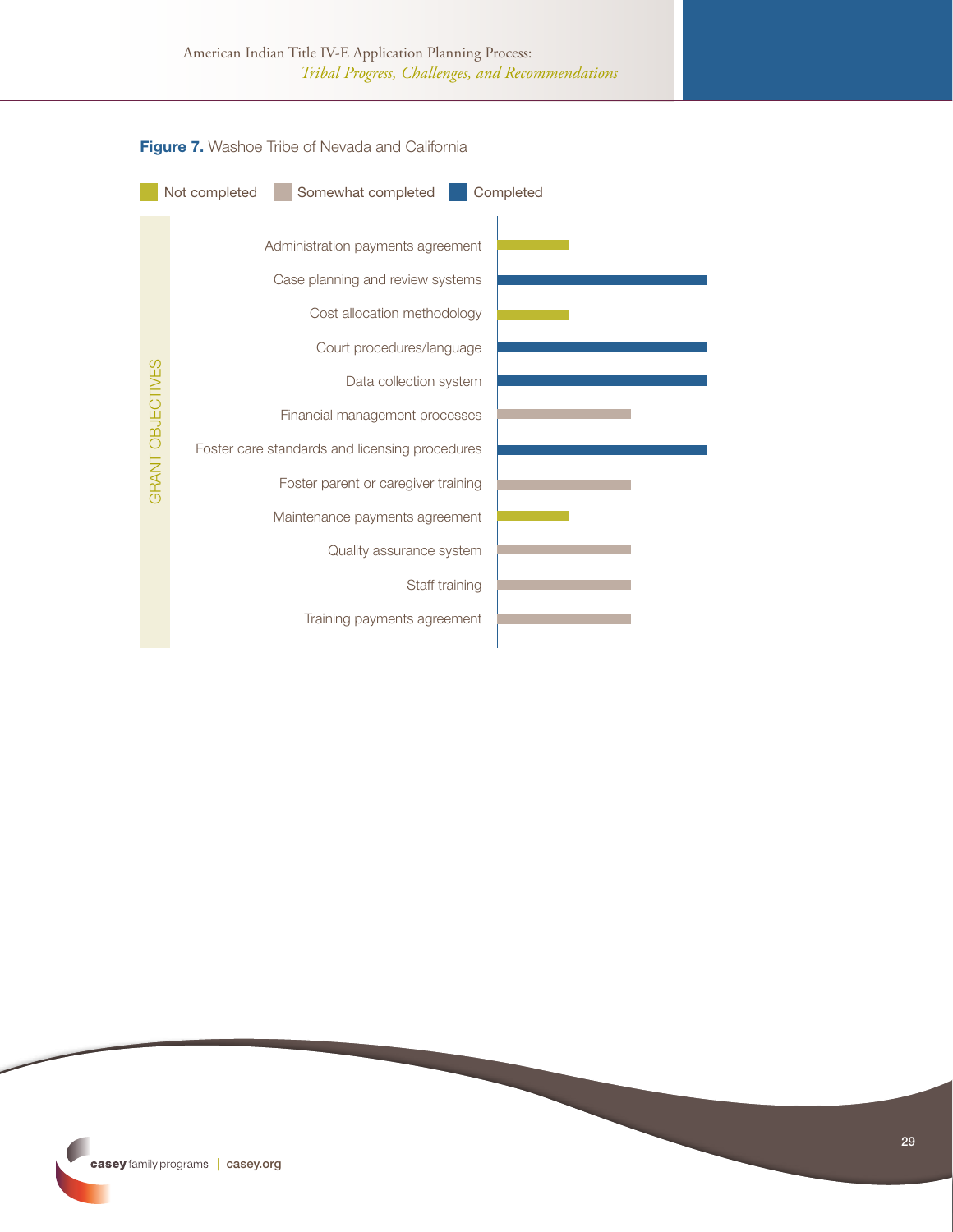#### Figure 8. Yurok Tribe



Note: Information about the data collection system was not provided.

# Tribal Perspectives Convening

#### IV-E Planning Grant Accomplishments

The nine tribes who participated in the Tribal Perspectives Convening on February 26, 2012, identified the following accomplishments as a result of their grantee plan development work:

#### *Sovereignty*

- The ability to bring our children home and assume responsibility for their well-being.
- The recognition that tribes should have the right to run programs directly.
- The ability to write our own policies and procedures, which provides an opportunity to create or revamp policies to be more responsive to tribal operations.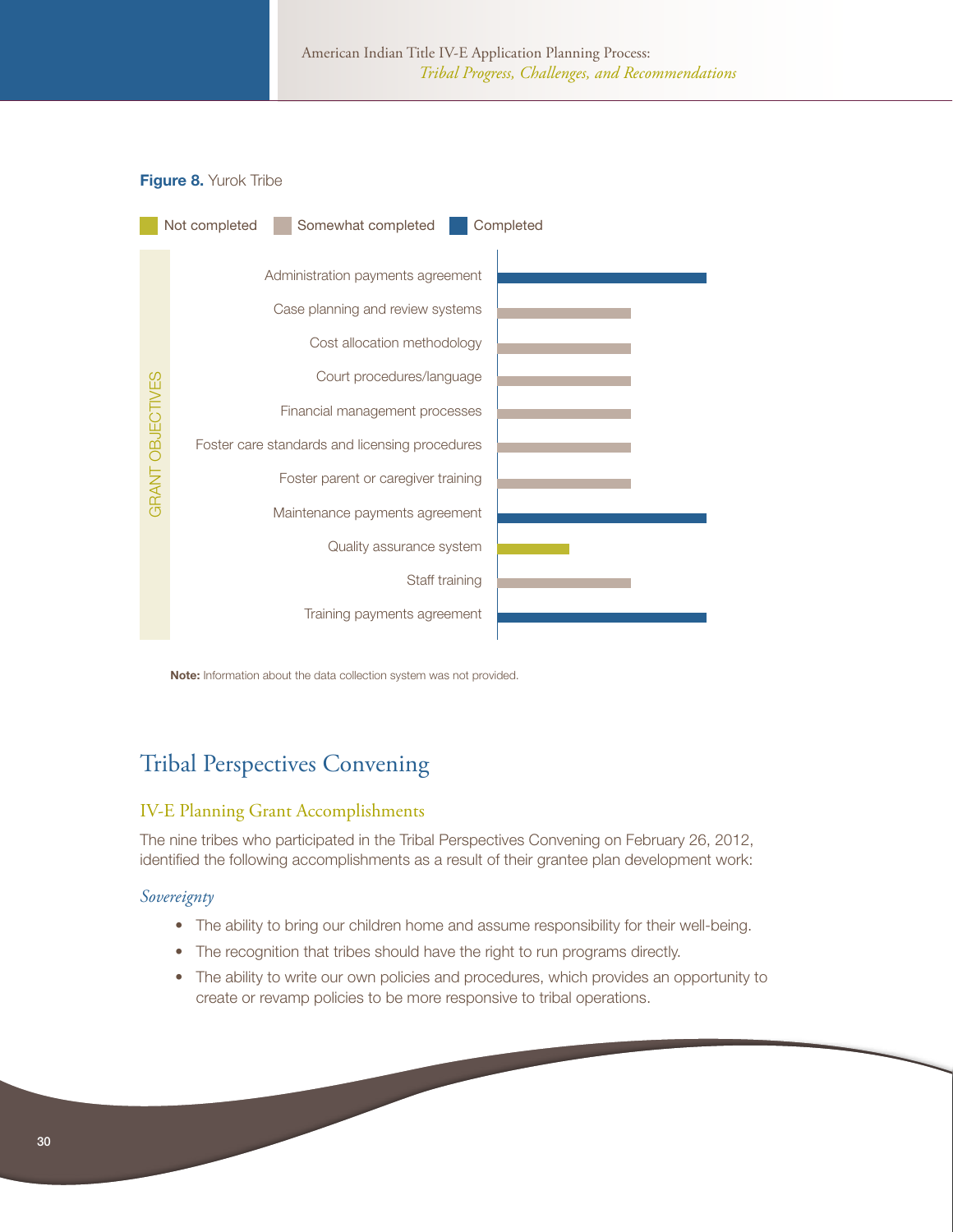#### *Collaboration*

- States are now required to consult with tribes on state policy.
- Tribes are working together.
- The creation of a united group of tribes who are paving the way for other tribes.
- Becoming a united force!

#### *Concrete outcomes*

- Increased resources.
- Progress toward having plans that can be approved.
- More opportunities were opened at our local levels.
- Development of case management programs such as creating databases.
- Child welfare systems at the state, county, and federal levels have been improved.

#### **Obstacles**

Obstacles to successful achievement of an approvable Title IV-E plan were noted at the tribal, state, and federal levels:

#### *Tribal Leadership*

- When tribal leaders are not informed about legislation and requirements, they are unable to provide clear direction.
- Complexities of IV-E are not spelled out for tribes.
- Tribes' knowledge is diffuse and unfocused.
- Turnover in tribal councils disrupts tribal buy-in.
- Nominal knowledge base a blueprint about IV-E.
- Weak administrative capacity within many tribal governments.
- Tribes not coordinating efforts.

#### *Tribal Programs*

- Knowledge of federal process "not understood" by tribal leaders.
- Disjointed work efforts within tribal programs.
- Programs do not have the benefits of clear direction from tribal councils, which results in unclear goals and objectives.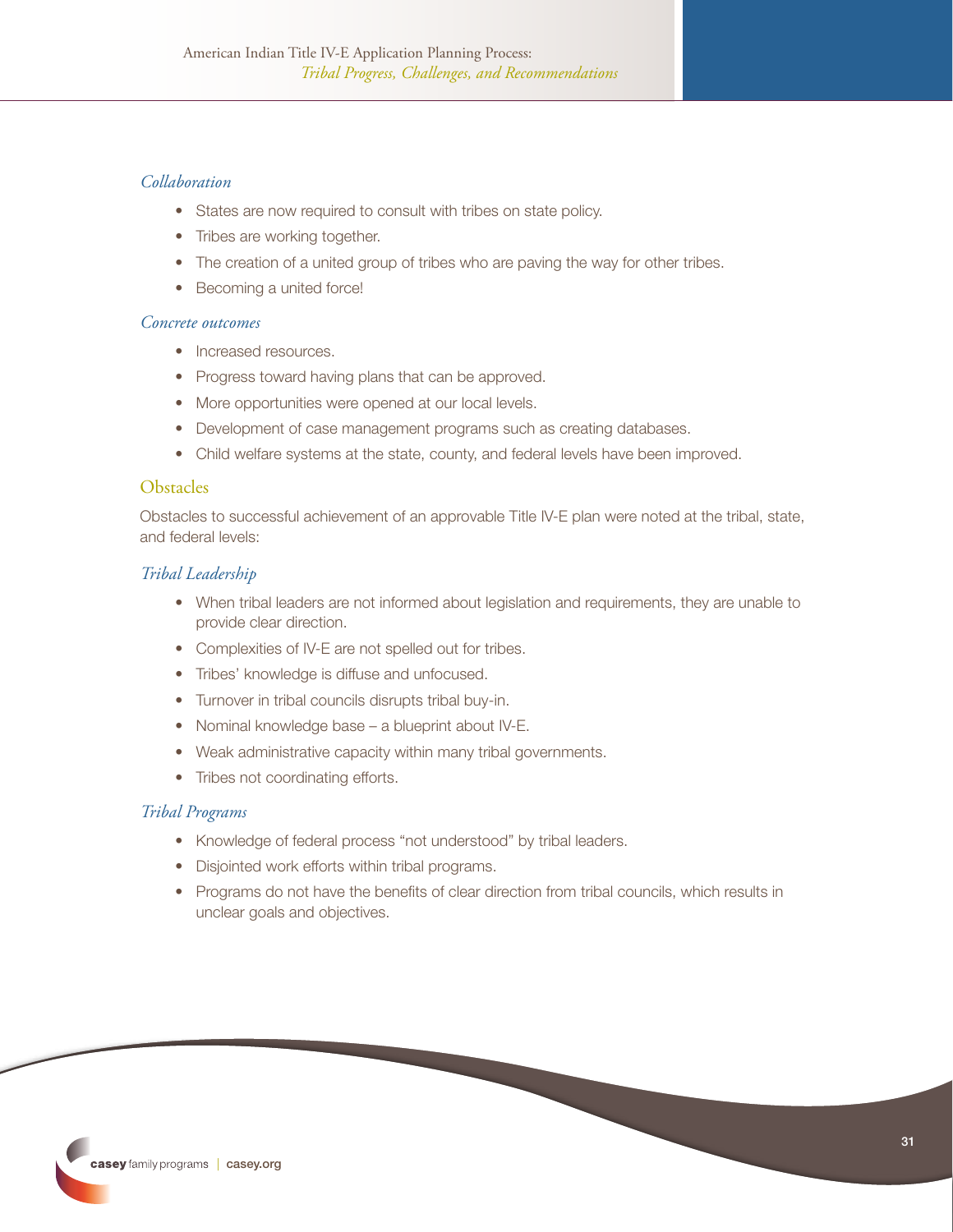#### *State-Tribal Relations and Authority*

- Entrenched state/county systems that are unwilling to collaborate.
- Tribes and states need a better understanding of the benefits or guidance on collaboration.

#### *Federal Law*

- ACF regulations do not mandate ACF to monitor compliance with ICWA. That is, requirements for states to negotiate in good faith and consult with tribes are not enforced by ACF staff.
- Regulations and laws are too restrictive.
- ASFA permanency requirements do not reflect a cultural norm.
- No waiver authority in statute.
- AFDC regulations are outdated (e.g., 1996 Poverty Guidelines).
- Unrealistic timeframes were set, including by the ACF, because it takes a long time for change to occur.
- ACF operates as a top-down system; tribes want and deserve the opposite.
- IV-E is new without tribal history to draw from.
- IV-E is a highly complex, technical, and bureaucratic program.
- Inaccessible technical assistance.
- Process is not tribally centered (many Children's Bureau staff do not have much experience in working with tribes).
- Different funding streams have led to divisions (i.e., child support, TANF, work force).
- For some tribes, technical assistance has been fragmented, overlapping, and incomplete.
- For some tribes, no uniform relationship with ACF.

#### *Policy Interpretation*

- Inconsistent policy interpretations and actions across the federal regions hamper crosstribal planning.
- Conflicting information between the Children's Bureau's main and regional offices.
- Need for a culturally congruent definition of permanency.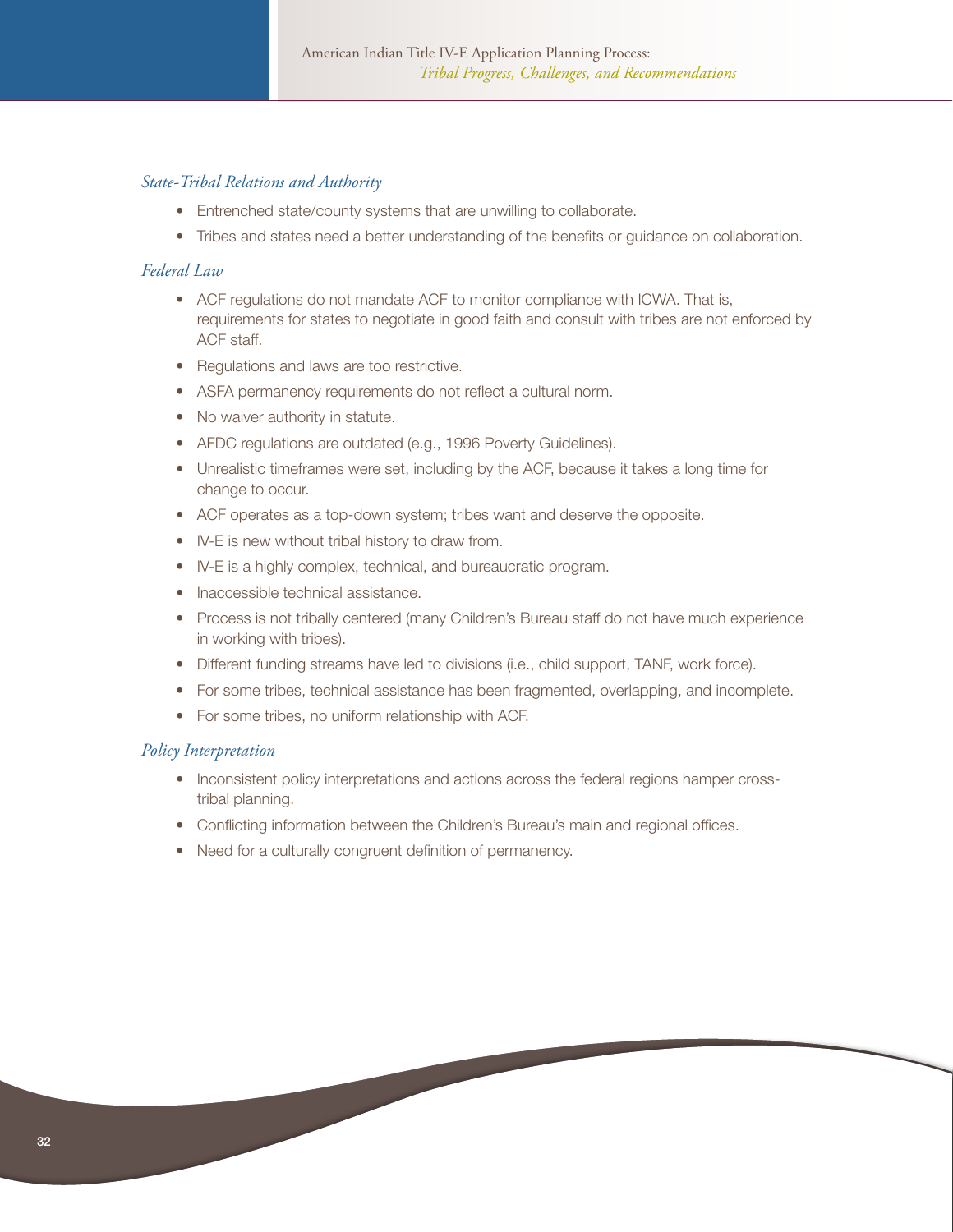# Reflections from the Grantee Questionnaire and Tribal Convening

#### Common Themes

Several themes from the tribal responses echo issues described in previous work by researchers and TA providers. These are endemic concerns, not targeted to specific topics, agreements, or legislation; however, they shadow and directly influence the relational, cultural, planning, and problem solving that are critical for creating approvable plans.

- *History of mistrust fueled by mutual misunderstanding.* Federal, state, and county governments are not familiar with tribal culture and customs. At the same time, tribal governments lack knowledge of how state and federal systems work and, as a result, may not know how to work effectively within the complex legal, regulatory, and bureaucratic environment.
- *Absence of a mutually agreed-upon definition of government-to-government relationships, be they tribal-state or tribal-federal.* How should these relationships be defined? What are the guiding principles? What are the negotiation and problem-solving practices that respect and support the defined relationship? What are the respective responsibilities?
- *A dissonance between tribal culture and customs and the state-federal environment in which tribes live.* These are particularly evident in concepts of permanency and licensing standards.
- *The need for resources to build capacity for infrastructure development consistent with the required regulations, practices, etc. of the federal government.*

The tribes speak clearly about the nature and challenges of this complicated effort and their commitment to proceed. As this report was written, the Port Gamble S'Kallam tribe became the first American Indian tribe in the nation to achieve an approved plan. Several of the other grantee tribes report that their plan is close to approval. The remaining tribes who participated in this report have expressed their intention to keep working toward approval.

#### What Has Gone Well in the Planning Process?

Much has been accomplished in the planning process. Tribes are working together and working with state and federal governments; sovereignty is recognized in the heart of tribal culture – children, families, and community. Tribes are building their own culturally sensitive child welfare programs, writing their own policies and procedures, creating management systems, and as a result of an arduous process, developing methodologies they can generalize to other aspects of tribal life.

The responses from the tribal representatives indicate that some tribes are generally well along in the development of an approvable plan. However, many of the tribes continue to struggle with cost allocation methodology, data management and tracking, and writing child welfare policies and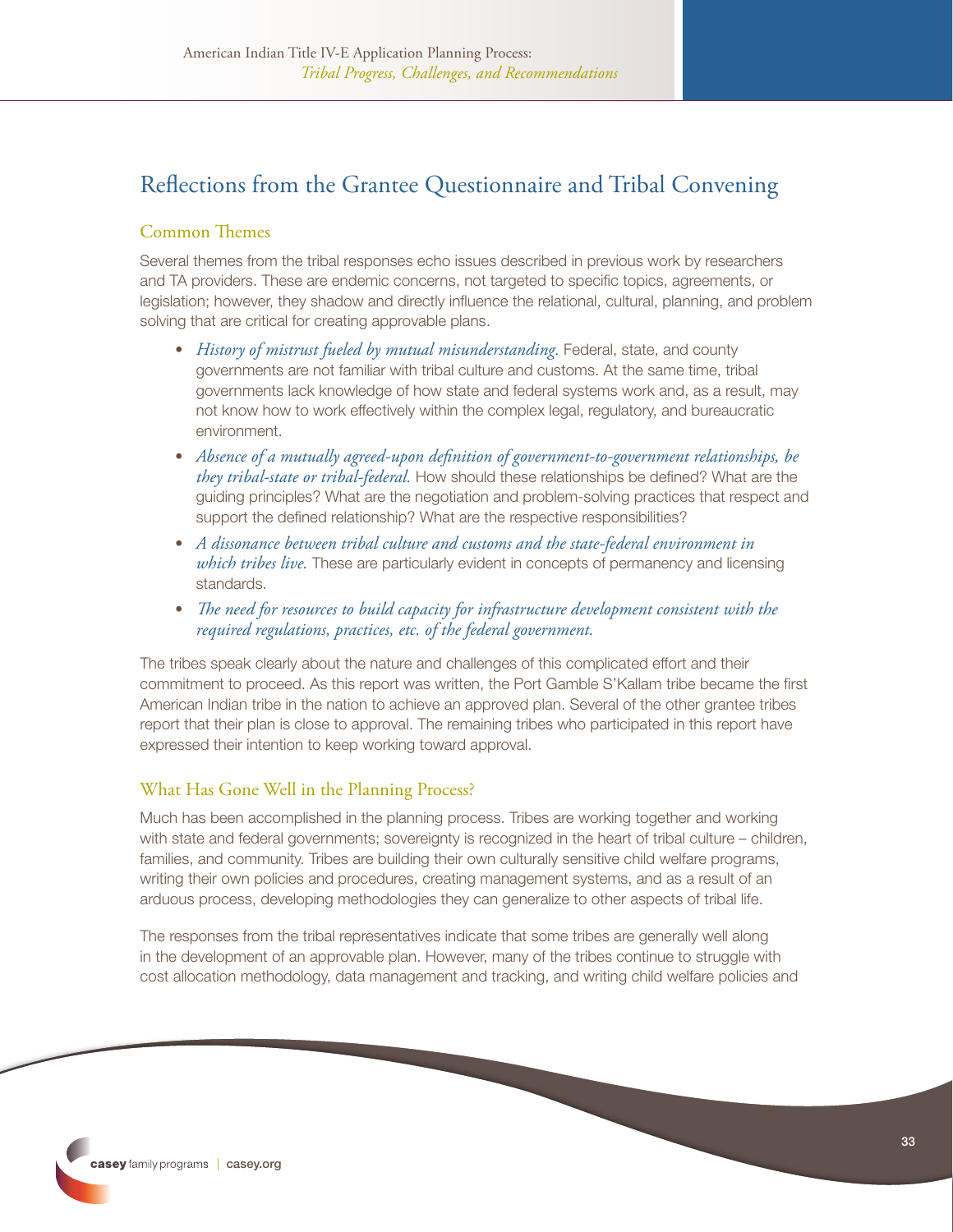procedures that can be inserted into tribal codes and judicial systems. At the same time, there is evidence that collaborative planning processes are emerging from the work. There is a voiced sense of unity and a positive sense that success lies ahead.

#### What Has Been Challenging in the Planning Process?

The planning process itself is a challenging work in progress. Diverse entities (tribes, states, federal government) must come together and learn to understand, respect, and constructively agree and disagree together, in the interests of improving tribal child welfare programming. The unstated requirement of the Act but the essential component of success will be the result of working together to create knowledge, understanding, strategies, policies, and systems that can bridge the very real differences in culture, custom, and tribal and state/federal judicial systems. Tribal infrastructure varies, and federal policies frequently lack consistent definition and interpretation. Technology at the level needed to meet Title IV-E requirements is an expensive and sophisticated obstacle that impinges on the tribes' ability to develop cost allocation methods, data collection and tracking systems, and quality assurance. In fact, almost everything about successful engagement in the opportunity afforded by Fostering Connections is challenging. The work that has been accomplished in addressing some of the challenges and identifying specific obstacles and needs is a strong and encouraging statement of the possibilities ahead.

Grantee tribal nations have a clearly articulated and profound commitment to assume responsibility for and care of their children. Based on their experience with the plan development work during the past one to three years, there is a sharpened awareness, a growing knowledge base, and a tenacious determination to create approvable IV-E plans despite the many challenges and resource issues. Participating tribes know what the issues are, what TA help is needed, what works, and what doesn't.

### Recommendations

Specific short- and long-term recommendations which could advance the grant planning process are provided here. These recommendations may benefit tribal child welfare program development across the continuum of options.

**Short-Term Issue #1:** How Can Existing Technical Assistance and Communication be Improved to Support Tribal Grantees?

1. *Create explicit model definitions, guidelines, and tools for policies and regulations that are culturally sensitive.* New models and tools would help tribes and ACF to develop approvable, culturally sensitive plans, support consistency in the planning process, and serve as building blocks for evolving child welfare programming and guidance for future tribes. This would address current ambiguities and inconsistent interpretation in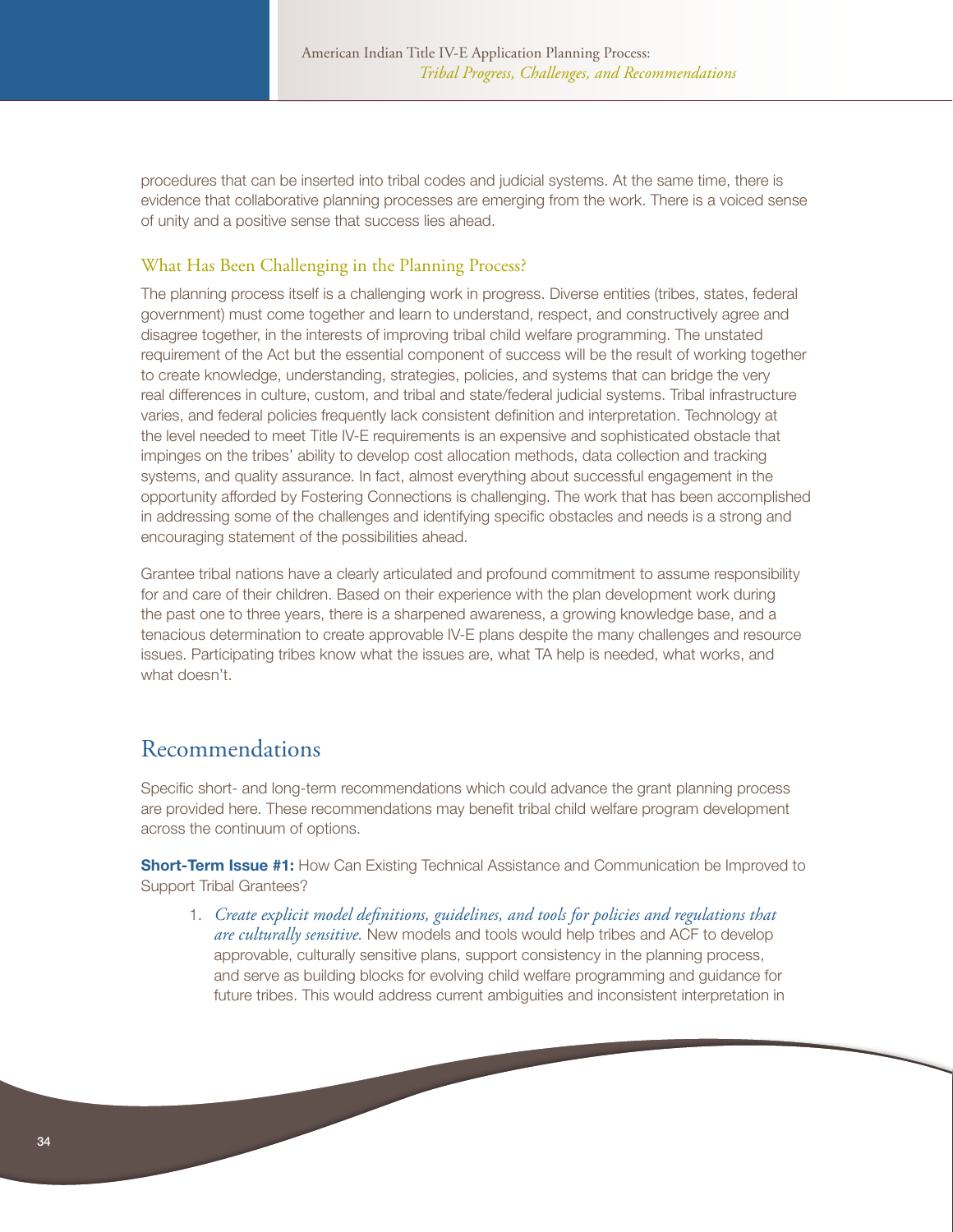policies and regulations. And this would include examining existing and in-process tools and models (e.g., Port Gamble S'Kallam Tribe's approved plan, Central Council Tlingit and Haida Tribe's data collection and management system and development process, the National Resource Center for Child Welfare Data and Technology, and the Fiscal Calculator and Decision Making Matrix from NICWA).

- 2. *Work toward consistent interpretation of critical information*. For example, important focus areas include:
	- Federal requirements and Title IV–E regulations
	- Consistency of definitions and interpretation across regions
	- How tribal leadership and councils work
	- The uniqueness of individual tribes, the distinction between tribe and state, and the "fit" of tribal culture and federal regulations
	- Improved communication
	- Working together
	- The need for sufficient staff and resources to meet the requirements
	- Resources for tribes to use as in-kind matches
- 3. *Consider new planning methodologies.* Strategies for collaborative planning should facilitate clear goal-setting, working together, benchmarks, and feasible timelines that will enhance goal-oriented problem solving.
- 4. *Fund and implement working meetings with current grantees, technical assistance providers, and representatives from the Children's Bureau.* Use these meetings for plan development and to create an experience-based vehicle for reviewing, discussing, and refining models, tools, draft policy, and requirement definitions and guidelines. Because there are budget limitations, arranging timely opportunities to work together are productive and constructive, resolve misunderstanding and misinformation, and support increased common ground in knowledge, planning, and problem solving. Such meetings become training and work sessions that increase cultural awareness and mutual understanding, and use cross-cultural teaching and planning techniques. In the shortterm, problem solving will become more collaborative and effective; in the long-term, such meetings will build relationships, trust, common ground and purpose, and workable models. Foundations and private sponsors might fund outcome-focused meetings.
- 5. *Create an accessible information center that supports joint work.* This would create a means whereby tribal plan development grantees can easily communicate with one another. It also would increase the effectiveness of working meetings by creating ongoing information exchange and discussion and by providing a central knowledge base, all of which facilitate good communication.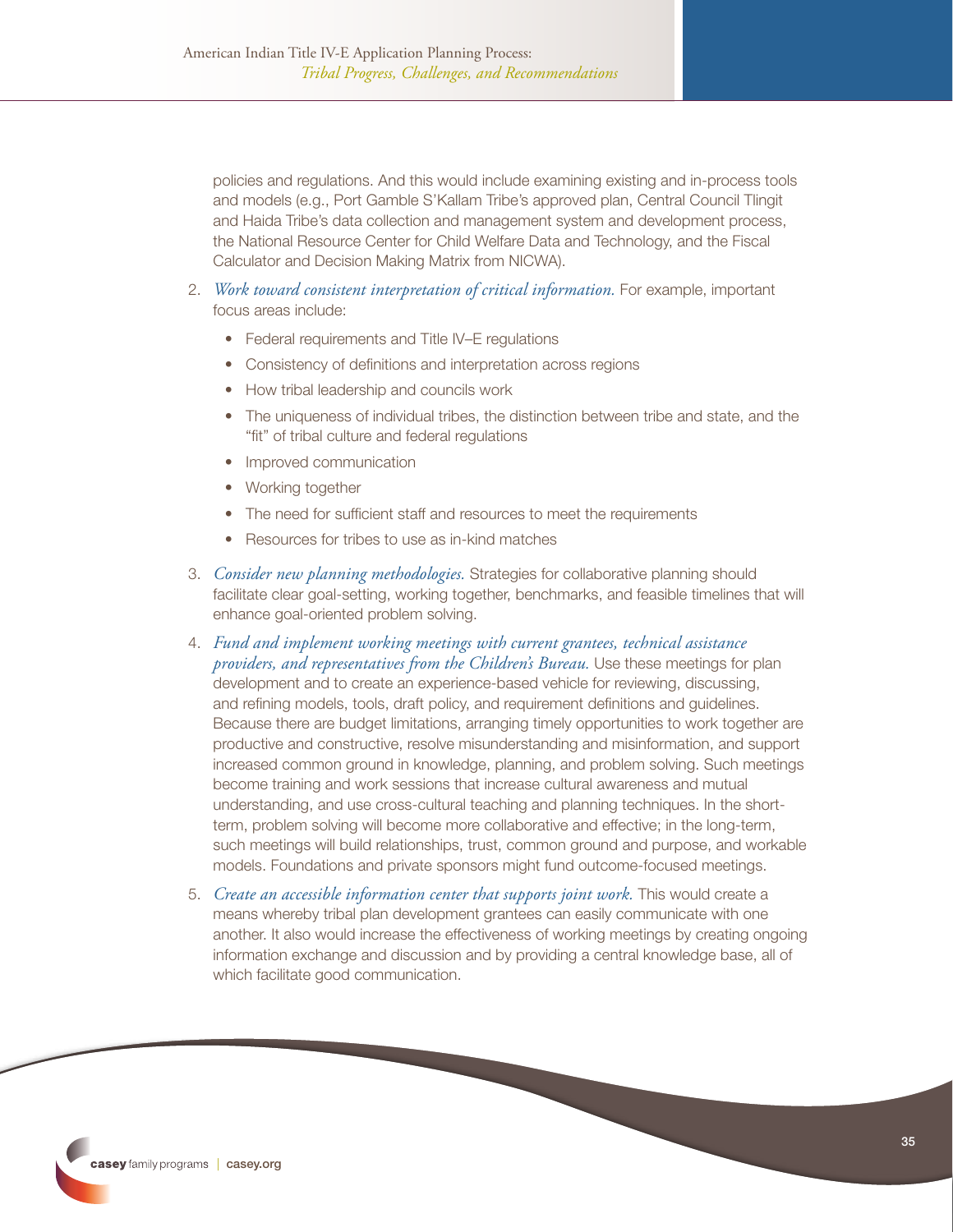- 6. *Identify a direct tribal liaison between the plan development grantees and the office of the ACF commissioner.* ACF should consider appointing a direct tribal liaison who reports directly to the commissioner of the Children's Bureau to work with the commissioner and planning groups to coordinate consistent information access and responses to the planning grant tribes. The liaison would advise ACF of policy and regulatory concerns, issues, and possible strategies. The liaison would provide a direct link from the grantee work meetings to the commissioner and could potentially facilitate the meetings. This could positively impact concerns of consistency, communication, timeliness, and objective problem identification as well as problem solving. A committee of tribal leaders and administrators that advises ACF on Fostering Connections implementation may be a useful enhancement.
- 7. *Create a small resource development task force with representation from all relevant tribal entities and private sponsors interested in this work.* This group would identify resources that have potential for matching funds, creating needed tools and models, and funding working meetings. There are foundations with a long positive history in tribal child welfare that could be engaged.
- 8. *Develop a sound, culturally appropriate needs assessment tool and consultation process.*  This would help interested tribes decide what is the best and most realistically achievable agreement option to pursue: (1) direct Title IV-E, (2) state-tribal IV-E Agreement, and/or (3) tribal consortia.
- 9. *Provide tribes with examples of code provisions that could meet IV-E legal requirements rather than legal guidelines.* While the tribes indicated a desire for examples, they also expressed a strong preference for retaining some flexibility to define elements that would best meet their unique circumstances and needs. Jack Trope, Executive Director of the Association on American Indian Affairs, has done an extensive analysis of the legal requirements for implementation (see Trope, 2010).
- 10. *Define criteria or standards for technical assistance.* There is some indication that quality of TA varies and is not always informed, culturally sensitive, or helpful. It would be useful for tribes to have a core set of criteria through which to assess their own needs for TA and the appropriateness of a potential TA provider.

#### **Short-Term Issue #2:** What Regulatory and Statutory Changes Could Be Made That Would Support Tribal Nations As They Seek IV-E Funding?

The greatest sense of urgency for the tribes is propelled by the possibility of having to repay the plan development grant if an approvable plan is not achieved within the existing timelines. In this regard, clarity is needed regarding the following:

- Will the six-month delay between the grant award and when the tribes received the funds be reflected in an adjustment of the timelines?
- Will funds have to be repaid if an approvable plan is not submitted?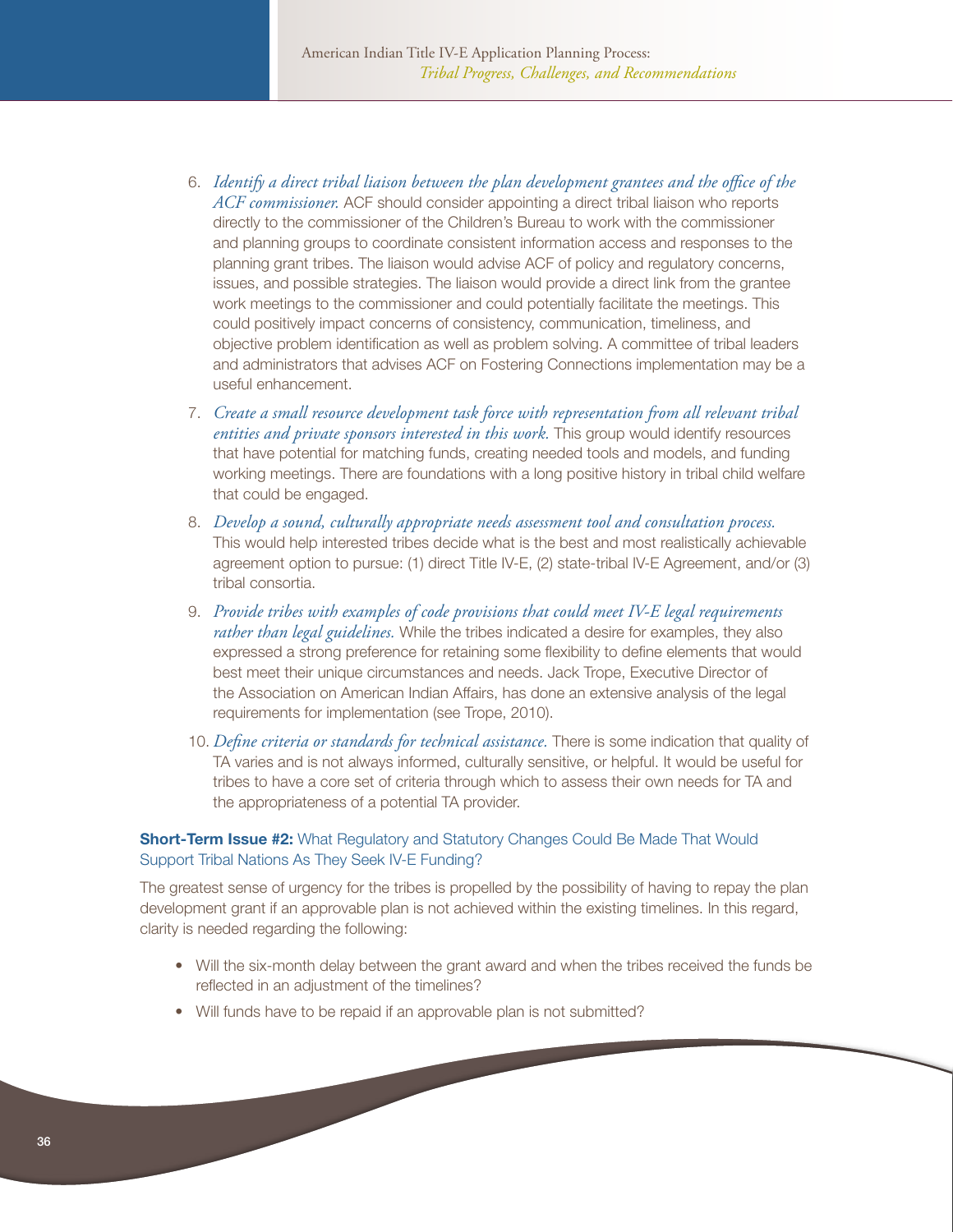- Can the planning timelines be extended, and if so, what is the process?
- Can the Title IV-E requirements for matching funds, direct and in-kind be more flexible to assure that the unique issues are successfully addressed?

Grantees are aware that direct Title IV-E funding is not for everyone. There are tribes whose size, geography, and resource base make direct Title IV-E a poor fit. Some tribes might pursue direct Title IV-E funding through a consortium; other tribes with existing or potential state agreements might decide that their children are better served through pursuing, maintaining, or refining these agreements. More tribal nations, however, might qualify for Title IV-E funding if the polices were refined to make them more applicable to the realities of tribal nation characteristics, differences in tribal nation structure and culture, and funding levels. Current policies would benefit from review, particularly in those instances where interpretations pose potential barriers to the planning process or achievement of the planning goals. ACF needs a mechanism to track consistent and accurate follow-through by regional Children's Bureau and TA providers with a report to the tribal liaison to the Children's Bureau. Specific statutory changes and recommendations that would be helpful are described in the 2012 Tribal Perspectives Convening section of this report.

#### Long-Term Issue: What Regulatory Statutory and Planning Changes Should Be Made?

Important planning changes would acknowledge and address the ambiguities that impede the work. The meaning of sovereign status, government-to-government relationships, good faith negotiations, trustee responsibility, and the principle of tribal self-government are not clearly and operationally defined; this contributes to inconsistent interpretation and impedes planning. These issues are historic, and the critical changes are beyond the reach of direct Title IV-E planning. However, several areas can be addressed in the context of direct Title IV–E funding.

- *Review the Fostering Connections legislation in the context of actual experience.* This will identify areas of dissonance and cultural incongruity, and begin an ongoing process of discussion, problem solving, and implementation.
- *Operationalize definitions and concepts.* For the purpose of direct Title IV-E funding and within the context of the legislation, what is sovereign status and how will it be operationalized? What are government-to-government relationships and what are the guiding principles for effective implementation? What are guidelines for good faith negotiations?
- *Establish protocols, guidelines, and strategies for planning processes that move operational definitions into practice.* A guiding assessment principle might be: "For the good of American Indian and Alaska Native children, are we doing what we have committed to do? What are our current accomplishments and challenges?"
- *Conduct a comprehensive review of American Indian social services funding*. There will always be some inherent tension no matter what the subject – implicit in the relationship between the federal government (a trustee focus) and the tribes as sovereign nations. A more integrated funding design is needed for tribal nation resources that are federal-, state-, government-, and private sector-based (Geary & Day, 2010).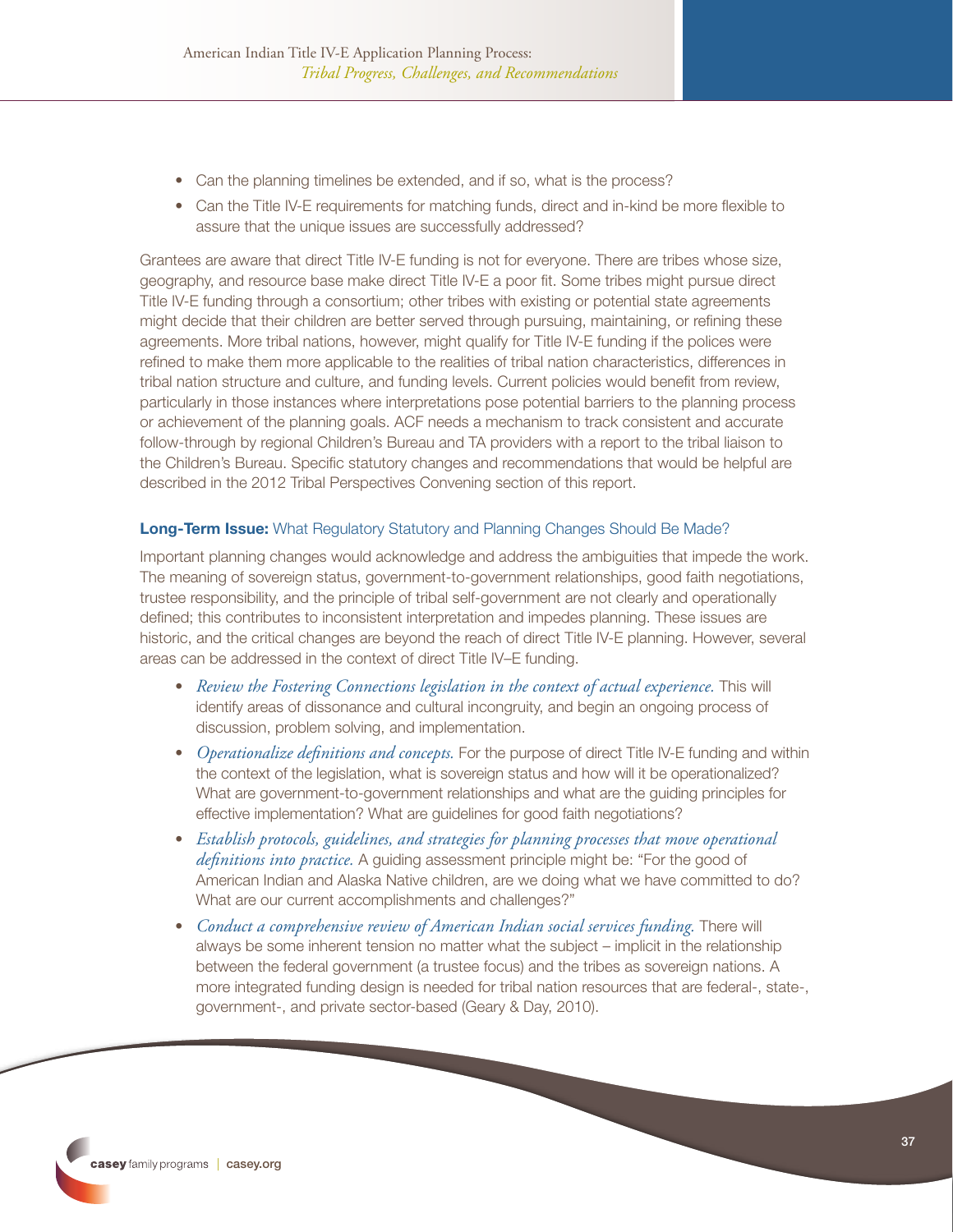## **Conclusions**

With all its difficulties, the Fostering Connections legislation can be viewed as both landmark legislation and an instrument for increasing collaboration among tribes, the state, and the federal government. The Act itself affirms tribes as sovereign nations with the right and responsibility to directly care for their own children. It places tribes at the policy-making table. However uncomfortable and contentious that might seem at times, a seat at this table positively changes the power balance.

Tribes involved in the plan development work see direct administration of their own Title IV-E program as a major affirmation of their sovereign status, recognition of their ability to care for American Indian children, an opportunity to strengthen tribal families and communities, and in this initial phase, a responsibility to provide leadership to other tribes who are closely watching the evolution of the planning.

Tribal representative responses indicate that the tribes have used technical assistance (TA) particularly in areas of technology and have gained important knowledge of the challenges they have faced and mastered, as well as the obstacles and issues that continue to hinder the work. They can and do speak for themselves; the questionnaire responses and the tribal perspectives convening demonstrate a critical self-assessment of their progress, a multilevel awareness of what is needed, and a willingness to meet these challenges.

The responses from tribal child welfare representatives summarized earlier provide useful background and support to the work. NICWA, the Indian Child Welfare Department of Casey Family Programs, the National Child Welfare Resource Center for Tribes, and the Children's Bureau (at both the federal and regional levels) have provided extensive TA to tribes. This work has yielded additional recommendations from those groups, which echo the common themes of sovereignty, culturally sensitive and appropriate child welfare program design, sound data management to support accurate information, and collaboration.

American Indian tribes are diverse geographically, culturally, and financially; they are significantly different from states. There were no models for the direct Tribal IV-E agreement. Reports described here noted challenges in the implementation of ICWA, Title IV-B, and in existing state-tribal government agreements. TA providers (e.g., NICWA and NRC4Tribes) noted issues, challenges, and obstacles. The participating tribes are not in disagreement; indeed, they are keenly aware of what they must accomplish internally and externally to achieve success. This is evident in tribal voices as the IV-E plan development process has increased knowledge, information, access, responsibility, and determination. Quite simply, they have achieved a presence at the table and a stronger voice. They are developing a knowledge base and availing themselves of the available TA. The tribes know what is required and have concrete suggestions for obtaining it – which is what this report addresses. They are committed and determined. This is about their children.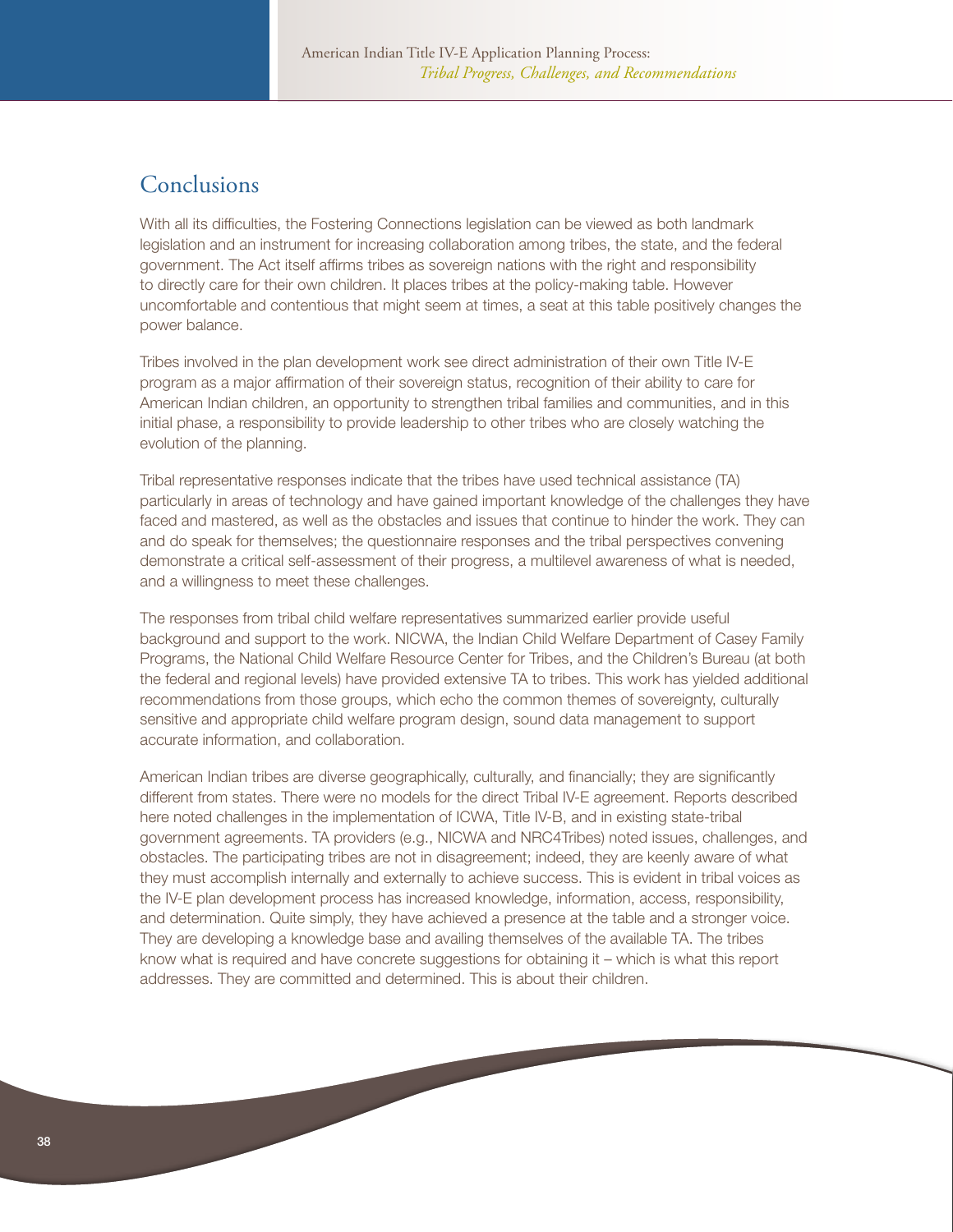## References

Brown, E. F. (2001). *Title IV-B child and family services plans: An evaluation of specific measures taken by states to comply with the Indian Child Welfare Act.* Seattle, WA: Casey Family Programs and National Indian Child Welfare Association.

Brown, E. F., Limb, G. E., Clifford, C. A., Munoz, R., & Whitaker, L. S. (2004). Using tribal/state Title IV-E agreements to help American Indian tribes access foster care and adoption funding. *Child Welfare, 83*(4), 293-316.

Bureau of Indian Affairs. (2005). *American Indian Population and Labor Force Report*. Retrieved from http://www.bia.gov/cs/groups/public/documents/text/idc-001719.pdf

Confederated Salish and Kootenai Tribes. (2010-2011). *Annual Report*. Retrieved from http://www. cskt.org/gov/docs/2010AnnualReport.pdf

Confederated Tribes of Siletz Indians. (2010). *Enrollment.* Retrieved from http://www.ctsi.nsn.us/ warm-springs-umpqua-tillamook-siletz-government/enrollment

Cross, T. L., Earle, K. A., & Simmons, D. (2000). Child abuse and neglect in Indian Country: Policy issues. *Families in Society, 81*, 49-58.

Fisher v. District Court, 424 U.S. 382, 387-389 (1976); see also *Raymond v. Raymond, 83* F. 721 (8th Cir. 1997).

Geary, E., & Day, P. (2010). *Key consideration and best practices for tribal Title IV-E data collection and reporting*. National Congress of American Indians Policy Research. Retrieved from http://www. fosteringconnections.org/tools/tools\_analysis\_research/files/Data-Management-Paper-Final.pdf

Indian Self Determination and Education Assistance Act, 25 USC 450 et seq. (1974).

Indian Tribal Justice Act, 25 U.S.C. 3601 et seq. (2002).

Limb, G. E., Chance, T., & Brown, E. F. (2004). An empirical examination of the Indian Child Welfare Act and its impact on cultural and familial preservation for American Indian children. *Child Abuse and Neglect, 8*, 1279-1289.

Limb, G. E., & Brown, E. F. (2008). An examination of the Indian Child Welfare Act section of State Title IV-B child and family service plans. *Child Adolescent Social Work Journal, 25*, 99-110.

National Labor Relations Board v. Pueblo of San Juan, 276 F.3d 1186, 1192 (10th Cir. 2002).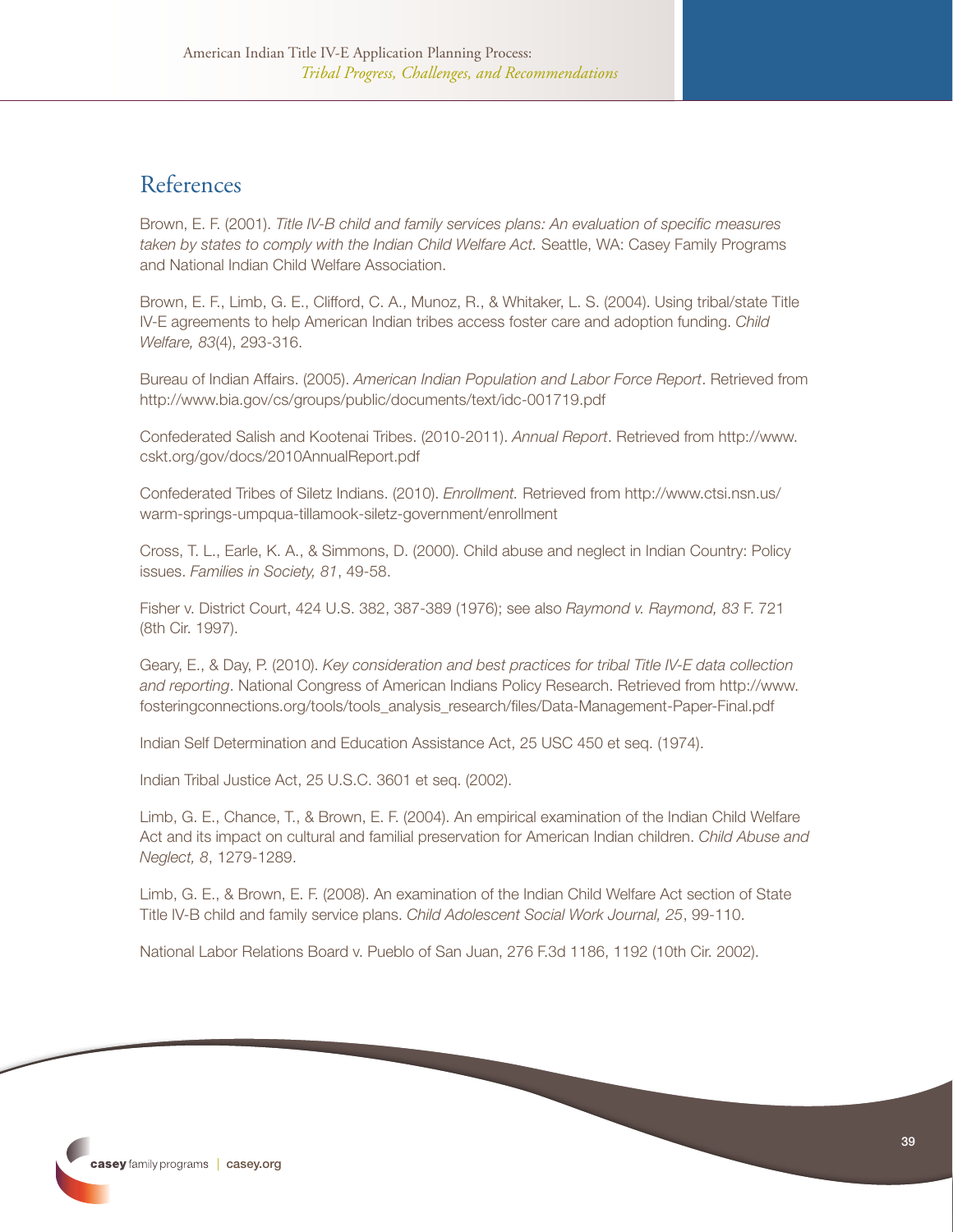National Child Welfare Resource Center for Tribes. (2011). *Findings from the NRC4Tribes Technical Assistance Needs Assessment: Guidance for the Children's Bureau T/TA Network, Executive summary.* Retrieved from http://www.nrc4tribes.org/announcements/needs/ NRCTNeedsAssessmentFindingsExecSummary.pdf

Navajo Nation Government. (2011). *History.* Retrieved from http://www.navajo-nsn.gov/history.htm

Seminole Nation v. United States, 316 U.S. 286, 296-297 (1942).

Shoshone-Bannock Tribes. (2011). *Demographics.* Retrieved from http://www. shoshonebannocktribes.com/

Simmons, D. (2011). *Report on tribal Title IV-E barriers and suggested solutions.* Portland, OR: NICWA [unpublished report].

South Puget Interagency Planning Agency (2011). *2011 Annual Report for SPIPA*. Retrieved from http://www.spipa.org/AnnualReports/SPIPAAR2011WebPDF.pdf

Trope, J. F. (2010). Title IV-E: Helping tribes meet the legal requirements, Indian Child Welfare Community of Practice, NCAI Policy Research Center. Cited in A. Melton, Indigenous justice systems and tribal society, *Judicature, 79*(3), Nov-Dec. 1995.

United States v. Quiver, 241 U.S. 602, 603-604 (1916).

U.S. Census Bureau. (2012). *2006 – 2010 American Community Survey American Indian and Alaska Native Tables.* Retrieved from http://factfinder2.census.gov/faces/tableservices/jsf/pages/ productview.xhtml?pid=ACS\_10\_AIAN\_B01003&prodType=table

Worcester v. The State of Georgia, 31 U.S. (6 Pet.) 515,559 (1832).

Yurok Tribes (2006). *Culture.* Retrieved from http://www.yuroktribe.org/culture/culture.htm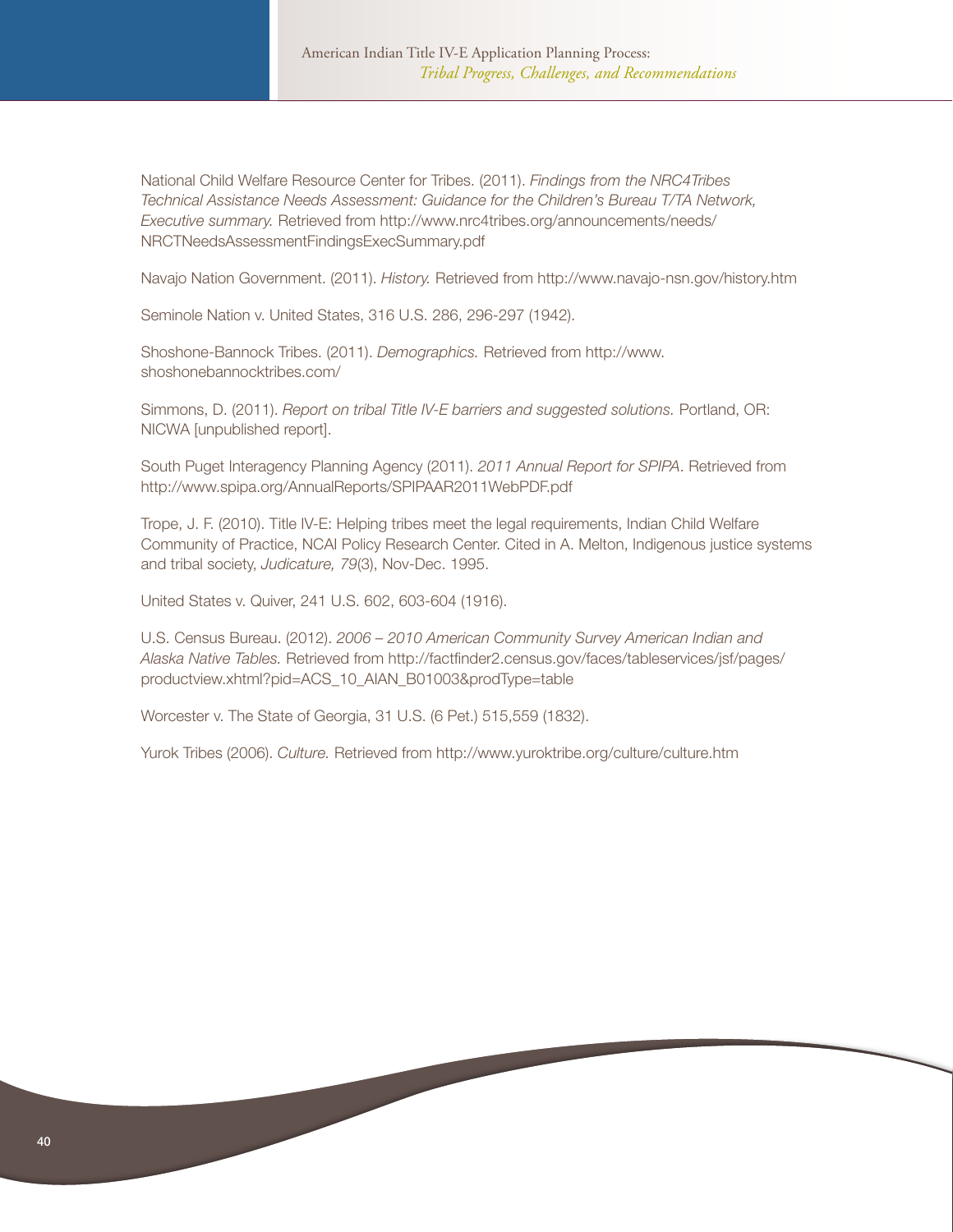# Appendix A: *Recommendations from Prior Research*

#### Recommendations from Brown et al. (2004):

- ACF should work with states and tribes to review ICWA compliance issues and design concrete outcomes for implementation and improvement. The resulting CFSPs would therefore include more robust data that could assist the current tribal IV-E capacity-building efforts.
- Information from existing agreements should be compiled as examples for the tribes.
- The relationships necessary to support the work must be emphasized, including a statement recognizing tribal sovereignty and the government-to-government relationship, the purpose and philosophy of the agreement, and conflict resolution procedures congruent with such relationships.
- A regional collaboration should be encouraged among states and tribes to share information and lessons learned, and to build relationships.

#### Recommendations from Geary and Day (2010):

*Assess needs and readiness.* Become educated about IV-E data collection and reporting; and assess the tribe's current capacity and needs.

*Build support.* Build political and grass-roots support by creating a community of invested stakeholders. Contact advisors at the national level with experience in data system development.

*Plan strategically.* Strategize resource development and identify a data-system point person. Develop a data-system implementation plan.

*Create practical data systems for Title IV-E.* Work closely with IT partners to develop a system that meets organizational needs. Test the system and provide feedback as a committee, train workers, and collect data and reports.

*Plan for ongoing assessment and modification.* 

*Develop a strategy for technology maintenance.* Reassess the data system and training needs frequently.

*Participate.* Have a national conversation about the needs of tribal child welfare programs around data collection and reporting.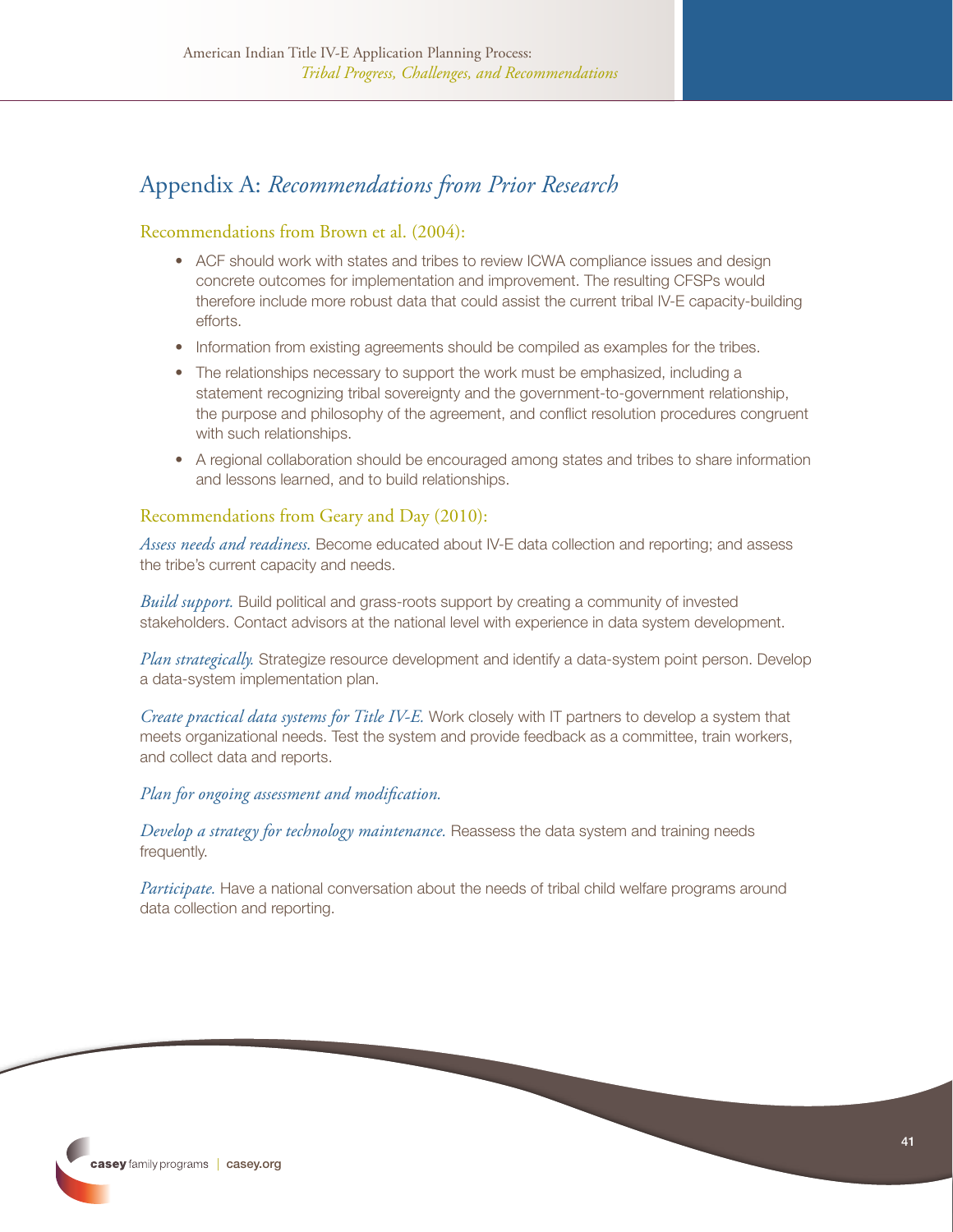#### Recommendations from Simmons (2011):

• *Developing and Maintaining Reimbursement for IV-E Administrative Activities.* Understand the *penetration rate* (a percentage based on the proportion of tribal children in IV-E eligible out-of-home placements compared to the total number of children in the tribal service population) and how to calculate and track it. Fluctuations in this rate may have a large fiscal impact particularly for smaller tribes.

Recommendation: Develop a quality assurance system that can accurately track fiscal and IV-E eligibility data. Ongoing data are needed for management staff regarding eligibility definitions, calculations, and tracking.

• *Reimbursement for Foster Care Placements.* All IV-E eligible placements must be in licensed homes. Because of resource barriers, some tribes have not been able to license as many homes as they would like, which may be due, in part, to some federal requirements that pose challenges to licensing families in tribal communities. In particular, licensing relative homes presents unique challenges.

Recommendation: Develop community-based foster care standards. Using active social marketing techniques can be helpful as it relates to developing licensing standards, how tribal members can meet the licensing requirements, what kind of supports are available, and the larger benefits for the tribal community.

• *Managing IV-E Capacity-Building Activities.* Title IV-E capacity building requires intensive program and policy development activities, many that need to occur simultaneously, in order to establish the necessary infrastructure and capacity.

Recommendation: Develop a tool that helps tribes understand the lifecycle of developing their IV-E capacity similar to the Tribal Circles of Care lifecycle tool that identifies key products and their relationship(s) to one another, suggested processes, timelines, and benchmarks.

• *Data Collection System Development.* Title IV-E requires that data collection be based on the elements identified in AFCARS; data must be submitted to ACF electronically in a prescribed format via a non-proprietary system. Tribes cannot receive IV-E reimbursement for costs related to data collection until their IV-E plan has been approved. This can require the investment of significant tribal funds to develop a system that is IV-E-compliant before they have secured approval of their IV-E plan.

Recommendation: More attention needs to be given to the actual costs of developing a data collection system that is IV-E-compliant for tribes, how this system can integrate with other child welfare data collection outside of IV-E, and additional resources to help tribes develop these types of systems.

• *Securing Nonfederal Match.* Tribes will need a cost allocation methodology that includes sources of non-federal cash or an in-kind match. Currently, a tribal in-kind match can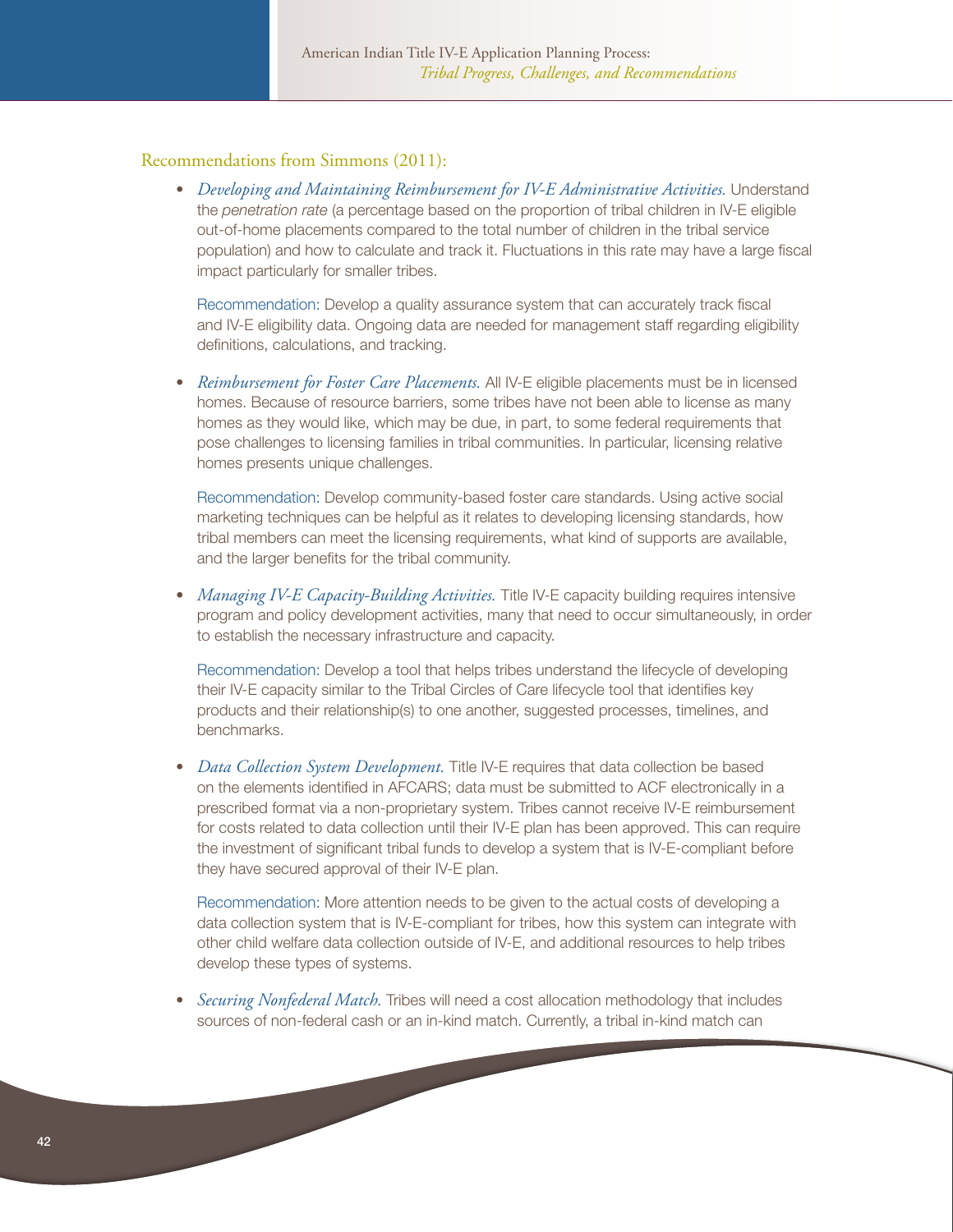only come from an entity outside of the tribe that is applying even if the dollars are from a separate department or division. The existing match requirements for Title IV-E are beyond the means of most tribes.

Recommendation: Train tribal leadership on how to develop effective strategies for securing potential sources of nonfederal matching funds, such as states and private entities. Tribal program staff may need assistance to understand IV-E match requirements according to program area and strategies for maximizing reimbursement.

- *Additional Title IV-E Policy Considerations.* Other policy concerns identified as barriers include the following:
	- Expectations for repayment of the plan development funds should a tribe not submit an approvable plan within the current timelines.
	- ACF policy interpretation of the legal requirements for termination of parental rights, which impede the tribe's ability to develop codes and policies that emphasize customary adoption processes that don't use termination of such rights. Customary adoption is recognized by ACF as a reimbursable placement under Title IV-E.

Recommendations: Tribes must clearly and explicitly identify the barriers and obstacles associated with the development of approvable IV-E plans. Federal policymakers need to address inconsistencies in policy and interpretation.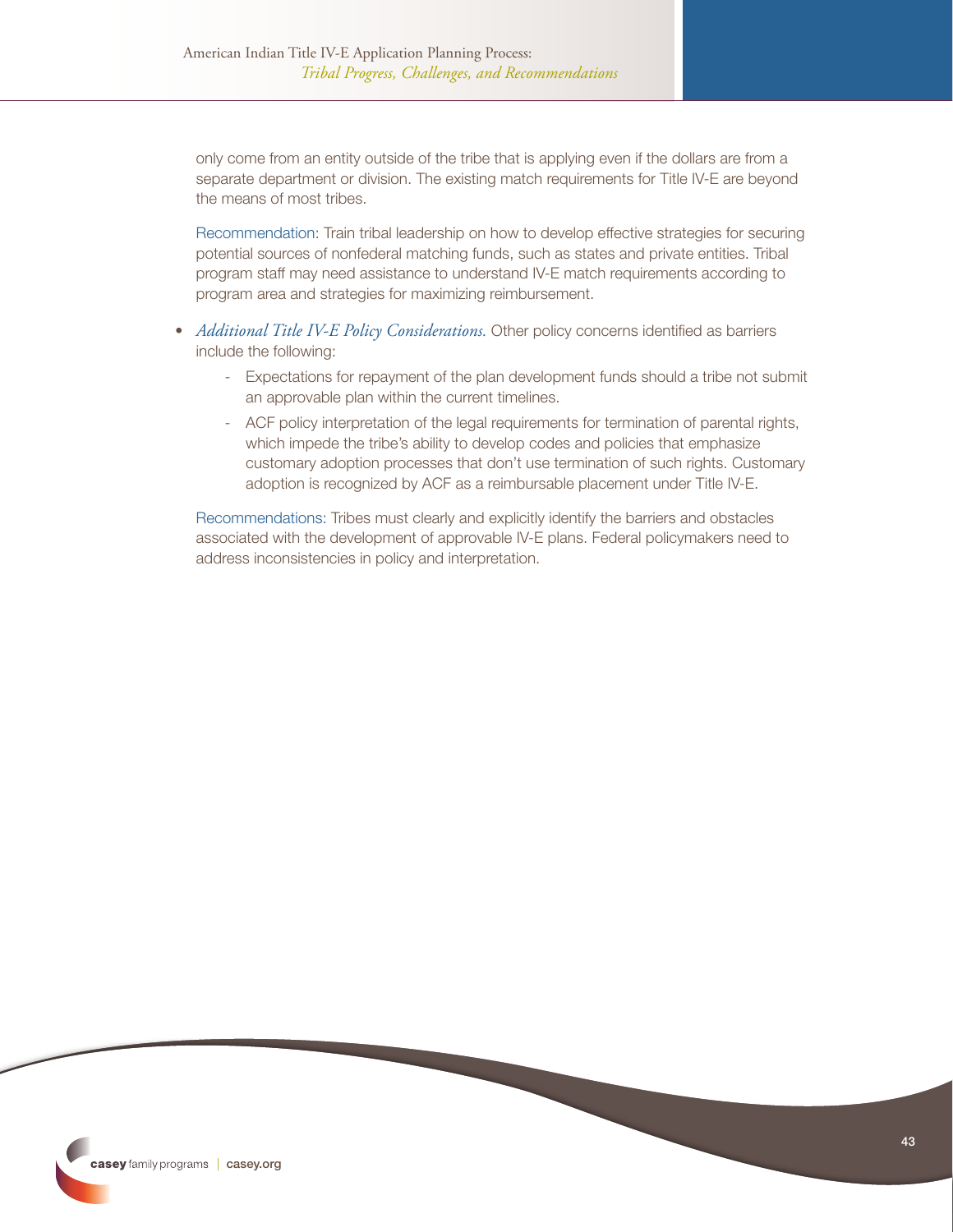# Appendix B: *American Indian Title IV-E Technical Assistance Questionnaire*

#### Tribal Title IV-E

Dear Tribal Nation Title IV-E Fostering Connections Development Grantee Representatives,

Thank you for taking this opportunity to share information about your circumstances and needs – and to make concise and specific recommendations. We need your experiences, expertise, and recommendations!

Please note that your participation is voluntary. By clicking "next," you are agreeing to provide feedback and that you understand your rights as a participant.

If you have any questions about the project or the questionnaire, you can ask the project consultant, at xxx. If you have questions about your rights as a respondent, you can also contact the Casey Human Subjects Review Committee at human.subjects@casey.org or at (206) 282-7300.

#### Submit Form Button

There is no option to save a form that is only partly completed. When you have completed entering data, click on the "Submit Form" button. This will submit your entry and open another form to enter data into. When you are done entering data for the day, simply close your web browser.

#### Question?

If you have any questions regarding the questionnaire, please contact the project consultant at xxx.

Thank you for your time!

#### 1. Which of the following tribes or tribal consortia do you represent? (Check one)

- o Confederated Salish & Kootenai Tribes
- o Confederated Tribes of Siletz Indians of Oregon
- o Keweenaw Bay Indian Community
- o Lummi Nation
- o Navajo Nation
- o Sac and Fox Nation
- o Shoshone-Bannock Tribes
- o South Puget Interagency Planning Agency
- o The Chickasaw Nation
- o Tohono O'odham Nation
- o Washoe Tribe of Nevada and California
- o Yurok Tribe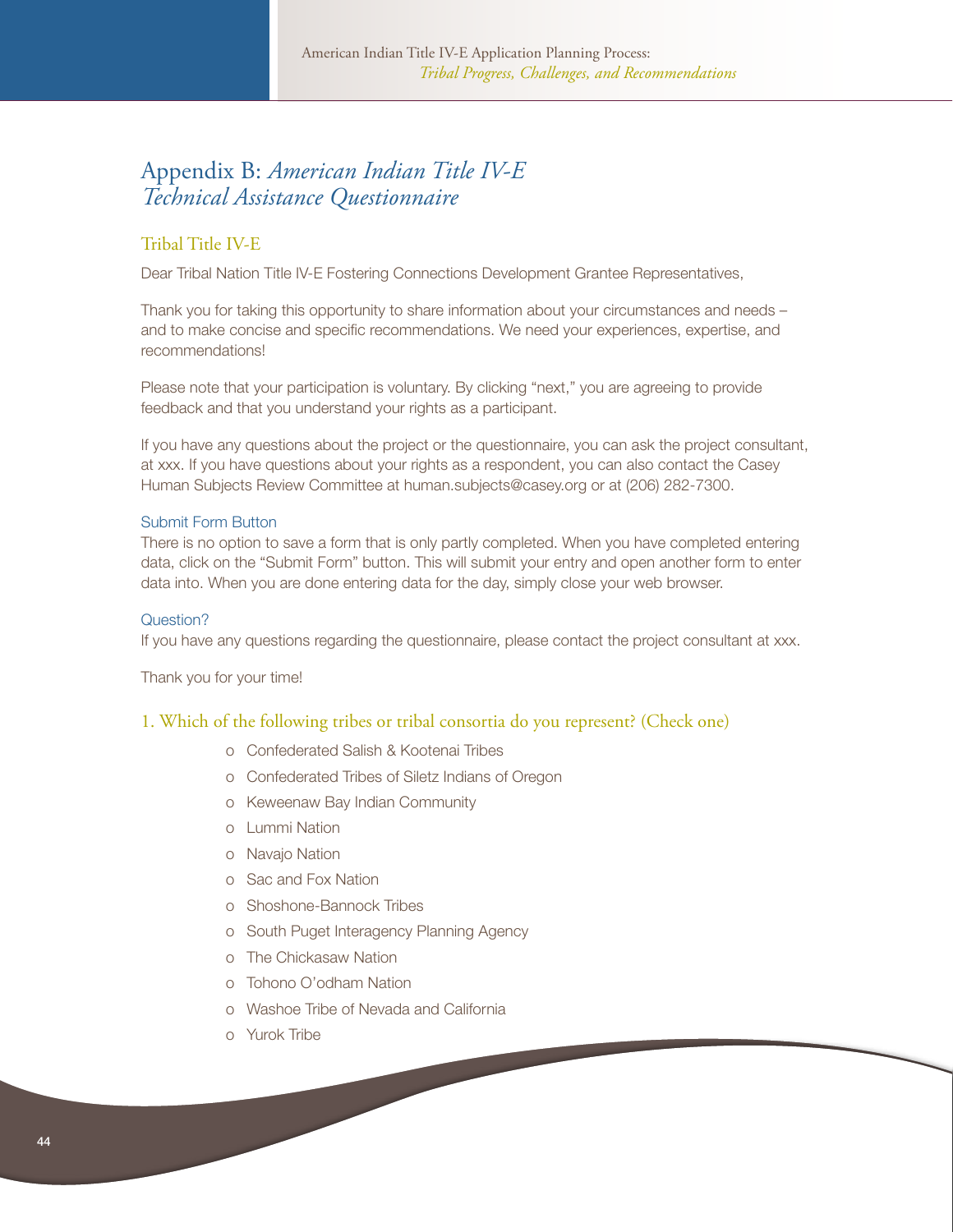#### 2. What is your current professional role? (Check all that apply)

- o Title IV-E coordinator
- o Child welfare director
- o Attorney
- o Case manager
- $\circ$  Other  $\circ$

#### 3. How long have you worked in:

(a) Your agency? (Round to the nearest year) \_\_\_\_\_\_\_\_\_

(b) On planning the IV-E Fostering Connections grant? (Answer in months) \_\_\_\_\_\_\_

#### 4. How large is your team?

(a) How many individuals from your organization are assigned to work on the Fostering Connections development grant at least part-time? \_\_\_\_\_\_\_\_\_\_\_

#### 5. Does your organization receive Bureau of Indian Affairs – 638 funds?

- o Yes
- o No
- o Not sure

Many of the following questions relate to your experiences receiving technical assistance. For the purposes of this questionnaire, we are using the following working definition of technical assistance:

A process in which an individual or organization with specific knowledge provides information or guidance to address a need.

#### 6. Has your agency received technical assistance related to direct Title IV-E reimbursement?

- o Yes
- o No

#### 7. Overall, how helpful have you found the technical assistance?

- o Not at all helpful
- o A little helpful
- o Somewhat helpful
- o Helpful
- o Very helpful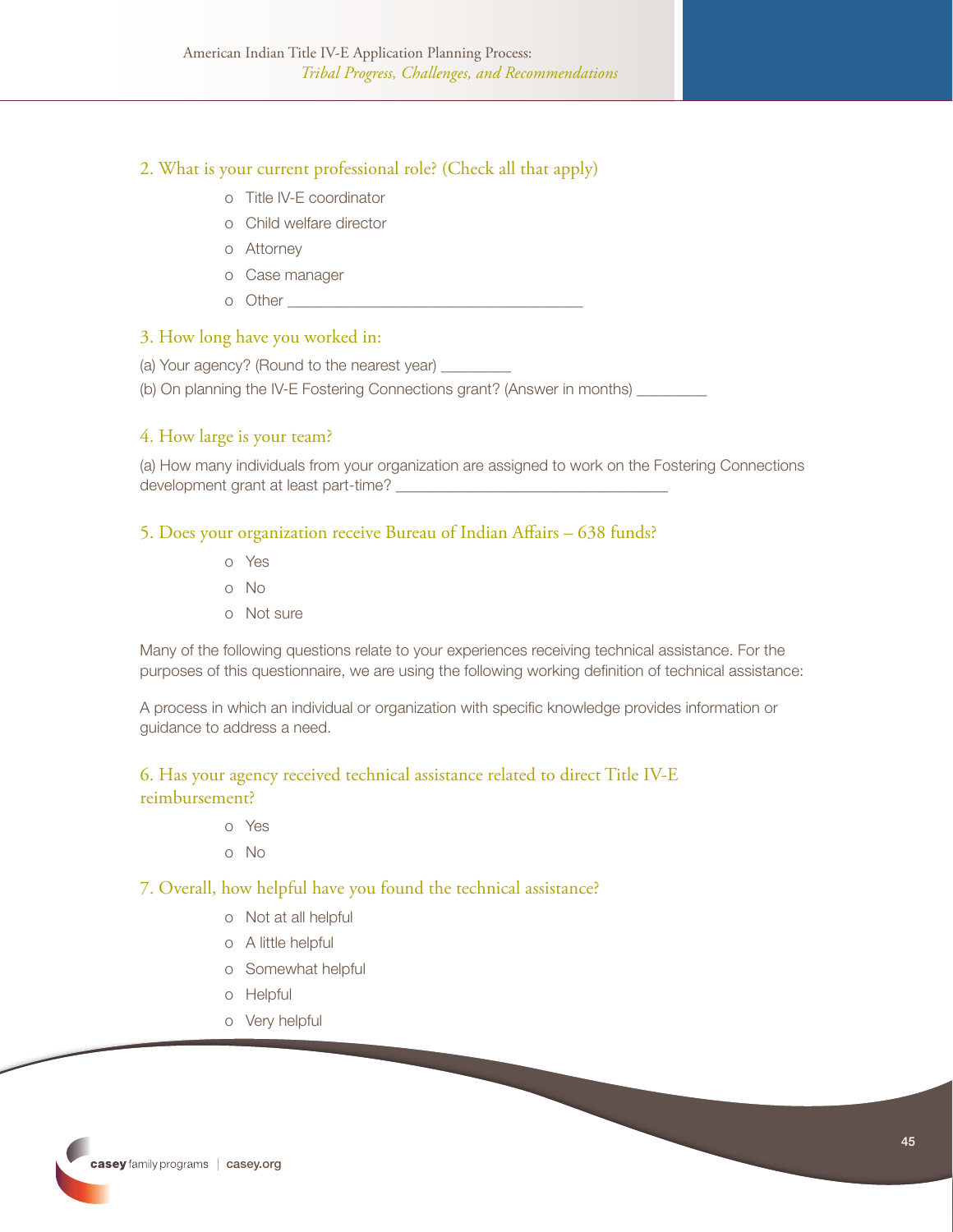8. Overall, the technical assistance provided to my organization respected the unique tribal traditions and values of our community.

- o Strongly disagree
- o Disagree
- o Neutral
- o Agree
- o Strongly agree

For the next section of the questionnaire, *please identify the three TA providers your organization*  has worked most closely with as you prepare for direct Title IV-E reimbursement. **Now, for each of** these providers you will be asked a set of questions.

If you have received TA from fewer than three providers, skip the appropriate questions (i.e., if you have only received TA from two providers, skip questions 17-20).

#### 9. Provider 1:

- o Casey Family Programs
- o National Indian Child Welfare Association
- o Association of American Indian Affairs
- o The National Resource Center for Tribes
- o The Children's Bureau (regional office)
- o The Children's Bureau (main office)
- o National resource center (other than NRC4Tribes)
- o Technology vendor (identify below)
- o Other (identify below) If you indicated "Technology vendor" or "Other," please specify

#### 10. What types of technical assistance did your organization receive from *Provider 1*? (Check all that apply).

- o Crafting a tribally based practice model
- o Developing agency policies and procedures
- o Developing a child and family code or children's code
- o Developing staff training
- o Guidance in assessing agency readiness for Title IV-E reimbursement
- o Writing a reimbursable IV-E plan
- o Other (please specify)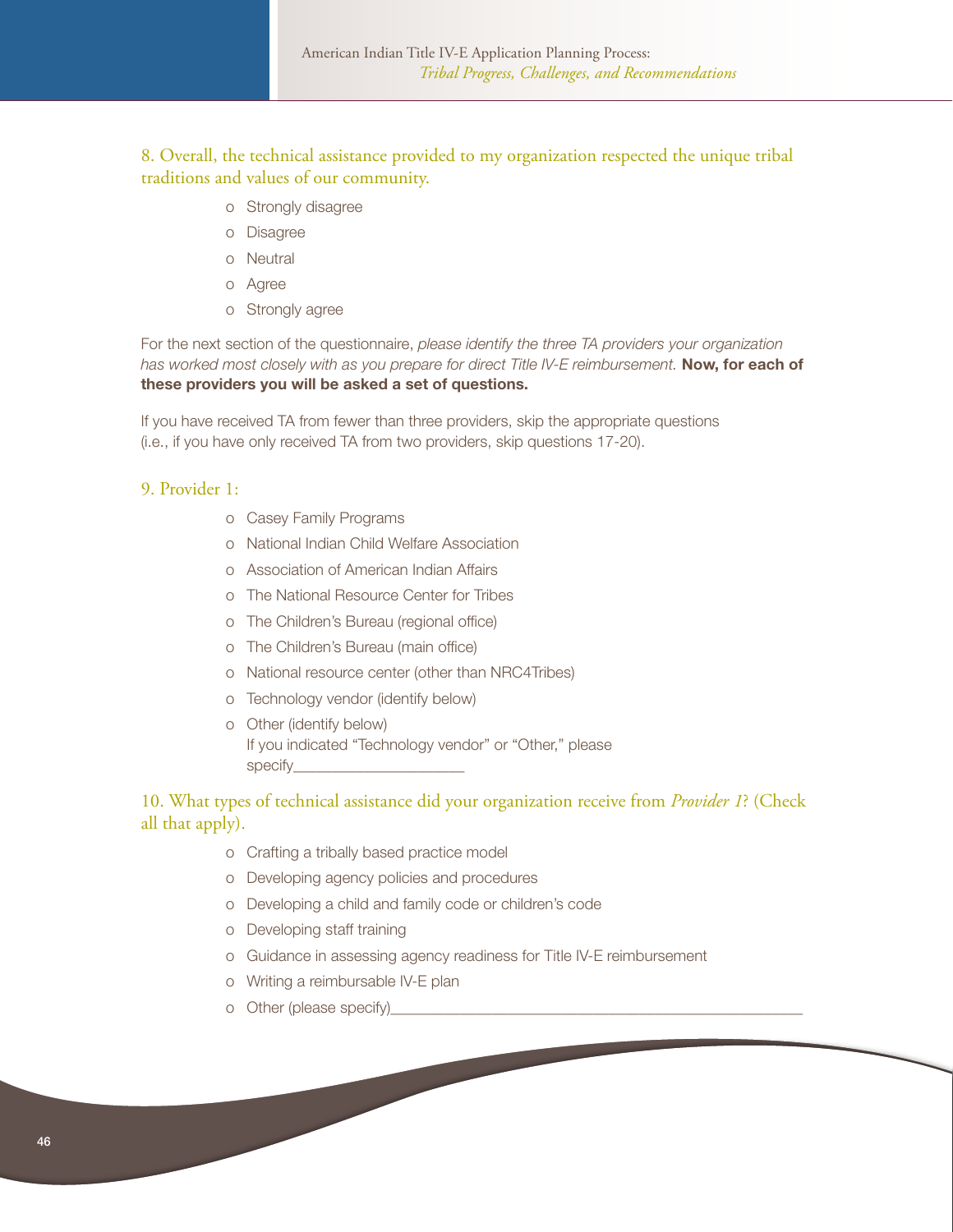#### 11. I found this assistance. . .

- o Not at all helpful
- o A little helpful
- o Somewhat helpful
- o Helpful
- o Very helpful

12. Why did you or did you not find this technical assistance helpful? (What specific aspects were helpful? What aspects were not helpful?)

#### 13. Provider 2:

- o Casey Family Programs
- o National Indian Child Welfare Association
- o Association of American Indian Affairs
- o The National Resource Center for Tribes
- o The Children's Bureau (regional office)
- o The Children's Bureau (main office)
- o National resource center (other than NRC4Tribes)
- o Technology vendor (identify below)
- o Other (identify below) If you indicated "Technology vendor" or "Other," please specify

#### 14. What types of technical assistance did your organization receive from *Provider 2*?

- o Crafting a tribally based practice model
- o Developing a child and family code or children's code
- o Developing agency policies and procedures
- o Developing or adapting a data collection system
- o Developing staff training
- o Guidance in assessing agency readiness for Title IV-E reimbursement

- o Writing a reimbursable IV-E plan
- o Other (please specify)

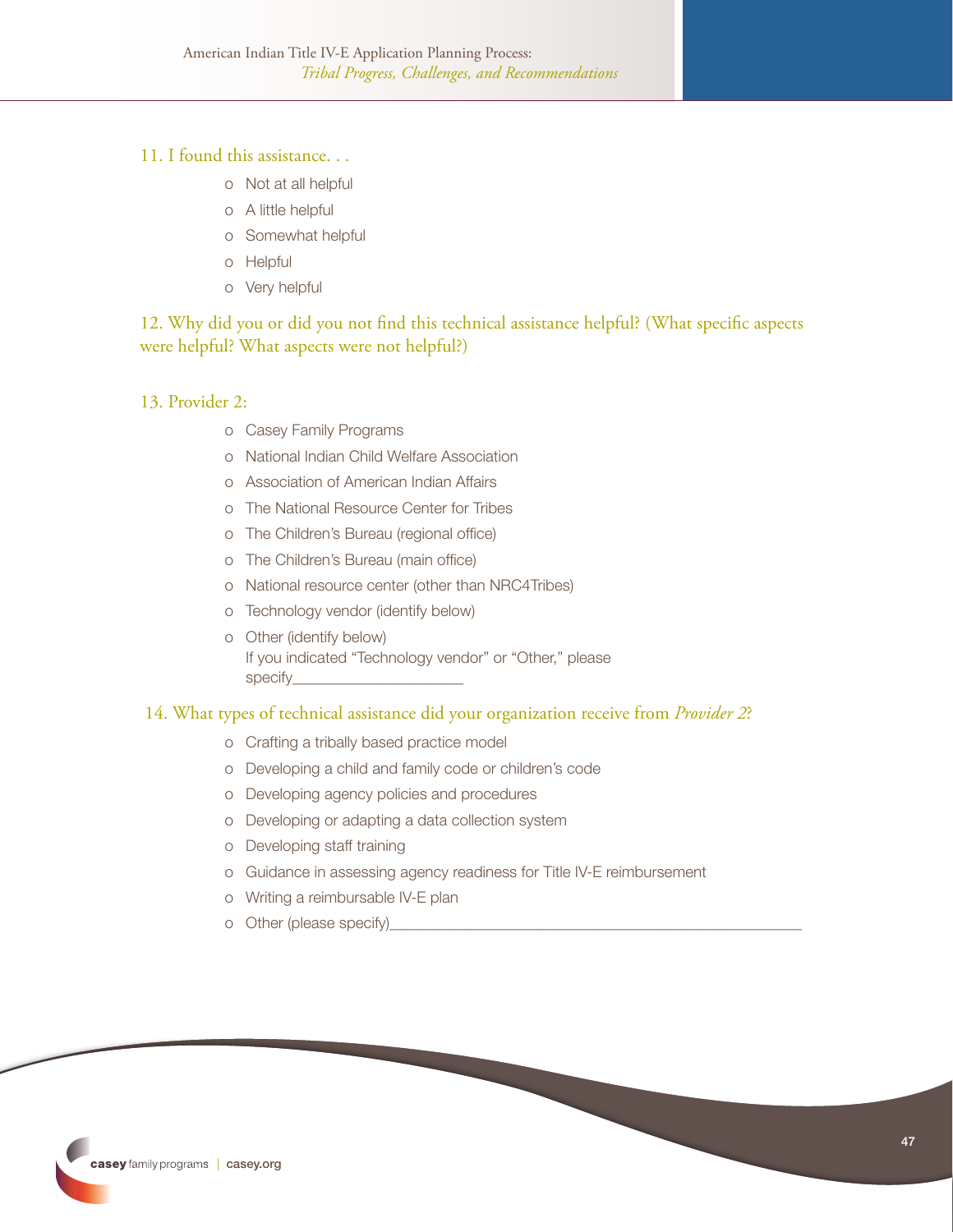#### 15. I found this assistance. . .

- o Not at all helpful
- o A little helpful
- o Somewhat helpful
- o Helpful
- o Very helpful

16. Why did you or did you not find this technical assistance helpful? (What specific aspects were helpful? What aspects were not helpful?)

#### 17. Provider 3:

- o Casey Family Programs
- o National Indian Child Welfare Association
- o Association of American Indian Affairs
- o The National Resource Center for Tribes
- o The Children's Bureau (regional office)
- o The Children's Bureau (main office)
- o National resource center (other than NRC4Tribes)
- o Technology vendor (identify below)
- o Other (identify below) If you indicated "Technology vendor or "Other," please specify\_\_\_\_\_\_\_\_\_\_\_\_\_\_\_\_\_\_\_\_\_\_\_

#### 18. What types of technical assistance did your organization receive from *Provider 3*?

- o Crafting a tribally based practice model
- o Developing a child and family code or children's code
- o Developing agency policies and procedures
- o Developing or adapting a data collection system
- o Developing staff training
- o Guidance in assessing agency readiness for Title IV-E reimbursement
- o Writing a reimbursable IV-E plan
- o Other (please specify)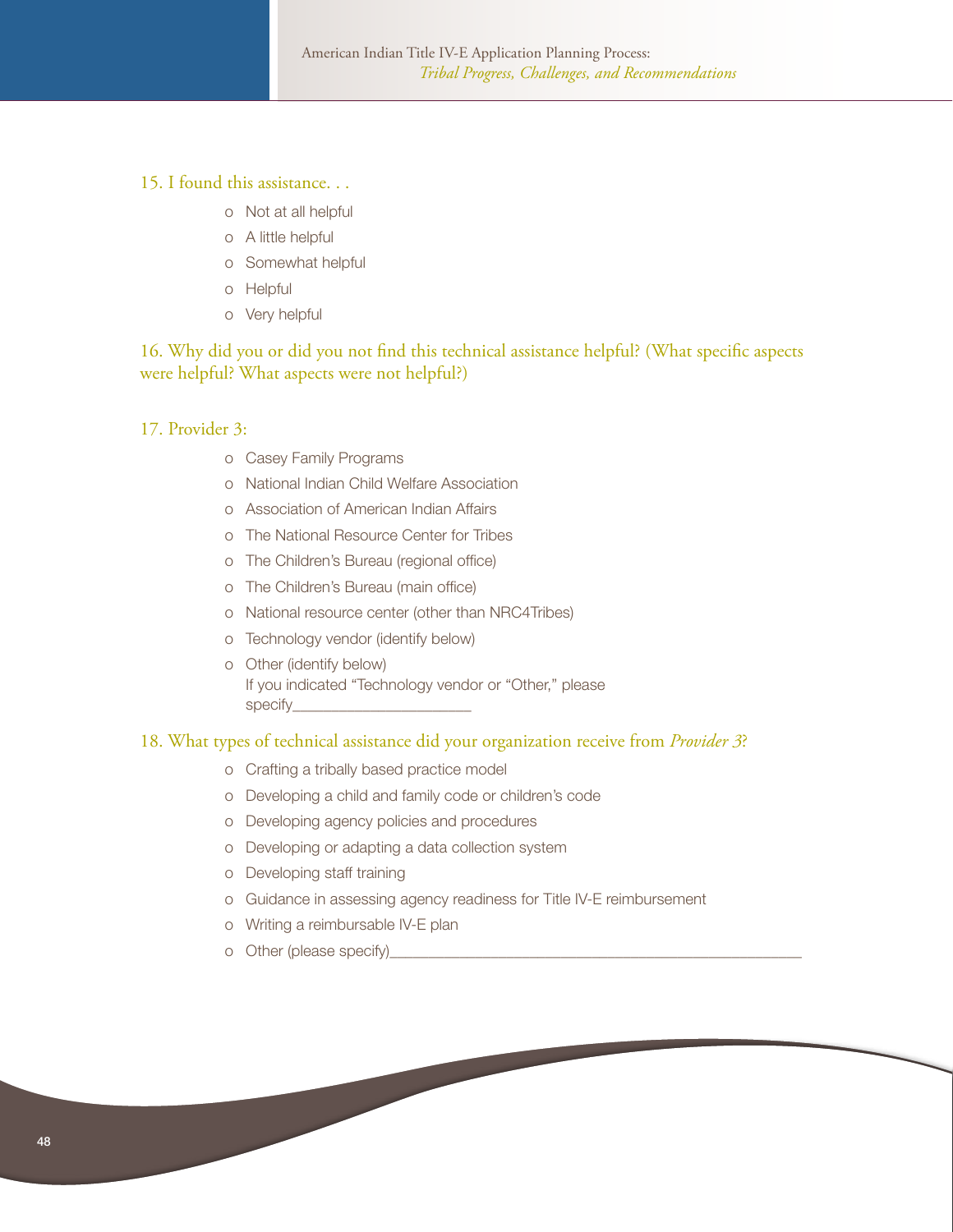#### 19. I found this assistance . . .

- o Not at all helpful
- o A little helpful
- o Somewhat helpful
- o Helpful
- o Very helpful

20. Why did you or did you not find this technical assistance helpful? (What specific aspects were helpful? What aspects were not helpful?)

- 21. What technical assistance was *most* helpful and why?
- 22. What technical assistance was *least* helpful and why?
- 23. What have been the major challenges in preparing to receive Title IV-E funding?
- 24. What has been most helpful in addressing those challenges?
- 25. What current technical assistance needs do you have?
- 26. How do you anticipate meeting these needs?
- 27. What would be most helpful from your regional Children's Bureau office?

28. Which of the following objectives have you met on your way to an approvable Title IV-E plan?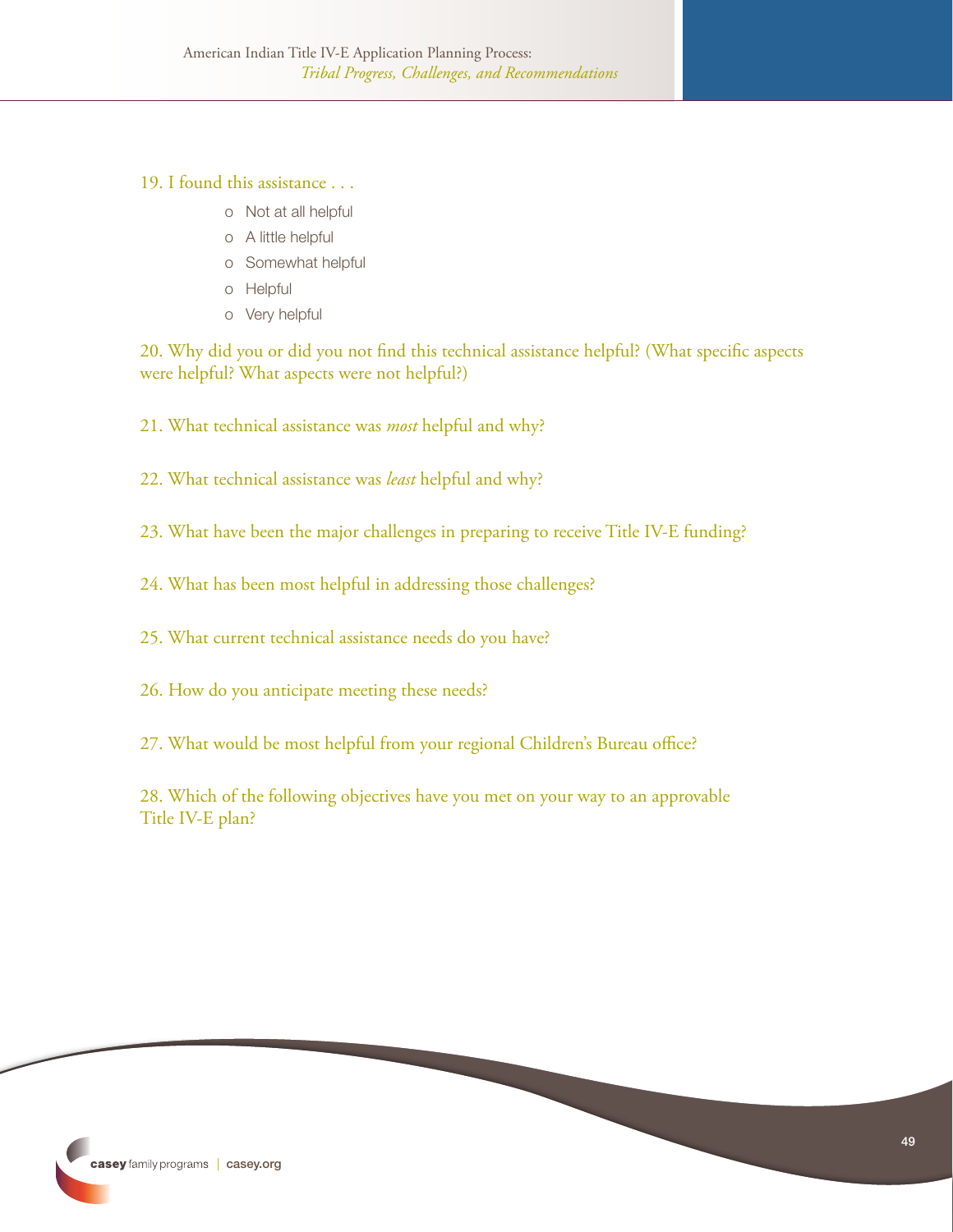|                                                                    | <b>No</b>  | <b>Somewhat</b><br>completed | <b>Yes</b> | <b>NA</b>                                       |
|--------------------------------------------------------------------|------------|------------------------------|------------|-------------------------------------------------|
| A data collection system                                           | $\bigcirc$ | $\bigcirc$                   | $\bigcirc$ | $\bigcirc$                                      |
| Cost allocation methodology                                        | Ο          | $\bigcirc$                   | ∩          | Ω                                               |
| Financial management processes                                     | $\bigcirc$ | $\bigcirc$                   | $\bigcirc$ | $\bigcirc$                                      |
| Case planning and review system meet<br>standards                  | Ο          | Ω                            | ∩          | $\left( \begin{array}{c} 1 \end{array} \right)$ |
| Foster care standards and licensing<br>procedures                  | $\bigcirc$ | $\bigcirc$                   | $\bigcirc$ | $\bigcap$                                       |
| Quality assurance system                                           | $\bigcirc$ | $\bigcirc$                   | $\bigcirc$ | ∩                                               |
| Tribal court procedures and language<br>meet IV-E requirements     | $\bigcirc$ | $\left( \ \right)$           | ∩          | ( )                                             |
| Staff training                                                     | $\bigcirc$ | $\bigcirc$                   | $\bigcirc$ | $\bigcirc$                                      |
| Foster parent, relative guardian,<br>caregiver training            | $\bigcirc$ | $\bigcap$                    | ∩          | ()                                              |
| A tribal/state Title IV-E agreement for<br>maintenance payments    | $\bigcirc$ | ∩                            | $\bigcap$  | ∩                                               |
| A tribal/state Title IV-E agreement for<br>administration payments | $\bigcirc$ | $\bigcap$                    | ∩          | $\bigcap$                                       |
| A tribal/state Title IV-E agreement for<br>training payments       | $\bigcirc$ | ∩                            | ∩          | ∩                                               |
| Other (specify)                                                    | O          | $\bigcirc$                   | ∩          | $\bigcap$                                       |
| Other (specify)                                                    | Ο          | Ω                            | ∩          |                                                 |

29. Have you already or will you be filing comments related to the Administration on Children, Youth and Families interim final rule for Title IV-E implementation, which took effect February 6, 2012?

o Yes

o No

o Not Sure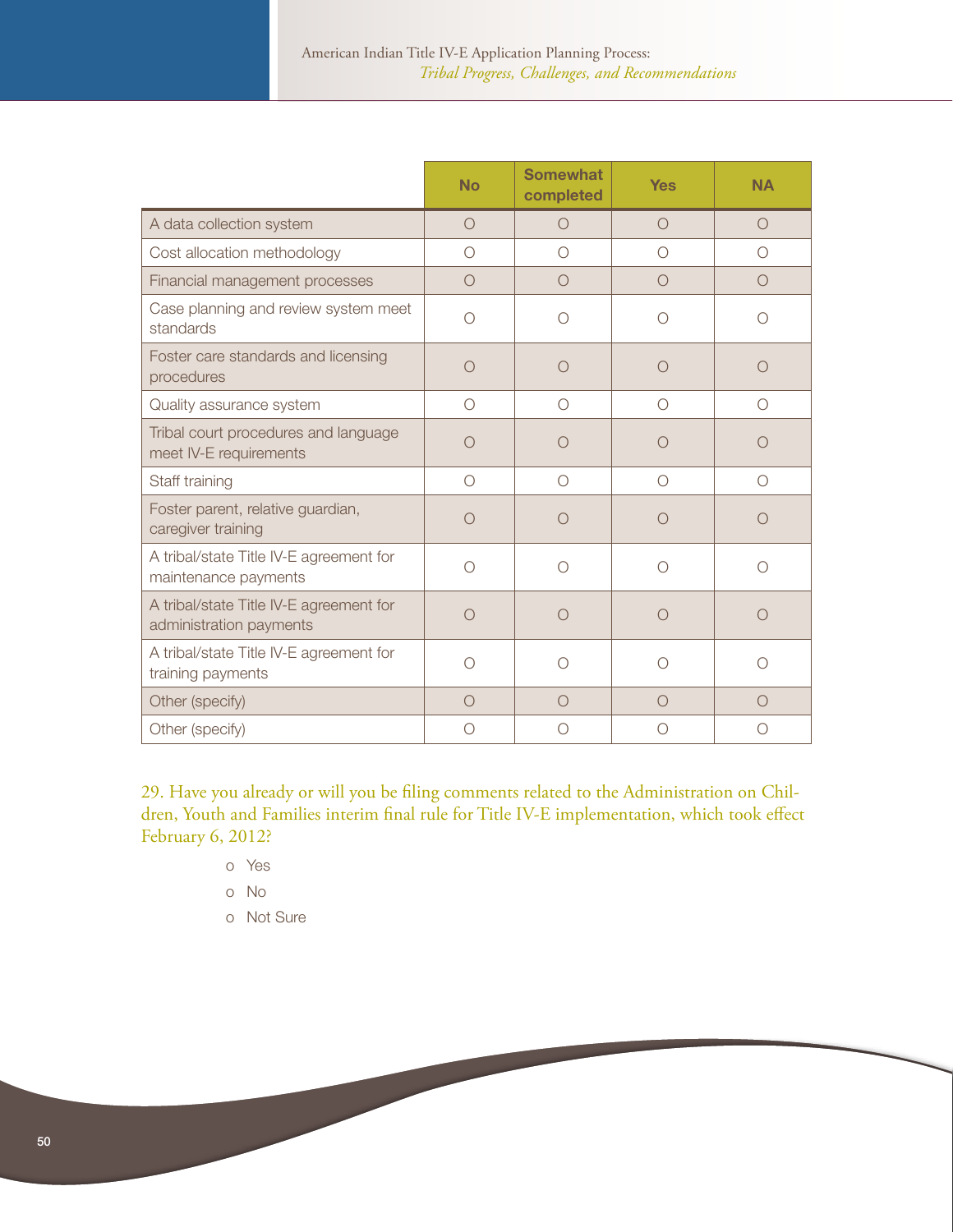30. Please provide any thoughts you have related to these new regulations:

31. What advice would you provide to other tribes deciding whether to pursue direct Title IV-E reimbursement?

32. Any other thoughts?